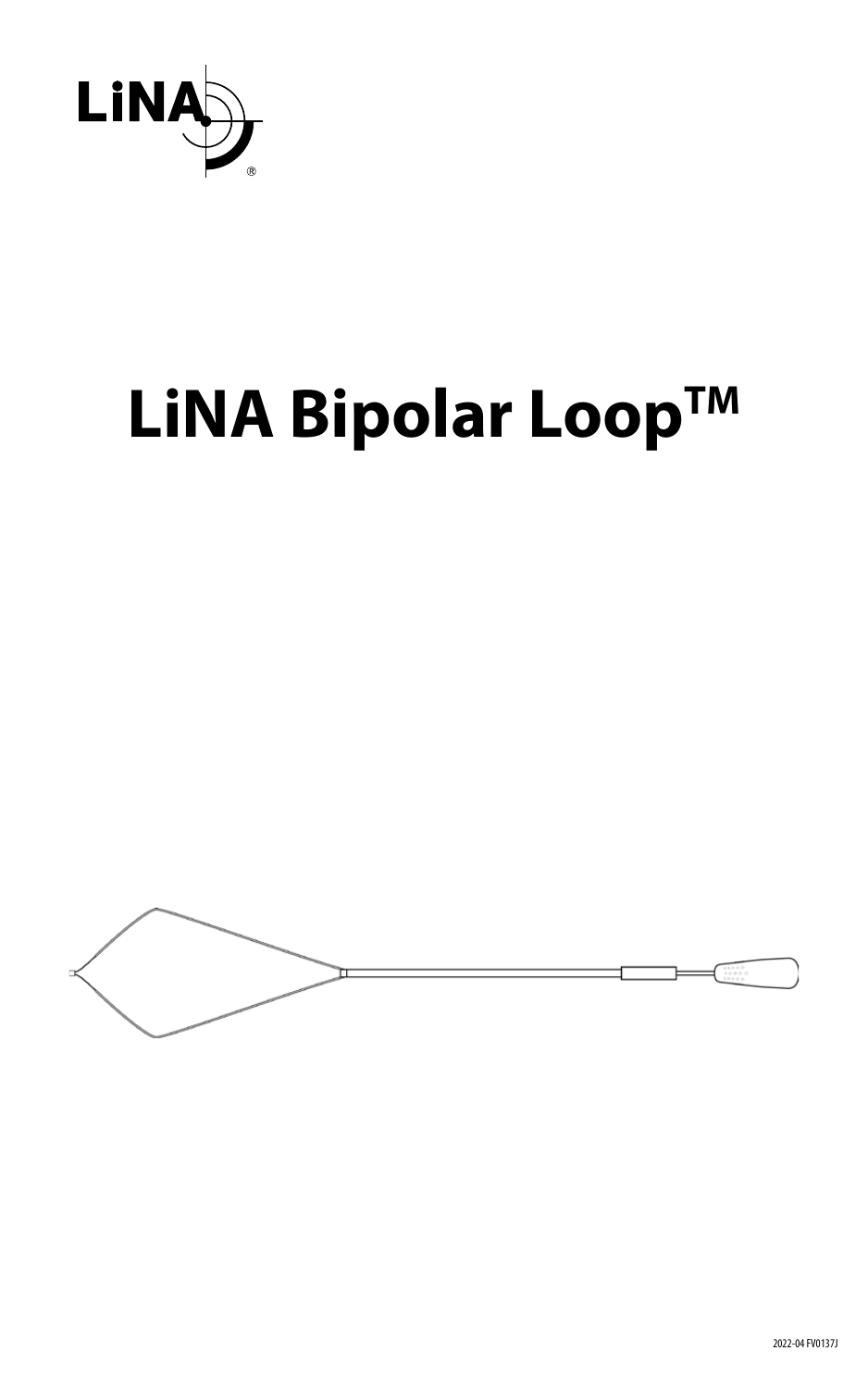





















**70 W 55 W** 









## **LiNA Bipolar Loop™**

BL-160, BL-200, BL-240

#### **Intended Use:**

The LiNA Bipolar LoopTM is a 5mm bipolar electrosurgical device intended for amputating the mobilized uterus during laparoscopic supracervical (subtotal) hysterectomy and resection of devasculated subserosal pedunculated myomas. To be used with an electrosurgical generator.

### **Potential complications:**

- conversion to laparotomy; • electrosurgical complications (e.g., insulation failure, electrocution);
- hemorrhage:
- implantable electrical device malfunction;
- small or large bowel injury, including perforation;
- urinary tract injury;
- thermal burns.

#### **Patient Population:**

Female of any age and weight dedicated to laparoscopic supracervical hysterectomy or subserosal penduculated myomectomy.

### **Contraindications:**

The LiNA Bipolar LoopTM should **NOT** be used in the following situations: • If the uterine isthmus cannot be visualized circumferentially before activation.

- If the uterus or myoma is adhered to any adjacent organs.
- If the patient has a large posterior uterine or cervical wall myomas.
- Amputation of uterus which is larger than a gestational week of 20.

- **Warnings:**<br>• The LiNA Bipolar Loop™ is supplied STERILE using an ethylene oxide process. Carefully inspect the packaging for any damage prior to use. Do NOT use if sterile barrier is damaged. Do NOT use past expiration date.
- For single use ONLY. To bangle ase one...<br>Do NOT reuse, reprocess or re-sterilize the LiNA Bipolar Loop™. Any reprocessing may impede the functions of the device. Reusing single use devices may also increase the risk of cross contamination. Attempts to clean the device results in risk of device malfunction and/or erroneous pathology specimen collection due to residual tissue in the LiNA Bipolar Loop™
- Do NOT use the device when in the presence of flammable gases or flammable fluids.
- Do NOT use if the LiNA Bipolar Loop<sup>TM</sup> is bent, twisted, malformed, or does not unfold completely to the original rhomboid design when the handle is completely advanced.
- Do NOT modify the original rhomboid design and electrode insulation of the LiNA Bipolar Loop™.
- The LiNA Bipolar Loop<sup>TM</sup> must be large enough to pass around the corpus of the uterus or the myoma. Then apply the loop around the cervix or the myoma stalk.
- Always verify that the active (i.e. un-insulated) part of the electrode is not in contact with any organ other than the uterus or myoma (e.g. bowel or vessel) before activating the generator.
- Do NOT activate the LiNA Bipolar Loop<sup>TM</sup> if it is not possible to visualize the cutting loop. **• REMOVE the uterus manipulator before activating the LiNA**
- **Bipolar Loop™. Only** a uterus manipulator made of NON-CONDUCTING material (e.g. plastic) should be used with the LiNA Bipolar Loop™.
- **• REMOVE intra uterine device (IUD) from the uterus prior to activating the LiNA Bipolar Loop<sup>TM</sup>.**
- The LiNA Bipolar Loop™ should NOT be used in patients where the bladder cannot be completely dissected at the lower anterior uterine segment due to the risk of bladder injury.
- Do NOT allow the cable of the LiNA Bipolar Loop<sup>TM</sup> to be in contact with skin of the patient or surgeon during electrosurgical activation.
- Do NOT use excessive force/load to the LiNA Bipolar LoopTM. This could damage the product or result in strangulation and mechanical sectioning of the uterus or myoma with the risk of excessive bleeding.
- Be sure to activate the electrode prior to retracting the LiNA Bipolar Loop™. Failure of activation can result in mechanical sectioning of the uterus or myoma with the risk of excessive bleeding.
- Do not use the LiNA Bipolar Loop<sup>TM</sup> for slicing the uterus or myoma as alternative to morcellation.
- Be sure that the ceramic tip is fully retracted into the shaft /tube prior to extracting the LiNA Bipolar LoopTM through the trocar to prevent the ceramic tip from getting caught in the flap of the valve. • After use, dispose of product and packaging in accordance with
- hospital, administrative and/or local government policy. DO NOT activate if the uninsulated wires of LiNA Bipolar Loop™ are in
- contact with metal objects.

#### **Precautions:**

- $\overline{\phantom{a}}$  Use of the LiNA Bipolar Loop<sup>TM</sup> requires adequate training and experience in performing laparoscopic hysterectomy and myomectomy.
- Failure to carefully follow all applicable instructions may result in significant injury to the patient, physician or attendants and may have an adverse effect on the outcome of procedures performed.
- Precautions should be taken when the patient has any implanted electronic device (IED). The perioperative team should consult with the team managing the implanted device before surgery and as needed. When LINA Bipolar Loop™ is activated it should be kept more than ½ inch (1 cm) from the IED.
- Carefully use the LiNA Bipolar Loop™ with other sharp tools as wire's insulation damage can lead to device malfunction.

**Product description:** The LiNA Bipolar LoopTM consists of a black outer-tube and a blue inner-tube at which the handle of the device is attached. The rhomboid loop is fastened to the inner-tube and is advanced by holding the upper part of the black outer-tube while pushing forward the blue handle. To retract the loop, gently pull the blue handle with one hand while holding the black outer-tube with the other.

#### **Generator specifications & settings:**

The LiNA Bipolar Loop<sup>TM</sup> is compatible with most standard electrosurgical generators with bipolar outlet (fixed 2-pin 4mm plug with a 29 mm distance). • The recommended setting for the generator is 55-70 Watts. Use the

- lowest possible settings capable of achieving the desired surgical effect.
- Use a bipolar foot pedal.
- Use only electrosurgical generators working in the frequency field 350 to 472 KHz as a minimum covering the power range 55-70 Watts of bipolar energy.

#### **Instructions for use:**

<u>Manute Committed Forms</u><br>This information is provided for using the LiNA Bipolar Loop™. It is not intended to demonstrate laparoscopic techniques or procedures. Consult published and recognized medical literature for appropriate techniques, complications, and hazards prior to doing any laparoscopic procedure. Consult the instructions for use provided by the manufacturer of the electrosurgical generator and/or laparoscope to be used for contraindications. Read the instruction for use prior to use of this device!

#### **After the uterine ligaments and vessels have been correctly ligated, the uterus can be amputated from the cervix or the myoma from the stalk, following the instructions below:**

- 1. Carefully inspect the packaging for any damage prior to use. Do NOT attempt to use the device if sterile barrier is damaged.
- 2. Connect the LiNA Bipolar Loop™ to the generator's bipolar outlet. Set the generator between 55-70 Watts depending on type of generator.
- 3. Carefully introduce the LiNA Bipolar LoopTM through a 5mm trocar. 4. **a.** Unfold the electrode (loop) by forwarding the handle. The handle
- must be completely advanced and the loop 100% unfolded prior to placing the loop around the uterine body or myoma. **b.** Use grasper(s) and the uterine manipulator to assist placing the electrode (loop) around the uterine body or myoma.
- 5. Before activating the generator always verify that the active (i.e. uninsulated) portion of the electrode is not in contact with any organ (e.g. bowel or vessel) other than the uterus or myoma.
- 6. **a.** Carefully tighten the loop around the lower part of uterine body (above cervix) or myoma stalk.
- **b. REMOVE** the uterine manipulator by slightly releasing the tension of the loop.
- 7. **a.** Activate the LiNA Bipolar Loop™ by pressing the bipolar pedal. Be sure to await the bipolar energy before sectioning the uterus or myoma. Immediate retraction of the loop may inflict an unintended mechanical cut.
- **b.** After amputating the uterus or myoma, do not activate the electrodes to manipulate or divide the uterus or myoma.
- 8. After amputating the uterus from the cervix, ensure that the proximal portion of the endocervical canal which may contain endometrial cells is coagulated, and ensure that any bleeding or oozing on the cervical stump is coagulated.
- Remove the LiNA Bipolar Loop™ through the trocar. 10. Dispose the LiNA Bipolar Loop™ after usage

Provide instructions for follow-up to patients in the event of complications including intra abdominal bleeding which in rare cases can lead to exsanguinations.

#### **Reporting:**

Any serious incident that has occurred in relation to the device should be reported to the LiNA Medical ApS and the competent regulatory authority of the country in which the user and/or patient is established.

### **Caution:**

Federal Law (USA) restricts this device to sale by or on the order of a trained physician.

Country of origin: Poland. CE marking 2012.

**en**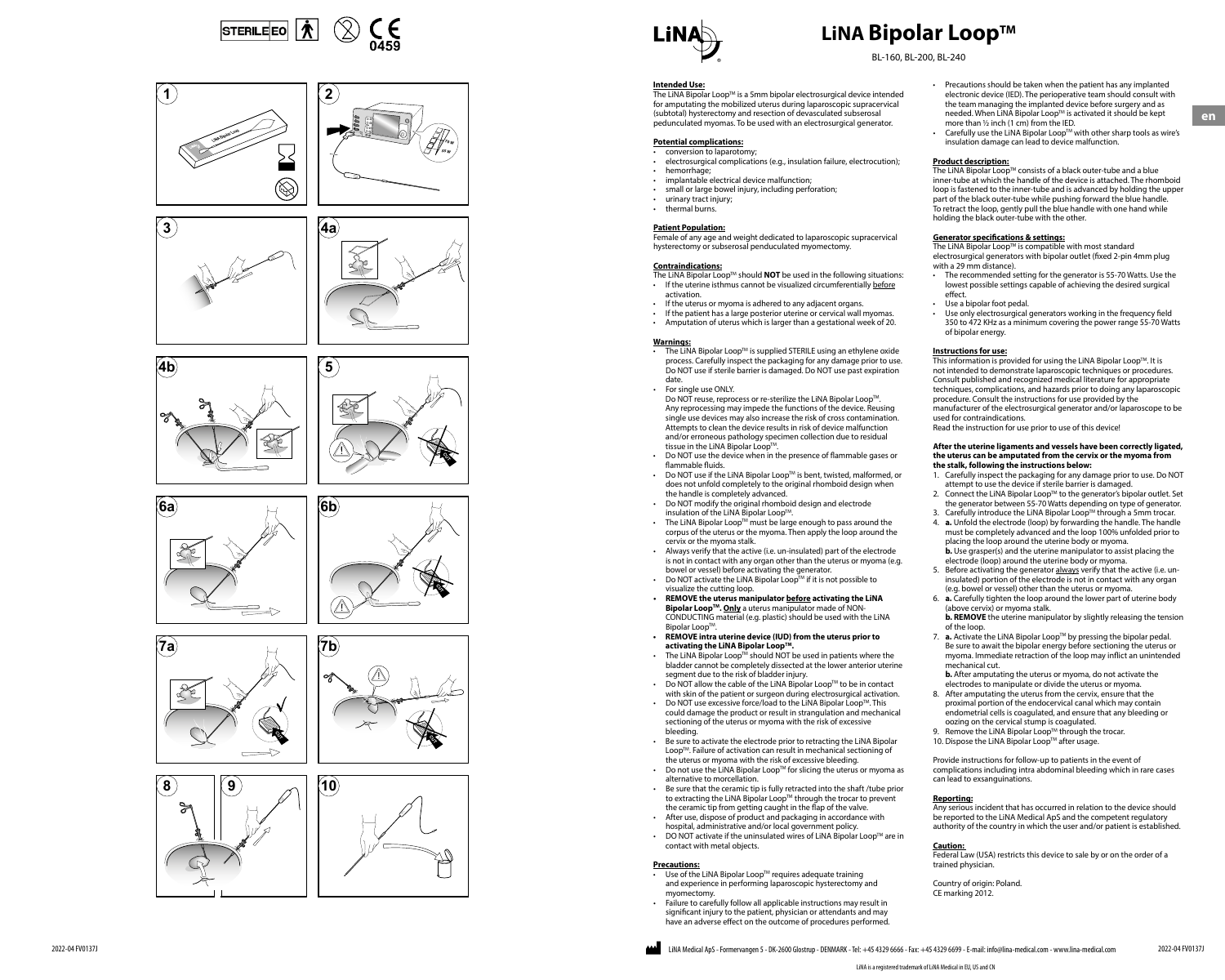















**70 W 55 W** 

 $\%$ 

 $\mathbf{c}$ 





## **LiNA Bipolar Loop™**

BL-160, BL-200, BL-240

#### **Tilsigtet anvendelse:**

LiNA Bipolar LoopTM er et 5 mm bipolart elektrokirurgisk apparat beregnet til at amputere den mobiliserede uterus under laparoskopisk supracervikal (subtotal) hysterektomi og resektion af devaskulerede subserosale pedunkulerede myomer. Til anvendelse med en elektrokirurgisk generator.

#### **Potentielle komplikationer:** • konvertering til laparotomi;

- elektrokirurgiske komplikationer (f.eks. isoleringsfejl, strømskade);
- blødning;
- funktionsfejl i implanterbart elektrisk udstyr;
- skade på tynd- eller tyktarmen herunder perforering; • urinvejsskade;
- termiske forbrændinger.

#### **Patientpopulation:**

Kvinder uanset alder og vægt, der er bestemt til laparoskopisk supracervikal hysterektomi eller subserosal pedunkuleret myomektomi.

- **Kontraindikationer:**<br>LiNA Bipolar Loop™ må **IKKE** bruges i følgende situationer: • Hvis omkredsen af isthmus uterus ikke kan ses før aktivering.
- First unter deler myom adhærerer til et tilstødende organ.
- Hvis patienten har et stort posteriort uterusmyom eller et intramuralt
- myom i cervix. • Amputation af uterus, der er større end svarende til gestationsuge 20.

#### **Advarsler:**

- <u>• Lina Bipolar Loop™ leveres i STERIL form ved hjælp af en</u> etylhenoxidproces. Inspicer omhyggeligt emballagen for beskadigelse inden brug. Må IKKE anvendes, hvis den sterile barriere er beskadiget. Brug IKKE instrumentet efter udløbsdatoen. • Instrumentet er KUN beregnet til engangsanvendelse.
- LiNA Bipolar LoopTM må IKKE genanvendes, reprocesseres eller resteriliseres. Genbearbejdning af produktet kan beskadige dets funktioner. Genanvendelse af engangsinstrumenter kan også øge risikoen for krydskontaminering. Forsøg på at rengøre anordningen kan indebære risiko for funktionsfejl og/eller fejlagtig indsamling af patologiske prøver på grund af restvævet i LiNA Bipolar Loop™. • Brug IKKE enheden i nærheden af letantændelige gasser eller
- brandfarlige væsker. • LiNA Bipolar LoopTM må ikke anvendes, hvis den er bøjet, skæv eller
- ikke folder sig præcist ud til det oprindelige rhombeformede design, når håndtaget er skubbet helt frem. • Det oprindelige rhombeformede design og elektrodeisolering af
- LiNA Bipolar Loop™ må IKKE ændres.
- LiNA Bipolar LoopTM skal være så stor, at den kan passere rundt om corporis uteri eller myom. Anbring derefter slyngen rundt om cervix eller myomstilk.
- Man skal altid sikre sig, at den aktive (dvs. ikke-isolerede) del af elektroden ikke er i kontakt med andre organer end uterus (f.eks. tarm eller blodkar), før generatoren aktiveres.
- LiNA Bipolar Loop™ må ikke aktiveres, hvis det ikke er muligt at se
- den skærende slynge. **• Fjern uterusmanipulatoren før aktivering af LiNA Bipolar LoopTM.**  Der må **kun** anvendes en uterusmanipulator lavet af IKKE-LEDENDE materialer (f.eks. plastik) sammen med LiNA Bipolar Loop™. **• FJERN den intrauterine anordning (IUD) fra uterus før aktivering**
- **af LiNA Bipolar Loop™.**<br>• LiNA Bipolar Loop™ bør IKKE anvendes til patienter, hvor blæren ikke
- kan dissekeres fuldstændigt ved det nedre anteriore uterussegment på grund af risiko for blæreskade.
- Lad IKKE ledningen på LiNA Bipolar LoopTM komme i kontakt med patientens eller kirurgens hud i løbet af en elektrokirurgisk aktivering.
- Brug IKKE overdreven kraft under brugen af LiNA Bipolar Loop™.<br>Dette kan beskadige produktet eller resultere i strangulering eller mekanisk sektionering af uterus eller myom med risiko for voldsom blødning.
- Sørg for at aktivere elektroden, før du trækker LiNA Bipolar Loop™ tilbage. Undladelse af aktivering kan resultere i sektionering af uterus eller myom med risiko for voldsom blødning.
- Brug ikke LiNA Bipolar LoopTM til at opskære uterus eller myom som alternativ til en morcellering.
- Sørg for, at den keramiske spids er trukket helt tilbage i skaftet/røret, før LiNA Bipolar Loop™ trækkes ud gennem trokaren for at forhindre,<br>at den keramiske spids bliver fastklemt i klappen på ventilen.
- Efter brug skal produkt og emballage bortskaffes i henhold til de retningslinjer, som hospitalet/administrationen eller sundhedsmyndighederne foreskriver.
- Aktiver IKKE, hvis de uisolerede ledninger til LiNA Bipolar Loop™ er i kontakt med metalgenstande.

#### **Forholdsregler:**

- Anvendelse af LiNA Bipolar LoopTM kræver tilstrækkelig oplæring og erfaring med at udføre laparoskopisk hysterektomi og myomektomi.
- Undladelse af omhyggeligt at følge alle de gældende instruktioner kan resultere i alvorlige skader hos patienten, lægen eller andre tilstedeværende og kan have en utilsigtet effekt på resultatet af operationen.
- Forholdsregler bør overholdes, når patienten har en implanteret elektronisk enhed (IED). Det perioperative team skal konsultere det hold, der administrerer den implanterede enhed, før operationen og efter behov. Når LiNA Bipolar Loop™ er aktiveret, skal den holdes mere end 1 cm (½ tomme) fra IED'en.
- Vær forsigtig ved anvendelse af LiNA Bipolar Loop™ sammen med andre skarpe værktøjer, da beskadigelse af ledningens isolering kan føre til funktionsfejl.

**da**

<mark>Produktbeskrivelse:</mark><br>LiNA Bipolar Loop™ består af et sort yderrør og et blåt inderrør, hvorpå enhedens håndtag er fastgjort. Den rhombeformede slynge er fastgjort til inderrøret og fremføres ved at holde på den øverste del af det sorte yderrør, mens det blå håndtag skubbes fremad. For at trække slyngen tilbage, skal du forsigtigt trække i det blå håndtag med den ene hånd, mens du holder på det sorte yderrør med den anden hånd.

#### **Generatorspecifikationer og -indstillinger:**

LiNA Bipolar Loop™ er kompatibel med de fleste elektrokirurgiske generatorer med bipolar udgang (fikseret 2-polet 4 mm-stik med en afstand på 29 mm).

- Den anbefalede indstilling for generatoren er 55-70 watt. Brug den lavest mulige indstilling, der kan give den ønskede kirurgiske effekt. • Brug en bipolar fodpedal.
- Brug kun elektrokirurgiske generatorer, der arbejder i frekvensområdet 350 til 472 KHz og som minimum dækker effektområdet 55-70 watt bipolar energi.

#### **Brugsanvisning:**

Disse oplysninger angår brugen af LiNA Bipolar Loop™. De har ikke til formål at demonstrere laparoskopiske teknikker eller procedurer. Se publiceret og anerkendt medicinsk litteratur vedrørende korrekte teknikker, komplikationer og farer, før der foretages laparoskopiske procedurer. Producentens brugsanvisning til den elektrokirurgiske generator og/eller laparoskopet kan ses med henblik på kontraindikationer.

Læs brugsanvisningen, før produktet tages i brug!

#### **Når ligamenter og blodkar i uterus er blevet korrekt ligeret følges instruktionerne herunder for at amputere uterus fra cervix eller myom fra stilk:**

- 1. Inspicer omhyggeligt emballagen for beskadigelse inden brug. Forsøg IKKE at bruge instrumentet, hvis den sterile barriere er beskadiget.
- 2. LiNA Bipolar Loop™ sluttes til generatorens bipolare udgang. Indstil generatoren til 55-70 watt afhængigt af generatortypen.
- 3. Før forsigtigt LiNA Bipolar LoopTM ind gennem en 5 mm trokar. 4. **a.** Fold elektroden ud (som en slynge) ved at skubbe håndtaget
- fremad. Håndtaget skal være skubbet helt frem, og slyngen skal være foldet 100 % ud, før slyngen placeres rundt om corporis uteri eller myom.

**b.** Brug griberen/griberne og uterusmanipulatoren til at placere elektroden (slyngen) rundt om corporis uteri eller myom.

- 5. Før aktivering af generatoren skal det altid sikres, at den aktive (dvs. ikke-isolerede) del af elektroden ikke er i kontakt med andre organer end uterus eller myom (f.eks. tarm eller blodkar).
- 6. **a.** Stram forsigtigt slyngen rundt om den nederste del af corporis uteri (oven over cervix) eller myomstilken. **b. FJERN** uterusmanipulatoren ved at løsne slyngen en anelse.
- 7. **a.** Aktiver LiNA Bipolar LoopTM ved at trykke på den bipolare pedal. Sørg for at afvente den bipolare energi, før du gennemfører sektionering af uterus eller myom. Øjeblikkelig tilbagetrækning af slyngen kan forårsage et utilsigtet mekanisk snit. **b.** Efter amputation af uterus eller myom må elektroderne ikke aktiveres med henblik på at manipulere eller opdele uterus eller
- myom. 8. Når uterus er amputeret fra cervix, skal man sikre sig, at den øvre del af den endocervikale kanal, som kan indeholde endometrieceller, er koaguleret, og man skal sikre sig, at eventuel blødning eller sivning
- fra den cervikale amputationsstump er koaguleret. 9. Fjern LiNA Bipolar Loop™ gennem trokaren.
- 10. Bortskaf den brugte LiNA Bipolar Loop™ efter brug.

Giv patienterne instruktioner om opfølgning i tilfælde af komplikationer, herunder intraabdominal blødning, som i sjældne tilfælde kan føre til forblødninger.

### **Indberetning:**

Enhver alvorlig hændelse, der opstår i forbindelse med denne anordning, skal indberettes til LiNA Medical ApS og den kompetente kontrolmyndighed i det land, hvor brugeren og/eller patienten har hjemsted.

### **Forsigtig:**

Føderal lov (USA) begrænser denne anordning til salg af eller efter ordinering af en uddannet læge.

Oprindelsesland: Polen. CE-mærkning 2012.

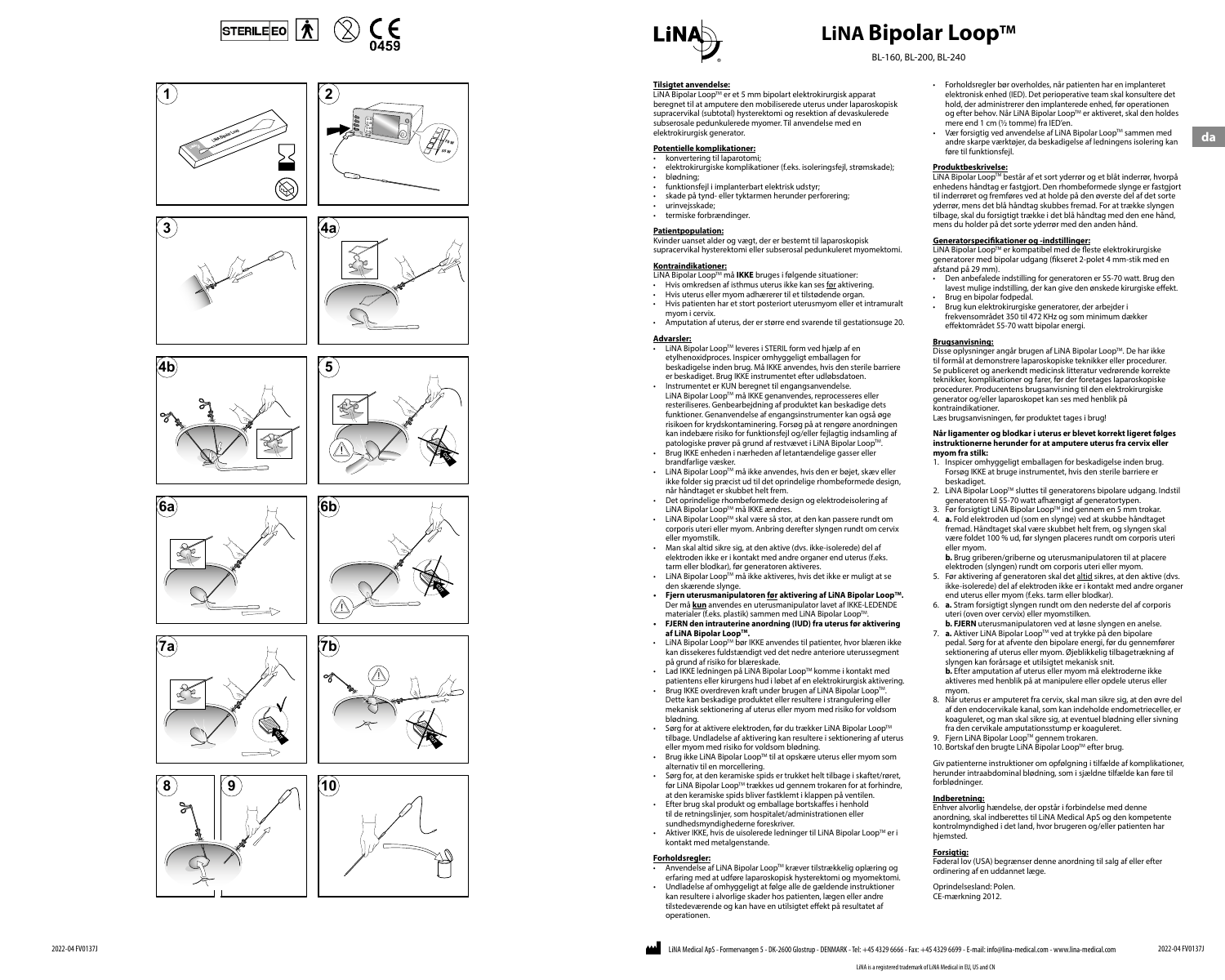



















BL-160, BL-200, BL-240

#### **Avsedd användning:**

LiNA Bipolar LoopTM är en 5 mm bipolär elektrokirurgisk enhet avsedd att amputera den mobiliserade livmodern under laparaskopisk supracervikal (subtotal) hysterektomi och resektion av devaskulariserade subserösa pedunkulära myom. Ska användas med en elektrokirurgisk generator.

### **Potentiella komplikationer:**

- omvandling till laparotomi • elektrokirurgiska komplikationer (t.ex. isoleringsfel eller elchock)
- blödning
- fel på implantatets elektriska enhet
- skador på tunn- eller tjocktarmen inklusive perforering • urinvägsskada
- termiska brännskador.

**Patientpopulation:** Kvinnor i alla åldrar och vikter som ska genomgå laparaskopisk supracervikal hysterektomi eller subserösa pedunkulära myom.

- **Kontraindikationer:**<br>LiNA Bipolar Loop™ får **INTE** användas vid följande förhållanden: • Om isthmus uteri (livmoderförträngningen) inte går att iaktta i hela sin omkrets före aktiveringen.
- en sum su <u>terre</u> ann sungsnis.<br>Om uterus eller myom är sammanväxt med något närliggande organ.
- Om patienten har en tjock posterior uterusvägg eller cervixmyor
- Amputering av uterus som är större än vid graviditetsvecka 20.

- **<u>Varningar:</u>**<br>• LiNA Bipolar Loop™ har steriliserats med en etylenoxidprocess och levereras STERIL. Kontrollera noga förpackningen avseende skador före användning. Använd INTE om den sterila barriären är bruten. Använd INTE efter utgångsdatum.
- ENDAST för engångsbruk. LiNA Bipolar LoopTM får INTE återanvändas, återvinnas eller omsteriliseras. Eventuell återprocessering kan hindra produktens funktioner. Återanvändning av instrument för engångsbruk kan även öka risken för korskontaminering. Försök att rengöra enheten resulterar i risk för fel på enheten och/eller att patologiprover blir felaktigt insamlade på grund av kvarvarande vävnad i LiNA Bipolar  $L$ oopTM
- Använd INTE enheten i närheten av lättantändliga gaser eller lättantändliga vätskor.
- Använd INTE LiNA Bipolar LoopTM om öglan är böjd, snodd eller har fel form, eller om den inte öppnats helt till sin ursprungliga romboida form när handtaget förts så långt fram det går.
- Modifiera INTE den ursprungliga romboida utformningen och elektrodens isolering på LiNA Bipolar Loop™.
- LiNA Bipolar LoopTM måste vara så stort att det går att föra runt livmodern eller myomet. Applicera sedan öglan runt livmoderhalsen eller myomstjälken.
- Kontrollera alltid att den aktiva (d.v.s. oisolerade) delen av elektroden inte är i kontakt med något annat organ än uterus eller myomet (t.ex. tarmar eller blodkärl) innan du aktiverar generatorn.
- Aktivera INTE LiNA Bipolar Loop™ om du inte kan se den skärande öglan.
- **• AVLÄGSNA uterusmanipulatorn innan du aktiverar LiNA Bipolar LoopTM.** Använd **endast** en uterusmanipulator av ICKE-LEDANDE material (t.ex. plast) tillsammans med LiNA Bipolar Loop<sup>T</sup>
- **• TA BORT spiral (IUD) från uterus innan LiNA Bipolar LoopTM aktiveras.**  • LiNA Bipolar Loop<sup>TM</sup> ska INTE användas med patienter vars urinblåsa
- inte kan dissekeras helt vid det nedre främre livmodersegmentet på grund av risken för blåsskada.
- Låt INTE LiNA Bipolar LoopTM komma i kontakt med patientens eller kirurgens hud under elektrokirurgisk aktivering. • Använd INTE överdriven kraft/belastning på LiNA Bipolar LoopTM.
- Detta kan skada produkten eller leda till att uterus eller myomet stryps eller skärs med risk för riklig blödning. • Var noga med att aktivera elektroden innan du drar tillbaka LiNA
- Bipolar LoopTM. Fel på aktiveringen kan leda till att uterus eller myom skärs med risk för överdriven blödning.
- Använd inte LiNA Bipolar Loop™ som ett alternativ till morcellering för att skära uterus eller myomet.
- Se till att den keramiska spetsen är helt indragen i axeln/röret innan du extraherar LiNA Bipolar Loop™ genom troakaren för att förhindra att den keramiska spetsen fastnar i ventilens lock.
- Efter användning ska produkt och förpackning kasseras i enlighet med gällande sjukhusregelverk, administrativa och/eller kommunala regelverk.
- Aktivera INTE om de oisolerade kablarna för LiNA Bipolar Loop™ kommer i kontakt med metallföremål.

- **<u>Försiktighetsåtgärder:</u><br>• L**iNA Bipolar Loop™ får endast användas av personer med lämplig utbildning och erfarenheter med laparoskopisk hysterektomi och myomektomi.
- Underlåtenhet att noggrant följa alla tillämpliga instruktioner kan leda till betydande skador på patienten, läkaren eller skötare och kan ha en negativ inverkan på resultatet av utförda procedurer.
- Försiktighetsåtgärder ska vidtas när patienten har en implanterad elektronisk enhet. Före ingreppet ska det perioperativa teamet vid behov rådgöra med teamet som ansvarar för den implanterade enheten. När LiNA Bipolar LoopTM är aktiverad ska den hållas på ett avstånd över 1 cm (½ tum) från den implanterade elektroniska enheten.
- Använd LiNA Bipolar LoopTM försiktigt med andra vassa verktyg eftersom skador på kabelns isolering kan leda till fel på enheten.

**sv**

<mark>Produktbeskrivning:</mark><br>LiNA Bipolar Loop™ består av ett svart yttre rör och ett blått inre rör där enhetens handtag är fastsatt. Den romboida loopen sitter fast på det inre röret och förs fram genom att hålla i den övre delen av det svarta yttre röret medan du trycker det blå handtaget framåt. Dra tillbaka öglan genom att dra försiktigt i det blå handtaget med ena handen medan du håller i det svarta yttre röret med den andra.

#### **Specifikationer och inställningar för generatorn:**

LiNA Bipolar Loop™ är kompatibel med de flesta vanliga elektrokirurgiska generatorer med bipolär utgång (fast 2-stifts 4 mm kontakt med 29 mm avstånd).

- Den rekommenderade inställningen för generatorn är 55–70 watt. Använd de lägsta möjliga inställningarna som kan uppnå önskad kirurgisk effekt. • Använd en bipolär fotpedal.
	- Använd endast elektrokirurgiska generatorer som arbetar i frekvensfältet 350 till 472 KHz som ett minimum som täcker effektområdet 55–70 watt bipolär energi.

#### **Bruksanvisning:**

Denna information gäller användningen av LiNA Bipolar Loop™. Den är inte avsedd att förklara laparoskopiska tekniker eller procedurer. Se publicerad och erkänd medicinsk litteratur för information om lämpliga tekniker, komplikationer och risker innan några laparoskopiska procedurer genomförs. Läs bruksanvisningen från tillverkaren av den elektrokirurgiska generatorn och/eller det laparoskop som ska användas för information om kontraindikationer. Läs bruksanvisningen före användning av enheten!

### **När uterusligament och uteruskärl har ligerats och uterus på ett säkert sätt kan amputeras från livmoderhalsen eller myomstjälken fortsätter du enligt nedanstående instruktioner:**

- 1. Kontrollera noga förpackningen avseende skador före användning. Försök INTE använda enheten om den sterila barriären är skadad. 2. Anslut LiNA Bipolar LoopTM till generatorns bipolära utgång. Ställ
- generatorn på 55–70 watt beroende på typ av generator. 3. Introducera försiktigt LiNA Bipolar Loop™ genom en 5 mm troakar.
- 4. **a.** Frigör elektroden (öglan) genom att föra handtaget framåt. Handtaget måste ha förts fram så långt det går och öglan vara helt öppnad innan den placeras runt livmodern eller myomet. **b.** Använd tång/tänger och uterusmanipulatorn för att placera elektroden (öglan) runt livmodern eller myomet.
- 5. Kontrollera alltid att den aktiva (d.v.s. oisolerade) delen av elektroden inte är i kontakt med något annat organ (t.ex. tarmar eller blodkärl) än uterus eller myom innan du aktiverar generatorn.
- 6. **a.** Dra försiktigt åt öglan runt livmoderns nedre del (ovanför cervix) eller myomstjälken.
	- **b. AVLÄGSNA** uterusmanipulatorn och lossa något på öglans spänning.
- 7. **a.** Aktivera LiNA Bipolar Loop™ genom att trycka på den bipolära<br>pedalen. Var noga med att vänta på den bipolära energin innan du skär uterus eller myomet. Omedelbar tillbakadragning av öglan kan orsaka ett oavsiktligt snitt. **b.** Efter amputering av uterus eller myomet ska du inte aktivera
- elektroderna för att manipulera eller skära livmodern eller myomet. 8. Kontrollera efter att uterus har lösgjorts från cervix att den proximala
- delen av endocervikalkanalen, som eventuellt kan innehålla endometrieceller, är koagulerad. Kontrollera också att eventuell blödning eller flytning från cervixstumpen är koagulerad. 9. Avlägsna LiNA Bipolar Loop™ genom troakaren.
- 10. Kassera LiNA Bipolar Loop™ efter användning.

Ge patienten instruktioner om efterkontroller om komplikationer skulle tillstöta, t.ex. intraabdominell blödning som i sällsynta fall kan leda till att patienten förblöder.

**Rapportering:** Alla allvarliga händelser som har inträffat i samband med enhetens användning ska rapporteras till LiNA Medical ApS och den behöriga tillsynsmyndigheten i det land där användaren och/eller patienten är etablerad.

### **Försiktigt:**

Federal lagstiftning (USA) begränsar denna enhet till försäljning av eller på order av en utbildad läkare.

Tillverkningsland: Polen. CE-märkning 2012.

2022-04 FV0137J

 $\mathbb{S}$ 

**70 W 55 W** 

 $\mathbf{c}$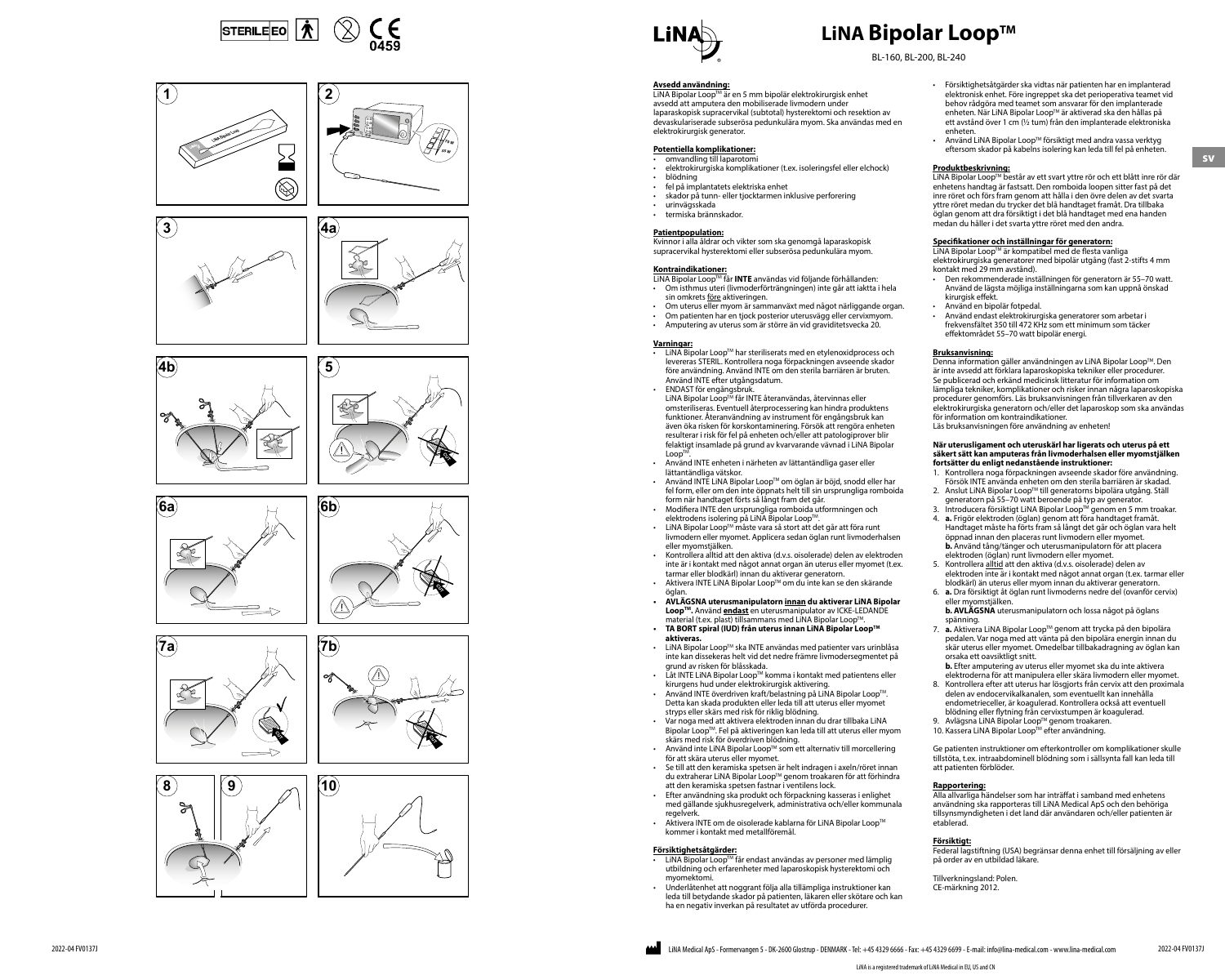











**70 W 55 W** 

 $\%$ 

 $\mathbf{c}$ 









## **LiNA Bipolar Loop™**

BL-160, BL-200, BL-240

#### **Tiltenkt bruk:**

LiNA Bipolar LoopTM er en 5 mm bipolar elektrokirurgisk enhet beregnet på amputering av mobilisert livmor under laparoskopisk supracervikal (subtotal) hysterektomi og reseksjon av devaskulariserte subserøse, stilkede myomer. Brukes sammen med en elektrokirurgisk generator.

### **Potensielle komplikasjoner:**

- konvertering til laparotom • elektrokirurgiske komplikasjoner (f.eks. isolasjonsfeil, strømstøt)
- blødning
- feil på implanterbar elektrisk enhet
- skade på tynntarm eller tykktarm inkludert perforering
- skade på urinveiene
- $\cdot$  termiske forbrenninger

#### **Pasientpopulasjon:**

Kvinner i alle aldre og vektgrupper som skal gjennomgå laparoskopisk supracervikal hysterektomi eller myomektomi av subserøse, stilkede myomer.

### **Kontraindikasjoner:**

LiNA Bipolar LoopTM skal **IKKE** brukes i følgende situasjoner: • Hvis omfanget til isthmus uteri ikke kan visualiseres før aktivering.

- Hvis livmoren eller myomer sitter fast i tilstøtende organer. • Hvis pasienten har et stort posteriort myom i livmoren eller myomer
- i livmorhalsveggen.
- Amputering av livmor som er større enn i gestasjonsuke 20.

#### **Advarsler:**

- LiNA Bipolar LoopTM blir levert STERIL, etter bruk av en etylenoksidprosess. Undersøk emballasjen nøye for skade før bruk. Skal IKKE brukes hvis den sterile barrieren er skadet. Apparatet skal IKKE brukes etter utløpsdatoen. • KUN til engangsbruk.
- LiNA Bipolar LoopTM må IKKE gjenbrukes, reprosesseres eller resteriliseres. Reprosessering kan hindre funksjonene til denne enheten. Hvis du bruker enheten for engangsbruk om igjen, kan det også øke risikoen for krysskontaminering. Forsøk på å rengjøre enheten medfører risiko for funksjonssvikt og/eller feilaktig patologisk prøvetaking på grunn av rest-vev i LiNA Bipolar Loop™ • Enheten skal IKKE brukes i nærvær av brennbare gasser eller
- brennbare væsker. • LiNA Bipolar LoopTM skal IKKE brukes hvis den er bøyd, vridd,
- misformet eller ikke brettes helt ut til den opprinnelige rombeformet eller ikke brettes helt ut til den opprinnelige rombefo når håndtaket er helt fremført.
- IKKE endre den opprinnelige rombeformen og elektrodeisolasjonen på LiNA Bipolar Loop™.
- LiNA Bipolar LoopTM må være stor nok til å passere rundt livmoren eller myomet. Legg deretter løkken rundt livmorhalsen eller myomstilken.
- Kontroller alltid at den aktive (dvs. uisolerte) delen av elektroden ikke er i kontakt med andre organer enn livmoren eller myomet (f.eks. tarm eller kar) før generatoren aktiveres.
- IKKE aktiver LiNA Bipolar LoopTM hvis skjæreløkken ikke kan visualiseres.
- **• FJERN livmormanipulatoren før du aktiverer LiNA Bipolar LoopTM. Kun** en livmormanipulator tilvirket av IKKE-LEDENDE materiale (f.eks. plast) må brukes med LiNA Bipolar Loop™.
- **• FJERN intrauterine enheter (IUD) fra livmoren før du aktiverer LiNA Bipolar LoopTM.**  • LiNA Bipolar LoopTM skal IKKE brukes til pasienter der blæren ikke
- kan dissekeres helt i det nedre fremre livmorsegmentet på grunn av risikoen for blæreskade. • Pass på at kabelen til LiNA Bipolar Loop™ IKKE kommer i kontakt
- med pasientens eller kirurgens hud mens elektrokirurgisk aktivering foregår
- IKKE bruk overdreven kraft/belastning når du bruker LiNA Bipolar LoopTM. Dette kan skade produktet eller føre til sammenklemming og mekanisk seksjonering av livmoren eller myomet med fare for kraftig blødning.
- Sørg for å aktivere elektroden før du trekker tilbake LiNA Bipolar LoopTM. Manglende aktivering kan føre til mekanisk seksjonering av livmoren eller myomet med fare for kraftig blødning.
- Ikke bruk LiNA Bipolar LoopTM til å skjære i livmor eller myom som et alternativ til morcellering. • Forsikre deg om at den keramiske spissen er trukket helt inn i skaftet/
- røret før du trekker ut LiNA Bipolar Loop™ gjennom trokaren, for å forhindre at den keramiske spissen setter seg fast i klaffen på ventilen.
- Etter bruk må produktet og emballasjen kastes i overensstemmelse med sykehusets praksis, administrativ praksis og/eller lokale bestemmelser.
- IKKE aktiver hvis de uisolerte ledningene til LiNA Bipolar Loop™ er i kontakt med metallgjenstander.

**Forholdsregler:**<br>• Bruk av LiNA Bipolar Loop™ krever adekvat opplæring og erfaring for å kunne utføre laparoskopisk hysterektomi og myomektomi.

- Unnlatelse av å følge alle gjeldende instruksjonene nøye kan føre til betydelig skade på pasienten, legen eller personalet og kan ha en negativ innvirkning på resultatet av utførte prosedyrer.
- Forholdsregler må tas når pasienten har elektroniske implantater. Det perioperative teamet bør rådføre seg med teamet ansvarlig for implantatet før kirurgi og ved behov. Når LiNA Bipolar Loop™ har blitt aktivert, bør den holdes unna det elektroniske implantatet med en avstand på mer enn 1 cm (½ tomme).
- Bruk LiNA Bipolar LoopTM forsiktig med andre skarpe verktøy, da skader på ledningens isolasjon kan føre til funksjonssvikt.

#### **Produktbeskrivelse:**

LiNA Bipolar Loop<sup>TM</sup> består av et svart ytre rør og et blått indre rør der håndtaket på enheten er festet. Den rombeformede løkken er festet til det indre røret og føres frem ved å holde den øvre delen av det svarte ytre røret mens du skyver det blå håndtaket fremover. Løkken trekkes tilbake ved å trekke forsiktig i det blå håndtaket med den ene hånden mens du holder det svarte ytre røret med den andre.

## **<u>Generatorspesifikasjoner og -innstillinger:</u><br>LiNA Bipolar Loop™ er kompatibel med de fleste standard**

elektrokirurgiske generatorer med bipolar kontakt (fast 2-pinners 4 mm plugg med 29 mm avstand).

- Den anbefalte innstillingen for generatoren er 55–70 watt. Bruk de lavest mulige innstillingene som er i stand til å oppnå ønsket kirurgisk effekt.
- Bruk en bipolar fotpedal.
- Bruk bare elektrokirurgiske generatorer som bruker frekvensfeltet 350 til 472 kHz som minst dekker effektområdet 55–70 watt bipolar energi.

### **Bruksanvisning:**

Denne informasjonen gjelder for bruk av LiNA Bipolar Loop™. Den er ikke beregnet på å demonstrere laparoskopiske teknikker eller inngrep. Egnede teknikker, komplikasjoner og farer er beskrevet i publisert og anerkjent medisinsk litteratur og bør gjennomgås før laparoskopi gjennomføres. Se bruksanvisningen fra produsenten av den elektrokirurgiske generatoren og/eller laparoskopet som skal brukes, for kontraindikasjoner.

Les bruksanvisningen nøye før du bruker enheten!

#### **Etter at livmorligamentene og -karene er ligert på riktig måte, kan livmoren trygt amputeres fra livmorhalsen eller myomet fra stilken ved å følge anvisningene nedenfor:**

- 1. Undersøk emballasjen nøye for skade før bruk. Forsøk IKKE å bruke enheten hvis den sterile barrieren er brutt.
- 2. Koble LiNA Bipolar LoopTM til generatorens bipolare kontakt. Still generatoren på 55–70 watt, avhengig av generatortypen.<br>3. Før forsiktig inn LiNA Bipolar Loop™ gjennom en 5 mm trokar.
- 4. **a.** Brett ut elektroden (løkken) ved å skyve håndtaket fremover.
- Håndtaket må føres helt frem og løkken brettes ut 100 % før løkken plasseres rundt livmorkroppen eller myomet. **b.** Bruk griperen (griperne) og livmormanipulatoren som hjelp til å
- plassere elektroden (løkken) rundt livmorkroppen eller myomet. 5. Kontroller alltid at den aktive (dvs. uisolerte) delen av elektroden ikke er i kontakt med andre organer (f.eks. tarm eller kar) enn
- livmoren eller myomet, før generatoren aktiveres. 6. **a.** Stram løkken forsiktig rundt den nedre delen av livmorkroppen (over livmorhalsen) eller myomstilken.
- **b. FJERN** livmormanipulatoren ved å løsne litt på løkken. 7. **a.** Aktiver LiNA Bipolar Loop™ ved å trykke på den bipolare pedalen. Sørg for å vente på den bipolare energien før du seksjonerer livmoren eller myomet. Umiddelbar tilbaketrekking av løkken kan forårsake et utilsiktet mekanisk kutt.
- **b.** Etter amputasjon av livmoren eller myomet skal elektrodene ikke aktiveres for å manipulere eller dele livmoren eller myomet.
- 8. Etter at livmoren er amputert fra livmorhalsen, må du kontrollere at den proksimale delen av den endocervikale kanalen som kan inneholde endometrieceller, er koagulert, og at eventuell blødning eller utflod fra den cervikale stumpen er koagulert. 9. Ta ut LiNA Bipolar Loop™ gjennom trokaren.
- 10. Kast den brukte LiNA Bipolar LoopTM etter bruk.

Gi instruksjoner for oppfølging til pasienter i tilfelle det oppstår komplikasjoner, medregnet intraabdominal blødning, som i sjeldne tilfeller kan føre til blødning med dødelig utfall.

#### **Rapportering:**

Alle alvorlige hendelser som har oppstått i forbindelse med enheten, skal rapporteres til LiNA Medical ApS og den kompetente reguleringsmyndigheten i landet der brukeren og/eller pasienten bor.

#### **Forsiktig:**

I henhold til føderal lov (USA) skal dette utstyret kun selges av eller med fullmakt fra lege.

Opprinnelsesland: Polen. CE-merke 2012.



**no**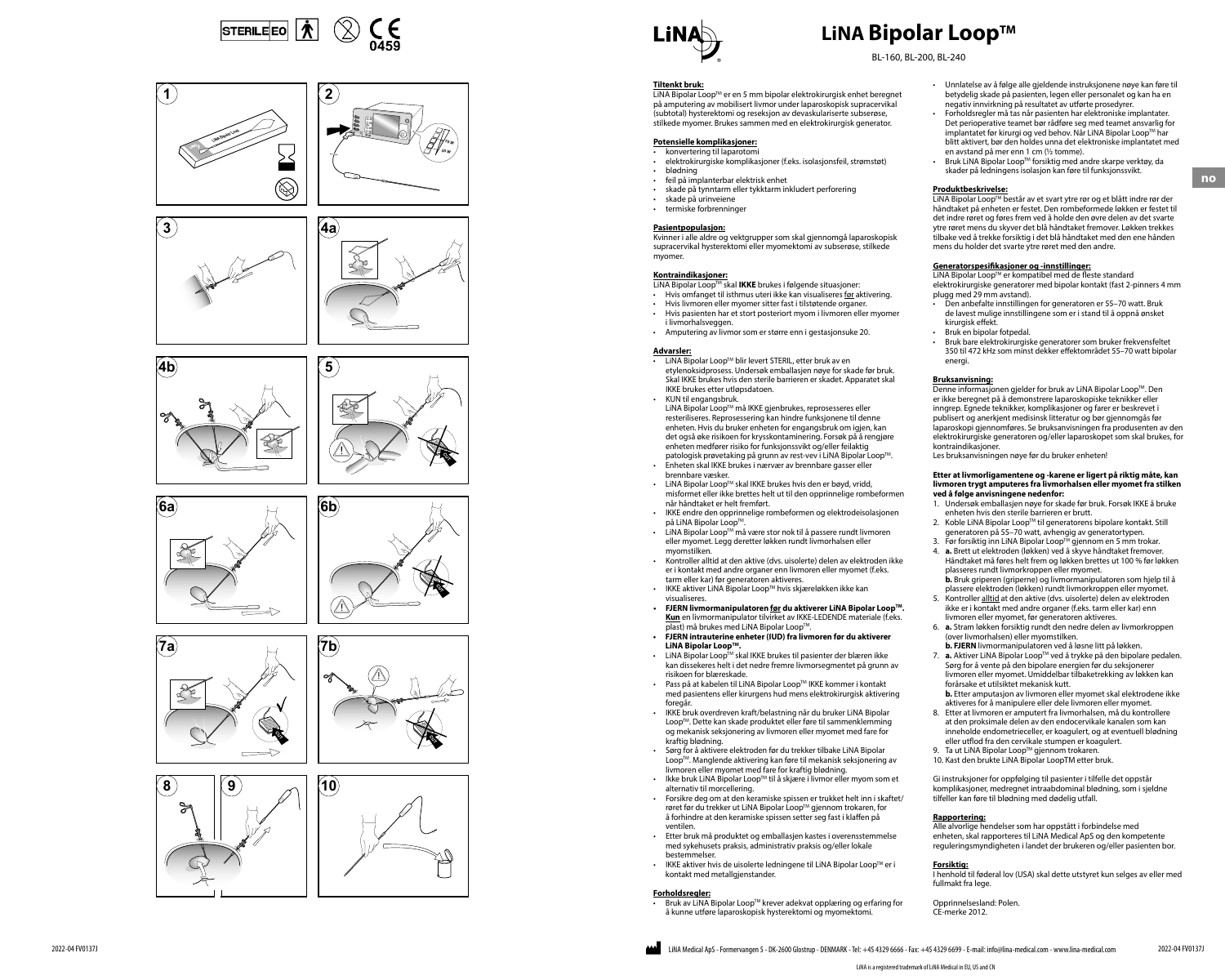













**70 W 55 W** 

 $\%$ 

 $\mathbf{c}$ 





## **LiNA Bipolar Loop™**

BL-160, BL-200, BL-240

LiNA Bipolar Loop™ on 5 mm:n bipolaarinen sähkökirurginen laite, joka on tarkoitettu mobilisoidun kohdun amputointiin laparoskooppisen supraservikaalisen (subtotaalisen) hysterektomian aikana ja verenkierrosta poistettujen subseroosien varrellisten myoomien poistoon. Käytetään sähkökirurgisen generaattorin kanssa.

#### **Mahdolliset komplikaatiot:** • muuntaminen laparotomiaan;

- sähkökirurgiset komplikaatiot (esim. eristevika, sähköisku);
- verenvuoto;
- implantoitavan sähkölaitteen toimintahäiriö;
- pieni tai suuri suolistovamma mukaan lukien perforaatio; • virtsatievamma;
- virtsatte varinna,<br>• termiset palovammat.

#### **Potilasryhmät:**

Kaikenikäiset ja -painoiset naispuoliset henkilöt, jotka soveltuvat laparoskooppiseen supraservikaaliseen hysterektomiaan tai varrellisten subseroosien myoomien poistoon.

#### **Vasta-aiheet:**

- LiNA Bipolar Loopia **EI** saa käyttää seuraavissa tilanteissa: • Kohdunsolan koko ympärystä ei voida visualisoida ennen laitteen aktivoimista.
- Kohtu tai myooma on kiinnittynyt viereisiin elimiin. Potilaalla on suuri posteriorinen kohdun myooma tai kohdunkaulan seinämän myoomia.
- Raskausviikon 20 kohtua laajemman kohdun amputointi.

#### **Varoitukset:**

- LiNA Bipolar LoopTM toimitetaan etyleenioksidilla STERILOITUNA. Tarkista pakkaus ennen käyttöä huolellisesti vaurioiden varalta. Laitetta EI saa käyttää, jos steriili suoja on vaurioitunut. EI saa käyttää viimeisen käyttöpäivän jälkeen. **· KERTAKÄYTTÖINEN**
- LiNA Bipolar Loopia EI saa käyttää, käsitellä tai steriloida uudelleen. Uudelleenkäsittelyn jälkeen tuote ei välttämättä toimi oikein. Kertakäyttöisten laitteiden uudelleenkäyttö voi lisätä ristikontaminaation riskiä. Jos laitetta yritetään puhdistaa, seurauksena voi olla laitteen toimintahäiriö ja/tai LiNA Bipolar Loopissa olevasta jäännöskudoksesta johtuva virheellinen patologianäyte.
- Laitetta EI saa käyttää samassa tilassa tulenarkojen kaasujen tai nesteiden kanssa.
- ÄLÄ käytä laitetta, jos LiNA Bipolar LoopTM on taipunut tai vääntynyt, sen muoto on muuttunut tai se ei avaudu kokonaan alkuperäiseen vinokaiteen muotoon, kun laitteen kahva työnnetään ääriasentoon eteen.
- LiNA Bipolar LoopinTM alkuperäistä vinokaiteen muotoa ja elektrodin eristystä EI saa muuttaa.
- LiNA Bipolar LoopinTM on oltava riittävän suuri, jotta se yltää kohdun runko-osan tai myooman ympäri. Pujota silmukka kohdunkaulan tai myooman varren ympärille.
- Ennen generaattorin aktivoimista tarkista aina, että elektrodin aktiivinen (eli eristämätön) osa ei kosketa muita elimiä kuin kohtua tai myoomaa (esimerkiksi suolta tai verisuonta). • ÄLÄ aktivoi LiNA Bipolar Loopia, jos leikkaavaa silmukkaa ei ole
- mahdollista visualisoida.
- **• POISTA kohdun manipulaattori ennen LiNA Bipolar LoopinTM aktivoimista.** LiNA Bipolar LoopinTM kanssa tulee käyttää **vain** SÄHKÖÄ JOHTAMATTOMASTA aineesta (esimerkiksi muovis valmistettua manipulaattoria.
- **• POISTA kohdunsisäinen ehkäisin (IUD) kohdusta, ennen kuin aktivoit LiNA Bipolar LoopinTM.**
- LiNA Bipolar Loopia EI tule käyttää potilailla, joilla virtsarakkoa ei voi kokonaan irrottaa kohdun alemmasta anteriorisesta osasta virtsarakon vahingoittumisen vaaran vuoksi.
- LiNA Bipolar LoopinTM johto EI saa koskettaa potilaan tai kirurgin ihoa sähkökirurgisen käytön aikana.
- ÄLÄ käytä liiallista voimaa/painoa LiNA Bipolar Loopia käyttäessä. Se voisi vahingoittaa laitetta tai aiheuttaa kohdun tai myooman kuroutumisen ja mekaanisen leikkautumisen, jolloin vaarana on liian runsas verenvuoto.
- Aktivoi elektrodi ennen LiNA Bipolar Loopin™ pois vetämistä. Virhe aktivoinnissa voi aiheuttaa kohdun tai myooman mekaanisen leikkautumisen, jolloin vaarana on liian runsas verenvuoto.
- Älä käytä LiNA Bipolar Loopia kohdun tai myooman viipalointiin morselloinnin sijasta.
- Varmista, että keraaminen kärki on vedetty kokonaan sisään varteen/ putkeen, ennen kuin irrotat LiNA Bipolar Loopin<sup>TM</sup> troakaarin läpi, jotta keraaminen kärki ei jää kiinni venttiilin läppään. • Hävitä tuote pakkauksineen käytön jälkeen sairaalan käytännön,
- viranomaisvaatimusten ja/tai kansallisen lainsäädännön mukaisesti. • ÄLÄ aktivoi, jos LiNA Bipolar LoopinTM eristämättömät johdot ovat kosketuksissa metalliesineiden kanssa.

#### **Varotoimet:**

• LiNA Bipolar LoopinTM käyttö edellyttää asianmukaista koulutusta sekä kokemusta laparoskooppisen hysterektomian ja myomektomian suorittamisesta.

- Jos kaikkia asiaankuuluvia ohjeita ei noudateta huolellisesti, seurauksena voi olla merkittävä potilaan, lääkärin tai muun avustajan vamma ja haitallinen vaikutus tehtävän toimenpiteen tuloksiin.
- Asianmukaisiin varotoimiin tulee ryhtyä, jos asiakkaalla on implantoitu elektroninen laite (IED). Leikkaustiimin tulee konsultoida implanttia hallinnoivaa tiimiä ennen leikkausta ja tarpeen mukaan. Kun LiNA Bipolar LoopTM on aktivoitu, se tulee pitää yli 1 cm:n
- (½ tuuman) etäisyydellä IED:stä. • Käytä LiNA Bipolar Loopia huolellisesti muiden terävien
- työkalujen kanssa, sillä johtimen eristysvaurio voi johtaa laitteen toimintahäiriöön.

#### **Tuotekuvaus:**

LiNA Bipolar LoopTM koostuu mustasta ulkoputkesta ja sinisestä sisäputkesta, johon laitteen kahva kiinnitetään. Vinokaiteen muotoinen silmukka kiinnitetään sisäputkeen, ja sitä viedään eteenpäin pitämällä kiinni mustan ulomman putken yläosasta ja työntämällä samalla sinistä kahvaa eteenpäin. Voit vetää silmukan sisään vetämällä sinistä kahvaa varovasti toisella kädellä ja pitelemällä samalla mustaa ulkoputkea toisella kädellä.

**fi**

#### **Generaattorin tekniset tiedot & asetukset:**

LiNA Bipolar Loop™ on yhteensopiva useimpien vakiomallisten sähkökirurgisten generaattoreiden kanssa, joissa on kaksinapainen lähtöliitäntä (kiinteä 2-nastainen 4 mm:n pistoke 29 mm:n etäisyydellä). • Generaattorin suositeltu asetus on 55–70 wattia. Käytä pienimpiä

- mahdollisia asetuksia, joilla saavutetaan haluttu kirurginen vaikutus. • Käytä kaksinapaista jalkapoljinta.
- Käytä vähintään taajuusalueella 350–472 kHz toimivia sähkökirurgisia generaattoreita, jotka tarjoavat 55–70 wattia kaksinapaista sähkövirtaa.

#### **Käyttöohjeet:**

<u>Nämä tiedot koskevat vain LiNA Bipolar Loopin™ käyttöä. Tietoien</u> tarkoituksena ei ole esitellä laparoskopiatekniikoita tai -toimenpiteitä. Tarkista asianmukaiset tekniikat, komplikaatiot ja riskit tunnustetuista lääketieteellisistä julkaisuista ennen laparoskooppisiin toimenpiteisiin ryhtymistä. Tarkista vasta-aiheet käytettävän sähkökirurgisen generaattorin ja/tai laparoskoopin valmistajan toimittamista käyttöohjeista.

Lue käyttöohjeet ennen tämän laitteen käyttöä!

### **Kun kohdun ligamentit ja suonet on sidottu oikein, kohtu voidaan amputoida kohdunkaulasta tai myooma varrestaan noudattamalla seuraavia ohjeita:**

- 1. Tarkista pakkaus ennen käyttöä huolellisesti vaurioiden varalta. ÄLÄ yritä käyttää laitetta, jos steriili suojus on vaurioitunut. 2. Kytke LiNA Bipolar LoopTM generaattorin kaksinapaiseen lähtöön. Säädä generaattori 55–70 watin välille generaattorin tyypin mukaan.
- 3. Vie LiNA Bipolar LoopTM varovaisesti 5 mm:n troakaarin läpi.
- 4. **a.** Taita elektrodi (silmukka) auki työntämällä kahvaa eteenpäin. Kahva on työnnettävä eteenpäin ääriasentoon ja silmukka on avattava kokonaan ennen sen asettamista kohdun rungon tai myooman ympärille.
- **b.** Aseta elektrodi (silmukka) kohdun rungon tai myooman ympärille tarraimien ja kohdun manipulaattorin avulla. 5. Varmista aina ennen generaattorin aktivoimista, että elektrodin
- aktiivinen (eli eristämätön) osa ei kosketa muita elimiä kuin kohtua tai myoomaa (esim. suolta tai verisuonta).
- 6. **a.** Kiristä silmukka varovasti kohdun rungon alaosan (kohdunkaulan yläpuolelle) tai myooman varren ympärille. **b. POISTA** kohdun manipulaattori löysäämällä silmukkaa hieman.
- 7. **a.** Aktivoi LiNA Bipolar Loop™ painamalla kaksinapaista poljinta. Odota kaksinapaista sähkövirtaa ennen kohdun tai myooman leikkaamista. Silmukan välitön vetäminen sisään voi aiheuttaa tahattoman mekaanisen leikkauksen.
- **b.** Älä aktivoi elektrodeja kohdun tai myooman amputoinnin jälkeen kohdun tai myooman käsittelemiseksi tai jakamiseksi. 8. Kun kohtu on amputoitu kohdunkaulasta, varmista, että
- mahdollisesti endometriumsoluja sisältävä kohdunkaulakanavan proksimaalinen osa on koaguloitunut. Varmista, että kaikki kohdunkaulan tyngän verenvuoto tai eritys on koaguloitunut.
- 9. Poista LiNA Bipolar LoopTM troakaarin läpi. 10. Hävitä LiNA Bipolar LoopTM käytön jälkeen.

Anna potilaalle seurantaohjeet komplikaatioiden varalta, kuten vatsaontelon sisäisen verenvuodon, joka voi harvinaisissa tapauksissa olla voimakasta.

#### **Raportointi:**

**Laitteen käytön yhteydessä tapahtuneista vakavista vaaratilanteista** on ilmoitettava LiNA Medical ApS:lle sekä käyttäjän ja/tai potilaan kotimaan toimivaltaiselle sääntelyviranomaiselle.

**Huomio:** Yhdysvaltain liittovaltion lain mukaan tätä laitetta saa myydä vain lääkäri tai koulutetun lääkärin tilauksesta.

Valmistusmaa: Puola. CE-merkintä 2012.

## **Käyttötarkoitus:**

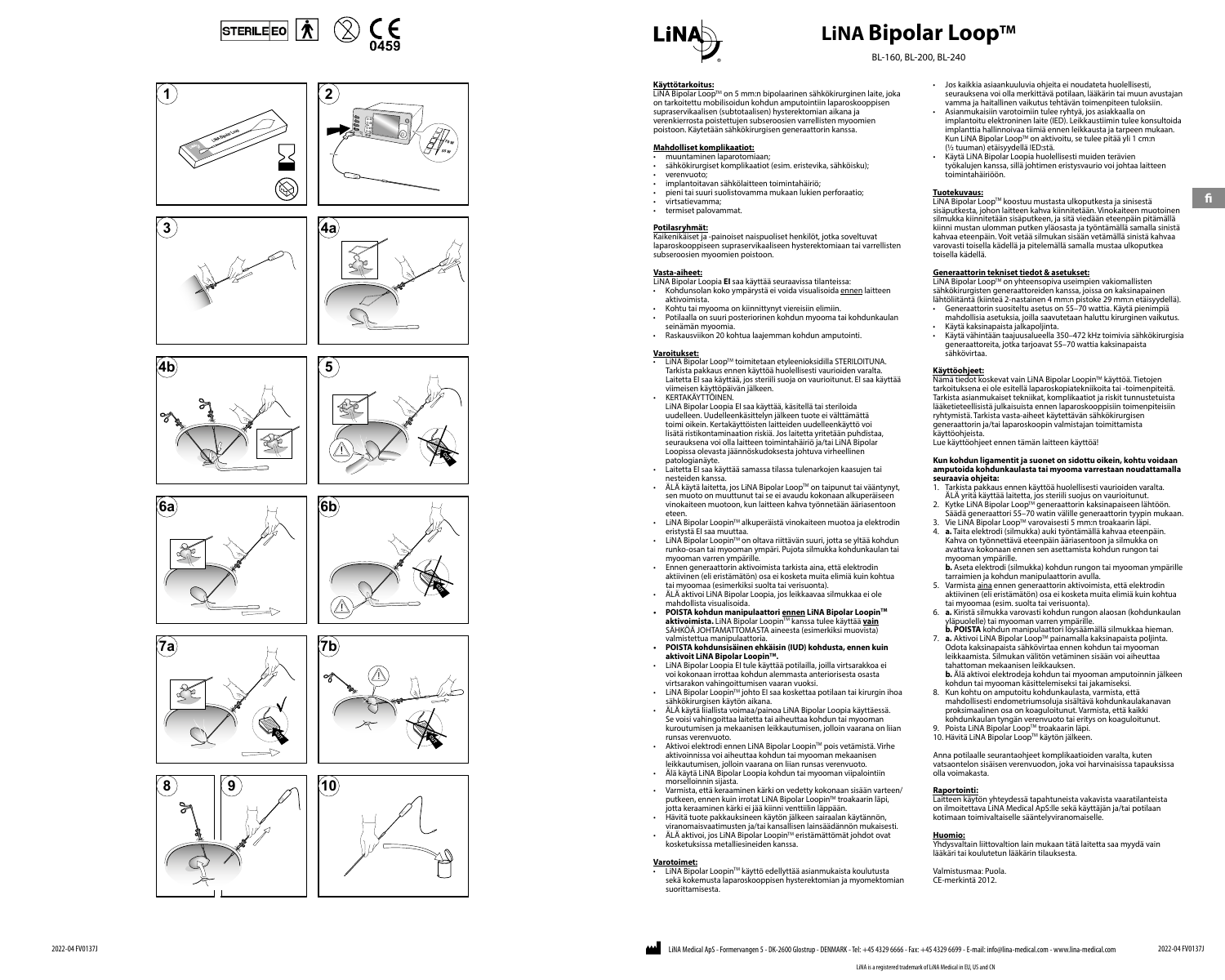













**70 W 55 W** 

 $\%$ 

 $\mathbf{c}$ 





## **LiNA Bipolar Loop™**

BL-160, BL-200, BL-240

**<u>Verwendungszweck:</u>**<br>Die LiNA Bipolar Loop™ ist ein bipolares 5-mm-Elektrochirurgiegerät zur Amputation des mobilisierten Uterus bei der laparoskopischen suprazervikalen (subtotalen) Hysterektomie und Resektion von devaskulierten subserösen gestielten Myomen. Zur Verwendung mit einem elektrochirurgischen Generator.

### **Mögliche Komplikationen:**

- umstellung auf Laparotomie; • elektrochirurgische Komplikationen (z. B. Isolationsfehler, Stromschlag);
- blutung;<br>• fehlfunktion des implantierbaren elektrischen Geräts;
- verletzung des Dünn- oder Dickdarms einschließlich Perforation;
- verletzung der Harnwege; • thermische Verbrennungen.

### **Patientenpopulation:**

Frauen jeden Alters und Gewichts, die für eine laparoskopische suprazervikale Hysterektomie oder eine Entfernung subseröser gestielter Myome vorgesehen sind.

#### **Gegenanzeigen:**

<u>Die Verwendung</u> der LiNA Bipolar Loop™ ist in den folgenden Situationen **NICHT** zulässig:

- Wenn der Uterus Isthmus vor der Aktivierung nicht umfänglich visualisiert werden kann. • Wenn der Uterus oder das Myom mit benachbarten Organen
- verwachsen ist. • Bei Patientinnen mit großem Myom an der hinteren Uterus- oder
- Cervixwand. • Bei der Amputation eines Uterus größer als in der 20. Schwangerschaftswoche

#### **Warnhinweise:**

- Die LiNA Bipolar LoopTM wird durch ein Ethylenoxid-Verfahren sterilisiert und STERIL geliefert. Die Verpackung vor der Verwendung des Produkts sorgfältig auf jedwede Beschädigungen untersuchen. Verwenden Sie das Gerät NICHT, wenn die Sterilbarriere beschädigt ist. Das Gerät NICHT nach seinem Ablaufdatum verwenden. • NUR zur einmaligen Verwendung.
- Die LiNA Bipolar LoopTM darf NICHT erneut verwendet, wieder aufbereitet oder erneut sterilisiert werden. Bei Wiederaufbereitung könnten die Funktionen des Instruments beeinträchtigt werden. Die Wiederverwendung von Produkten zum Einmalgebrauch kann zudem das Risiko von Kreuzkontaminationen erhöhen. Jeder Versuch, das Instrument zu reinigen, birgt das Risiko einer Fehlfunktion des Geräts und/oder der Entnahme falsch pathologischer Proben aufgrund von Restgewebe in der LiNA Bipolar LoopTM.
- Benutzen Sie das Gerät NICHT, wenn Sie sich in der Nähe von entflammbaren Gasen oder entzündlichen Flüssigkeiten aufhalten.
- NICHT verwenden, wenn die LiNA Bipolar Loop™ verbogen, verdreht oder verformt ist oder sich bei vollständigem Vorschieben des Griffs nicht
- vollständig in ihrer ursprünglichen rautenförmigen Gestaltung öffnet. Die ursprüngliche rautenförmige Gestaltung und die Elektroden-Isolierung Die ursprüngliche nautenformige Gestaltung und die Elektrische der LiNA Bipolar Loop™ dürfen NICHT verändert werden.
- Die LiNA Bipolar Loop™ muss groß genug sein, um um den Uteruskörper<br>oder das Myom herum zu passen. Die Schlinge anschließend um die Cervix oder den Myomschaft legen. • Vor dem Einschalten des Generators ist immer zu kontrollieren, dass der
- aktive (d. h. nicht isolierte) Teil der Elektrode nicht mit einem anderen Organ als dem Uterus oder Myom (z. B. dem Darm oder einem Blutgefäß) in Kontakt ist.
- Die LiNA Bipolar LoopTM NICHT aktivieren, wenn es nicht möglich ist, die Schneidschlinge sichtbar darzustellen.
- **• Der Uterusmanipulator ist vor dem Einschalten der LiNA Bipolar LoopTM zu ENTFERNEN. Nur** ein Uterusmanipulator aus NICHT LEITENDEM <u>Material (z. B. Kunststoff) darf zusammen mit der LiNA Bipolar Loop™</u> verwendet werden.
- **• ENTFERNEN Sie das Intrauterinpessar (IUP) aus dem Uterus, bevor Sie die LiNA Bipolar Loop™ aktivieren.**<br>• Die LiNA Bipolar Loop™ sollte wegen des Risikos einer Blasenverletzung
- NICHT bei Patientinnen verwendet werden, bei denen die Blase am unteren vorderen Uterinsegment nicht vollständig disseziert werden kann. • Achten Sie darauf, dass das Kabel der LiNA Bipolar LoopTM während der
- elektrochirurgischen Verwendung NICHT die Haut des Patienten oder des Chirurgen berührt. • Wenden Sie bei der Verwendung der LiNA Bipolar LoopTM KEINE übermäßige Kraft auf. Dies könnte zu Beschädigungen am Produkt oder
- zum Einklemmen und mechanischen Abtrennen des Uterus oder Myoms mit dem Risiko von übermäßiger Blutung führen. • Stellen Sie sicher, dass Sie die Elektrode aktivieren, bevor Sie die
- LiNA Bipolar LoopTM zurückziehen. Die Nichtaktivierung könnte zu mechanischem Abtrennen des Uterus oder Myoms mit dem Risiko von übermäßiger Blutung führen.
- Verwenden Sie die LiNA Bipolar Loop™ nicht als eine Alternative zur<br>Morcellation zum Schneiden von Uterus oder Myomen. • Achten Sie darauf, dass die Keramikspitze vollständig in den Schaft / das
- Röhrchen zurückgezogen ist, bevor Sie die LiNA Bipolar Loop™ durch den<br>Trokar herausziehen, um zu verhindern, dass die Keramikspitze in der Ventilklappe hängen bleibt. • Das Produkt und die Verpackung nach Gebrauch gemäß den in der Klinik
- geltenden bzw. gesetzlichen Vorschriften entsorgen.<br>• NICHT aktivieren, wenn die nicht isolierten Drähte des LiNA Bipolar Loop™, in Kontakt mit Metallobjekten sind.

### **Vorsichtsmaßnahmen:**

<u>• Die Verwendung der LiNA Bipolar Loop™ erfordert eine entsprechende</u> Ausbildung und Erfahrung bei der Durchführung laparoskopischer Myomektomie und Hysterektomie.

- Wenn nicht alle anwendbaren Anweisungen genau befolgt werden, kann dies zu schweren Verletzungen des Patienten, Arztes oder anwesender Personen führen und sich nachteilig auf das Ergebnis des Eingriffs auswirken.
- Bei Patientinnen mit einem elektronischen Implantat (IED) sollten Vorsichtsmaßnahmen getroffen werden. Das perioperative Team sollte sich vor dem Eingriff und bei Bedarf mit dem Team absprechen, welches das ior dem Eingim dina ser sedam mit dem ream assprechen, weienes da.<br>Implantierte Gerät verwaltet. Wenn die LiNA Bipolar Loop™ aktiviert ist. sollte sie mehr als 1 cm (½ Zoll) vom IED entfernt sein.
- Verwenden Sie die LiNA Bipolar LoopTM vorsichtig mit anderen scharfen Werkzeugen, da die Beschädigung der Isolierung des Drahtes zu einer Fehlfunktion des Geräts führen kann.

#### **Beschreibung des Produkts:**

Die LiNA Bipolar Loop™ besteht aus einem schwarzen Außenröhrchen und<br>einem blauen Innenröhrchen, an dem der Griff der Vorrichtung befestigt ist. Die rautenförmige Schlaufe ist am Innenröhrchen befestigt und wird vorgeschoben, indem man den oberen Teil des schwarzen Außenröhrchens festhält, während man den blauen Griff nach vorne schiebt. Um die Schlaufe einzuziehen, ziehen Sie vorsichtig mit einer Hand am blauen Griff, während Sie mit der anderen Hand das schwarze Außenröhrchen festhalten.

#### **Technische Daten und Einstellungen des Generators:**

Die LiNA Bipolar Loop<sup>TM</sup> ist mit den meisten Standard-Elektrochirurgie-Generatoren mit bipolarem Ausgang (fester 2-poliger 4-mm-Stecker mit 29 mm Abstand) kompatibel.

- Die empfohlene Einstellung für den Generator ist 55–70 Watt. Verwenden Sie die kleinstmöglichen Einstellungen, mit denen der gewünschte chirurgische Effekt erzielt werden kann.
- Verwenden Sie ein bipolares Fußpedal.
- Verwenden Sie nur elektrochirurgische Generatoren, die im Frequenzbereich 350 bis 472 KHz arbeiten und mindestens den Leistungsbereich 55–70 Watt bipolarer Energie abdecken.

**Gebrauchsanweisung:** Diese Information dient zur Erläuterung der Verwendung der LiNA Bipolar LoopTM. Sie dient nicht dazu, laparoskopische Techniken oder Verfahren zu zeigen. Bevor Sie eine Laparoskopie durchführen, konsultieren Sie bitte veröffentlichte und anerkannte medizinische Literatur in Bezug auf geeignete Techniken, Komplikationen und Risiken. Kontraindikationen sind in der vom Hersteller des elektrochirurgischen Generators und/oder Laparoskops bereitgestellten Gebrauchsanweisung aufgeführt. Lesen Sie die Gebrauchsanweisung aufmerksam durch, bevor Sie das Gerät verwenden!

### **Nachdem die Uterusbänder und -gefäße korrekt ligiert wurden, kann der Uterus vom Gebärmutterhals oder das Myom vom Stiel amputiert werden, wobei die folgenden Anweisungen befolgt werden müssen:**

- 1. Die Verpackung vor der Verwendung des Produkts sorgfältig auf jedwede Beschädigungen untersuchen. Das Gerät NICHT verwenden, wenn die Sterilbarriere beschädigt ist.
- 2. Die LiNA Bipolar LoopTM an den bipolaren Ausgang des Generators anschließen. Stellen Sie den Generator je nach Generatortyp zwischen 55–70 Watt ein.
- 3. Die LiNA Bipolar LoopTM vorsichtig durch einen 5 mm Trokar einführen. 4. **a.** Die Elektrode (Schlinge) durch Vorschieben des Griffs öffnen. Der Griff muss ganz vorgeschoben und die Schlinge vollständig geöffnet sein, ehe die Schlinge um den Uteruskörper oder das Myom gelegt wird. **b.** Die Elektrode (Schlinge) mithilfe eines oder mehrerer Greifer und des Uterusmanipulators ordnungsgemäß um den Uteruskörper oder das
- Myom legen. 5. Vor dem Aktivieren des Generators immer sicherstellen, dass der aktive (d. h. nicht isolierte) Teil der Elektrode nicht in Kontakt mit einem anderen Organ (z. B. Darm oder Gefäß) als dem Uterus oder Myom ist.
- 6. **a.** Die Schlinge vorsichtig um den unteren Teil des Uteruskörpers (oberhalb der Cervix) oder den Myomstamm anziehen. **b.** Den Uterusmanipulator **ENTFERNEN** und die Spannung der Schlinge etwas lockern.
- 7. **a.** Die LiNA Bipolar LoopTM durch Betätigen des bipolaren Pedals aktivieren. Unbedingt die bipolare Energie abwarten, bevor der Uterus oder das Myom geschnitten wird. Ein sofortiges Zurückziehen der Schlaufe kann zu einem unbeabsichtigten mechanischen Schnitt führen. **b.** Nach der Amputation des Uterus oder Myoms dürfen die Elektroden nicht aktiviert werden, um den Uterus oder das Myom zu manipulieren oder zu teilen.
- 8. Nach Abtrennen des Uterus von der Cervix ist sicherzustellen, dass der proximale Abschnitt des Gebärmutterhalskanals, der Endometriumzellen enthalten kann, verschlossen wird und dass ggf. auftretende starke oder schwache Blutungen am Cervixstumpf gestoppt werden.
- Die LiNA Bipolar Loop™ durch den Trokar entfernen. 10. Die LiNA Bipolar Loop™ nach der Verwendung entsorger

Die Patientin über die Nachsorge im Falle von Komplikationen wie intraabdominalen Blutungen, die in seltenen Fällen zu Exsanguination führen können, aufklären.

#### **Berichterstattung:**

Jeder schwerwiegende Vorfall, der im Zusammenhang mit dem Produkt aufgetreten ist, sollte an LiNA Medical ApS und die zuständige Regulierungsbehörde des Landes gemeldet werden, in welchem der Benutzer und/oder der Patient ansässig sind.

#### **Vorsicht:**

Gemäß US-amerikanischer Bundesgesetzgebung darf dieses Gerät ausschließlich von einem ausgebildeten Arzt oder auf dessen Anordnung hin verkauft werden.

Herstellungsland: Polen. CE-Kennzeichnung 2012.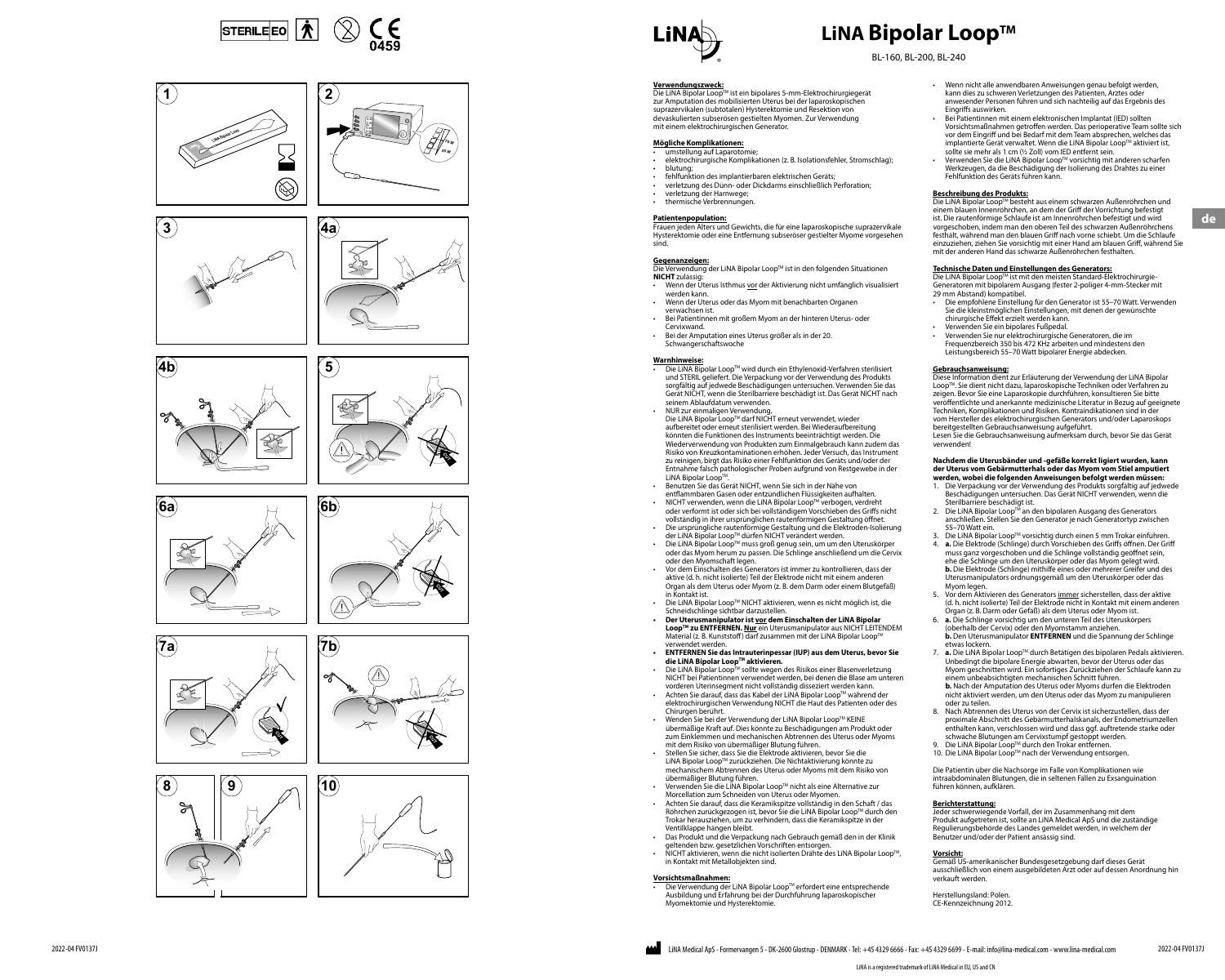











**70 W 55 W** 

 $\mathbf{c}$ 









## **LiNA Bipolar Loop™**

BL-160, BL-200, BL-240

#### **Beoogd gebruik:**

De LiNA Bipolar LoopTM is een 5 mm bipolair elektrochirurgisch instrument dat bedoeld is voor het amputeren van de gemobiliseerde baarmoeder tijdens een laparoscopische supracervicale (subtotale) hysterectomie en de resectie van gedevasculariseerde subserosale pedunculaire myomen. Bedoeld voor gebruik met een elektrochirurgische generator.

#### **Mogelijke complicaties:** • conversie naar laparotomie;

- elektrochirurgische complicaties (bijv. isolatiefout, elektrocutie);
- bloedingen; • defect bij implanteerbaar elektronisch apparaat;
- letsel aan de dunne of dikke darm inclusief perforatie;
- letsel aan de urinewegen;
- thermische brandwonden.

#### **Patiëntpopulatie:**

Vrouw van elke leeftijd en gewicht die een laparoscopische supracervicale hysterectomie of een subserosale penduculaire myomectomie moet ondergaan.

#### **Contra-indicaties:**

Gebruik de LiNA Bipolar LoopTM **NIET** in de volgende situaties: Als de istmus van de uterus niet zichtbaar is voordat u het instrument inschakelt.

- Als de uterus of het myoom verkleefd is aan omliggende organen. Als de patiënt grote myomen in de posterieure uterus- of cervixwand heeft.
- Amputatie van een uterus die groter is dan bij een zwangerschap in de 20e week.

#### **Waarschuwingen:**

- De LiNA Bipolar Loop™ wordt gesteriliseerd met behulp van ethyleenoxide en wordt STERIEL geleverd. Controleer de verpakking zorgvuldig op schade voorafgaand aan gebruik. Gebruik het hulpmiddel NIET als de steriele barrière is beschadigd. Gebruik het hulpmiddel NIET nadat de vervaldatum is verstreken.
- UITSLUITEND voor eenmalig gebruik. De LiNA Bipolar Loop™ mag NIET opnieuw worden gebruikt, verwerkt of gesteriliseerd. Hergebruik kan de werking van het instrument belemmeren. Hergebruik van hulpmiddelen voor eenmalig gebruik kan ook leiden tot een hoger risico op kruisbesmetting. Pogingen om het instrument te reinigen kunnen tot een verminderde werking leiden en/of tot de verzameling van verkeerde pathologische preparaten ten gevolge van achtergebleven weefsel in de LiNA Bipolar Loop™.<br>• Gebruik het hulpmiddel NIET in de buurt van ontvlambare gassen of
- vloeistoffen. • Gebruik de LiNA Bipolar Loop<sup>TM</sup> NIET als deze vervormd of gedraaid is of
- niet volledig tot de oorspronkelijke ruitvorm uitvouwt als het handvat volledig naar voren is geschoven. · Pas het oorspronkelijke ruitvormige ontwerp van de LiNA Bipolar Loop
- en de isolatie van de elektrode NIET aan.
- De LiNA Bipolar Loop™ moet zo groot zijn dat hij rond het baarmoederlichaam of het myoom past. Breng de lus vervolgens rond de cervix of de steel van de myoom aan.
- Controleer altijd voordat u de generator aanzet of het actieve (d.w.z. niet-geïsoleerde) deel van de elektrode niet in contact komt met andere organen dan de uterus of het myoom (bijv. darmen of bloedvaten). • Zet de LiNA Bipolar LoopTM NIET aan als u geen zicht kunt krijgen op de
- snijlus. **• VERWIJDER de uterusmanipulator voordat u** de LiNA Bipolar Loop™ **inschakelt. Alleen** uterusmanipulators van NIET-GELEIDEND materiaal (bijv. kunststof) mogen in combinatie met de LiNA Bipolar Loop<sup>TM</sup>
- worden gebruikt.<br>worden gebruikt.<br>VERWIJDER het intra-uteriene apparaat (IUD) uit de uterus voordat u **• VERWIJDER het intra-uteriene apparaat (IUD) uit de uterus voordat u de LiNA Bipolar LoopTM inschakelt.**  • De LiNA Bipolar LoopTM mag NIET worden gebruikt bij patiënten bij wie
- de blaas niet volledig kan worden doorgesneden ter hoogte van het onderste anterieure baarmoedersegment wegens het risico op letsel aan de blaas.
- Zorg dat de kabel van de LiNA Bipolar LoopTM tijdens de elektrochirugische activatie NIET in contact komt met de huid van de
- patiënt of de chirurg. Zet NIET te veel kracht/gewicht op de LiNA Bipolar LoopTM. Dit kan het product beschadigen of leiden tot het afknellen en mechanisch afsnijden van de uterus of het myoom met risico op overmatige bloeding. Zorg dat u de elektrode inschakelt voordat u de LiNA Bipolar Loop™
- terugtrekt. Als de activering mislukt, kan dit leiden tot een mechanisch afsnijden van de uterus of het myoom met risico op overmatige bloeding.
- Gebruik de LiNA Bipolar LoopTM niet voor het verwijderen van weefsel of myomen uit de baarmoeder als alternatief voor morcellatie. • Zorg dat de keramische tip volledig in de schacht/buis is teruggetrokken
- voordat u de LiNA Bipolar LoopTM door de trocar haalt, om te voorkomen dat de keramische tip in de flap van de klep vast komt te zitten.
- Het product en de verpakking dienen na gebruik te worden afgevoerd overeenkomstig het beleid van het ziekenhuis en administratieve en/of lokale overheden.
- Schakel het hulpmiddel NIET in als de niet-geïsoleerde draden van de LiNA Bipolar LoopTM in contact komen met metalen voorwerpen.

#### **Voorzorgsmaatregelen:**

- Het gebruik van de LiNA Bipolar Loop™ vereist adequate training alsmede ervaring met het uitvoeren van laparoscopische hysterectomieën en myomectomieën.
- Het niet strikt opvolgen van alle toepasselijke instructies kan leiden tot aanzienlijke verwondingen aan de patiënt, arts of aanwezigen en kan de resultaten van de uitgevoerde procedures nadelig beïnvloeden.
- Er moeten voorzorgsmaatregelen worden genomen wanneer de patiënt een geïmplanteerd elektronisch apparaat heeft. Het perioperatief team dient vóór de operatie en wanneer nodig te overleggen met het team dat het geïmplanteerde apparaat beheert. Wanneer de LiNA Bipolar LoopTM geactiveerd is, moet deze op meer dan 1 cm (½ inch) van het geïmplanteerde elektronische apparaat worden gehouden.
- Wees voorzichtig met het gebruik van de LiNA Bipolar LoopTM in combinatie met ander scherp gereedschap, omdat beschadiging van de draadisolatie kan leiden tot defecten aan het apparaat.

**Productomschrijving:**<br>De LiNA Bipolar Loop™ bestaat uit een zwarte buitenbuis en een blauwe binnenbuis waaraan het handvat van het apparaat is bevestigd. De ruitvormige lus is bevestigd aan de binnenbuis en wordt voortbewogen door het bovenste deel van de zwarte buitenbuis vast te houden en tegelijkertijd het blauwe handvat naar voren te duwen. Om de lus in te trekken, trekt u voorzichtig met één hand aan het blauwe handvat terwijl u met de andere hand de zwarte buitenbuis vasthoudt.

#### **Specificaties en instellingen van de generator:**

De LiNA Bipolar Loop™ is compatibel met de meeste standaard elektrochirurgische generatoren met bipolaire uitgang (vaste 2-pins 4 mm stekker met een afstand van 29 mm).

- De aanbevolen instelling voor de generator is 55-70 watt. Gebruik de laagst mogelijke instellingen om het gewenste chirurgische effect te bereiken.
- Gebruik een bipolair voetpedaal.
- Gebruik alleen elektrochirurgische generatoren die werken in het frequentiegebied van ten minste 350 tot 472 kHz, met een vermogensbereik van 55-70 watt aan bipolaire energie.

#### **Gebruiksaanwijzingen:**

Deze informatie wordt verstrekt voor het gebruik van de LiNA Bipolar LoopTM. Deze informatie vormt geen demonstratie van laparoscopische technieken of procedures. Raadpleeg gepubliceerde en erkende medische literatuur vóór aanvang van elke laparoscopische procedure om op de hoogte te zijn van de juiste technieken, complicaties en gevaren. Raadpleeg de gebruiksaanwijzing van de fabrikant van de elektrochirurgische generator en/of laparoscoop die u gaat gebruiken, in verband met contraindicaties.

Lees de gebruiksinstructies voordat u dit hulpmiddel gebruikt!

### **Nadat de ligamenten en bloedvaten van de uterus op de juiste manier zijn afgebonden, kan de uterus geamputeerd worden van de cervix of**

- **de myoom van de steel, met behulp van de onderstaande instructies:** 1. Controleer de verpakking zorgvuldig op schade voorafgaand aan gebruik. Gebruik het hulpmiddel NIET als de steriele barrière is **beschadigd.**
- 2. Sluit de LiNA Bipolar LoopTM aan op de bipolaire uitgang van de generator. Stel de generator in tussen 55-70 watt, afhankelijk van het <u>.</u><br>tyne generator
- 3. Breng de LiNA Bipolar LoopTM voorzichtig in via een 5 mm trocar. 4. **a.** Vouw de elektrode (lus) uit door het handvat naar voren te schuiven. Het handvat moet volledig naar voren zijn geschoven en de lus moet volledig zijn uitgevouwen voor u de lus rond het baarmoederlichaam of myoom plaatst.
- **b.** Gebruik de grijper(s) en de uterusmanipulator om de elektrode (lus) rond het baarmoederlichaam of myoom te plaatsen.
- 5. Voordat u de generator inschakelt, controleert u altijd of het actieve (d.w.z. niet-geïsoleerde) deel van de elektrode niet in contact komt met andere organen dan de uterus of het myoom (bijv. darmen of bloedvaten).
- 6. **a.** Trek de lus voorzichtig aan rond het onderste gedeelte van het baarmoederlichaam (boven de cervix) of de steel van de myoom. **b. VERWIJDER** de uterusmanipulator en verminder de spanning van de lus een beetje.
- 7. **a.** Activeer de LiNA Bipolar Loop™ door het bipolaire pedaal in te drukken. Wacht op de bipolaire energie voordat u de uterus of het myoom wegsnijdt. Onmiddellijk terugtrekken van de lus kan een onbedoelde mechanische snede veroorzaken.
- **b.** Nadat de uterus of het myoom is geamputeerd, mag u de elektroden niet activeren om de uterus of het myoom te manipuleren of door te snijden.
- 8. Controleer na het amputeren van de baarmoederhals of het proximale gedeelte van het endocervicale kanaal, dat endometriumcellen zou kunnen bevatten, gecoaguleerd is en controleer of de cervixstomp voldoende gecoaguleerd is, zodat deze niet meer bloedt of lekt. Verwijder de LiNA Bipolar Loop™ via de trocar.
- 10. Gooi de LiNA Bipolar Loop™ weg na gebruik.

Geef patiënten altijd instructies voor de follow-up in het geval van complicaties, waaronder intra-abdominale bloedingen, die in zeldzame gevallen leiden tot uitbloeding.

#### **Meldingen:**

Ernstige incidenten die zijn opgetreden met betrekking tot dit hulpmiddel, moeten worden gemeld bij LiNA Medical ApS en de bevoegde regelgevende instantie van het land waarin de gebruiker en/of patiënt zich bevindt.

**Let op:** Volgens de federale wetgeving (VS) mag dit hulpmiddel uitsluitend door of in opdracht van een opgeleide arts worden verkocht.

Land van oorsprong: Polen. CE-markering: 2012.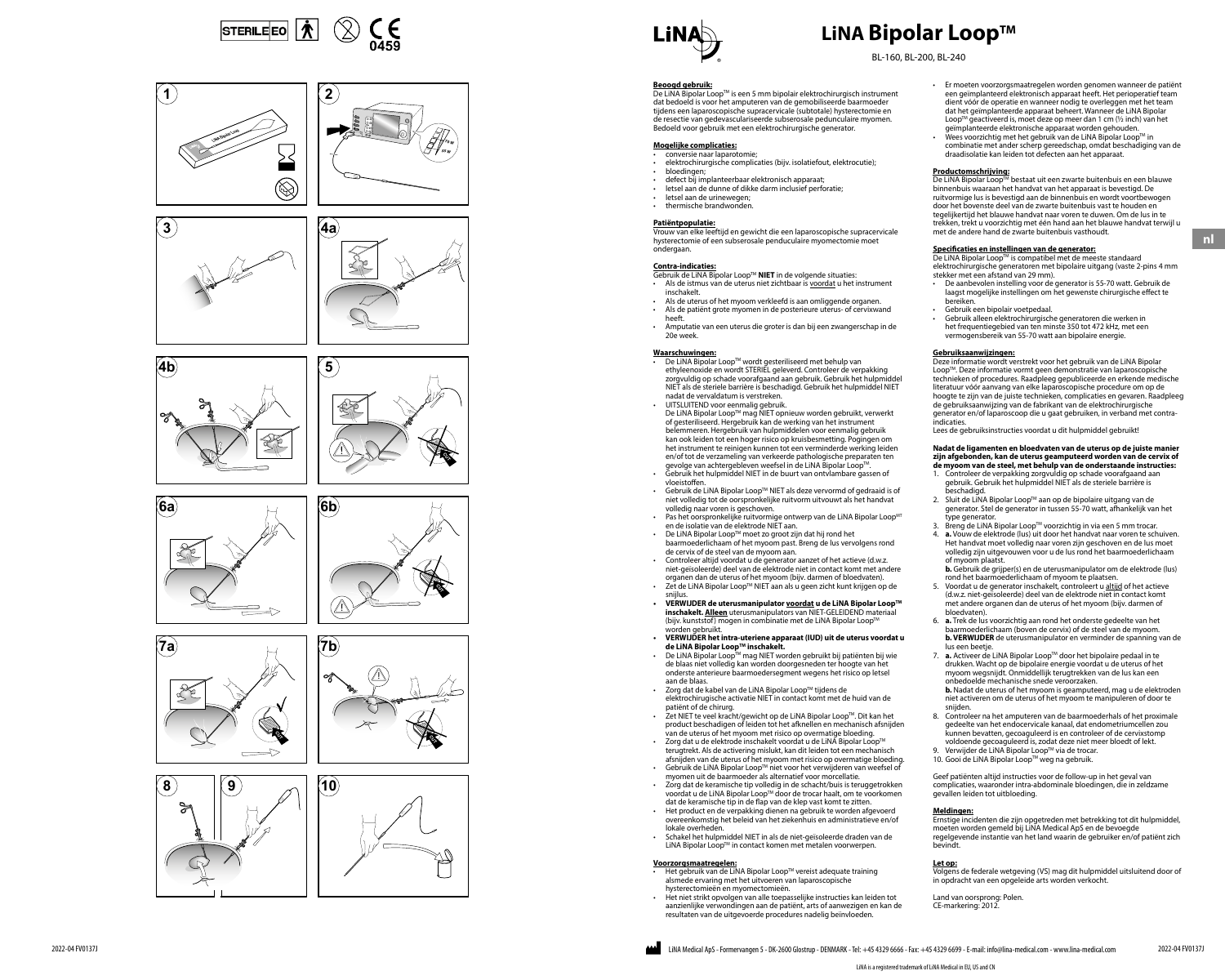











**70 W 55 W** 

 $\mathbf{c}$ 









## **LiNA Bipolar Loop™**

BL-160, BL-200, BL-240

#### **Przeznaczenie:**

LiNA Bipolar LoopTM jest bipolarnym urządzeniem elektrochirurgicznym o średnicy 5 mm przeznaczonym do amputacji zmobilizowanej macicy podczas laparoskopowej histerektomii nadszyjkowej (subtotalnej) i resekcji zdewaskularyzowanych uszypułowanych mięśniaków podśluzówkowych. Do stosowania z generatorem elektrochirurgicznym.

#### **Potencjalne powikłania:** • konwersja do laparotomii;

- powikłania związane z zabiegiem elektrochirurgicznym (np. awaria izolacji, porażenie prądem);
	- krwotok;
- uszkodzenie wszczepialnego instrumentu elektrycznego;
- uszkodzenie jelita cienkiego lub grubego w tym perforacja; • uraz dróg moczowych;
- oparzenia termiczne.

### **Populacja pacjentów:**

Kobiety w dowolnym wieku i o dowolnej masie ciała kwalifikujące się do laparoskopowej histerektomii nadszyjkowej lub miomektomii uszypułowanych mięśniaków podśluzówkowych.

#### **Przeciwwskazania:**

**NIE** wolno stosować narzędzia LiNA Bipolar Loop™ w następujących sytuaciach:

- Brak możliwości obwodowej wizualizacji cieśni macicy przed aktywacją. • Przyleganie macicy lub mięśniaka do któregokolwiek z sąsiadujących narządów.
- Występowanie u pacjentki dużych mięśniaków tylnej ściany macicy lub szyjki macicy.
- Amputacja macicy o rozmiarze większym niż w 20. tygodniu ciąży.

- **Ostrzeżenia:**<br>• Narzędzie LiNA Bipolar Loop™ jest dostarczane w stanie STERYLNYM (po sterylizacji tlenkiem etylenu). Przed użyciem należy starannie skontrolować opakowanie pod kątem uszkodzeń. NIE używać w przypadku uszkodzenia bariery sterylnej. NIE UŻYWAĆ sprzętu po upływie daty przydatności. • Wyrób jest JEDNORAZOWY.
- NIE WOLNO używać instrumentu LiNA Bipolar LoopTM wielokrotnie ani go resterylizować bądź odkażać w inny sposób. Wszelkie modyfikacje mogą zakłócić funkcjonowanie narzędzia. Wielokrotne użytkowanie wyrobów jednorazowych zwiększa ryzyko wzajemnego zakażenia. Czyszczenie instrumentu LiNA Bipolar LoopTM grozi jego uszkodzeniem lub nieprawidłowym pobieraniem próbek patologicznych z powodu obecności śladów tkanek z poprzednich zabiegów.
- NIE wolno używać wyrobu w pobliżu łatwopalnych gazów i cieczy. • NIE wolno używać narzędzia LiNA Bipolar Loop<sup>TM</sup>, jeśli pętla jest zagięta, skręcona, zniekształcona lub nie rozwija się całkowicie do oryginalnie
- zaprojektowanego kształtu romboidalnego po całkowitym wprowadzeniu uchwytu. • NIE należy modyfikować oryginalnej konstrukcji romboidalnej ani izolacji
- elektrody narzędzia LiNA Bipolar Loop™. • Narzędzie LiNA Bipolar LoopTM musi być wystarczająco duże, aby możliwe
- było jego przesunięcie przez trzon macicy lub mięśniaka. Następnie należy nałożyć pętlę na szyjkę macicy lub szypułę mięśniaka.
- Przed włączeniem generatora należy zawsze upewnić się, że aktywna (tj. pozbawiona izolacji) część elektrody nie styka się z żadnym narządem innym niż macica lub mięśniak (np. jelitem lub naczyniem krwionośnym). • NIE wolno uaktywniać narzędzia LiNA Bipolar Loop™, jeśli nie ma
- możliwości wizualizacji petli tnacej. **• Należy usunąć manipulator maciczny przed aktywacją narzędzia LiNA Bipolar LoopTM.** Z narzędziem LiNA Bipolar LoopTM można
- stosować **wyłącznie** manipulatory maciczne wykonane z MATERIAŁU NIEPRZEWODZĄCEGO PRĄDU ELEKTRYCZNEGÓ (np. tworzywo sztuczne) **• Przed aktywacją narzędzia LiNA Bipolar LoopTM należy WYJĄĆ z macicy**
- **wkładkę wewnątrzmaciczną (IUD).**  Narzędzie LiNA Bipolar Loop™ NIE powinno być stosowane u pacjentek
- u których nie jest możliwe odpreparowanie pęcherza od dolnej części przedniej ściany macicy, ze względu na ryzyko uszkodzenia pęcherza moczowego. • NIE zbliżać przewodu narzędzia LiNA Bipolar LoopTM do skóry pacjentki (ani
- lekarza wykonującego zabieg), gdy narzędzie zasilane jest z generatora elektrochirurgicznego. • NIE używać nadmiernej siły / nadmiernego obciążenia podczas korzystania
- z narzędzia LiNA Bipolar Loop™. Może to skutkować uszkodzeniem produktu lub zaciśnięciem i mechanicznym rozcięciem macicy lub mięśniaka macicy, co wiąże się z ryzykiem nadmiernego krwawienia.
- Należy upewnić się, że elektroda została aktywowana przed retrakcją narzędzia LiNA Bipolar LoopTM. Brak aktywacji może skutkować mechanicznym rozcięciem macicy lub mięśniaka macicy, co wiąże się z ryzykiem nadmiernego krwawienia.<br>• Nie używać narzędzia LiNA Bipolar Loop™ do rozcinania macicy lub
- mięśniaka jako alternatywy do morcelacji.
- Przed wyjęciem narzędzia LiNA Bipolar LoopTM przez trokar należy upewnić się, że końcówka ceramiczna jest całkowicie wsunięta do trzonu/rurki, aby zapobiec zakleszczeniu końcówki ceramicznej w klapie zaworu.
- Po użyciu usunąć produkt i opakowanie zgodnie z zasadami obowiązującymi w szpitalu, procedurami administracyjnymi i (lub) rozporządzeniami lokalnych władz.
- NIE aktywować, jeśli nieizolowane przewody narzędzia LiNA Bipolar Loop™ stykają się z metalowymi przedmiotami.

#### **Środki ostrożności:**

**• Praca z narzędziem LiNA Bipolar Loop™ wymaga odpowiedniego** wykształcenia medycznego i doświadczenia w zakresie laparoskopowej histerektomii i miomektomii.

- Niedokładne stosowanie się do wszelkich stosownych instrukcji może doprowadzić do poważnych obrażeń pacjenta, lekarza lub osób asystujących i może niekorzystnie wpłynąć na wynik wykonywanego zabiegu.
- Należy zachować środki ostrożności, gdy pacjent ma wszczepione urządzenie elektroniczne (IED). Przed operacją w razie potrzeby zespół okołooperacyjny powinien skonsultować się z zespołem zarządzającym wszczepionym urządzeniem. Gdy narzędzie LiNA Bipolar LoopTM zostanie aktywowane, musi znajdować się w odległości większej niż 1 cm (½ cala) od wszczepionego urządzenia elektronicznego (IED).
- Ostrożnie używać narzędzia LiNA Bipolar LoopTM z innymi ostrymi narzędziami, ponieważ uszkodzenie izolacji przewodu może doprowadzić do uszkodzenia instrumentu.

#### **Opis produktu:**

Narzędzie LiNA Bipolar LoopTM składa się z czarnej rurki zewnętrznej i niebieskiej rurki wewnętrznej, do której przymocowany jest uchwyt wyrobu. Pętla romboidalna jest przymocowana do rurki wewnętrznej i jest przesuwana do przodu poprzez przytrzymanie górnej części czarnej rurki zewnętrznej i popchnięcie do przodu niebieskiego uchwytu. Aby zwinąć pętlę, należy delikatnie pociągnąć niebieski uchwyt jedną ręką, jednocześnie drugą ręką przytrzymując czarną rurkę zewnętrzną.

**pl**

#### **Dane techniczne i ustawienia generatora:**

Narzędzie LiNA Bipolar LoopTM jest kompatybilne z większością standardowych generatorów elektrochirurgicznych z gniazdem dwubiegunowym (stała wtyczka z dwoma wtykami 4 mm o rozstawie 29 mm).

- Zalecane ustawienie dla generatora to 55–70 watów. Należy stosować możliwie najniższe ustawienia, które pozwolą na uzyskanie pożądanego efektu chirurgicznego.
- Stosować dwubiegunowy pedał nożny.
- Stosować wyłącznie generatory elektrochirurgiczne pracujące w zakresie częstotliwości od 350 do 472 kHz pokrywające zakres mocy co najmniej 55–70 watów energii bipolarnej.

#### **Instrukcja obsługi:**

nariana za zawiegii.<br>Poniższe informacje dotycza obsługi narzędzia LiNA Bipolar Loop™. Nie są przeznaczone do prezentacji technik lub procedur laparoskopowych. Przed wykonaniem jakiegokolwiek zabiegu laparoskopowego należy przestudiować uznaną literaturę medyczną w celu zapoznania się z właściwymi technikami, możliwymi powikłaniami i zagrożeniami. Należy zapoznać się z instrukcją obsługi dostarczoną przez producenta stosowanego generatora elektrochirurgicznego i/lub laparoskopu w celu poznania przeciwwskazań. Przed użyciem tego wyrobu należy zapoznać się z instrukcją obsługi!

#### **Po prawidłowym podwiązaniu naczyń krwionośnych i więzadeł macicy można przeprowadzić bezpieczną amputację macicy powyżej szyjki lub mięśniaka powyżej szypuły, zgodnie z poniższymi instrukcjami:**

- 1. Przed użyciem należy starannie skontrolować opakowanie pod kątem uszkodzeń. NIE WOLNO używać instrumentu, jeżeli opakowanie sterylne jest uszkodzone.
- 2. Podłączyć narzędzie LiNA Bipolar LoopTM do gniazda dwubiegunowego generatora. Ustawić na generatorze moc 55–70 W — w zależności od typu -<br>generatora.
- 3. Ostrożnie włożyć narzędzie LiNA Bipolar LoopTM przez trokar o średnicy 5 mm.
- 4. **a.** Rozwinąć elektrodę (pętlę), popychając uchwyt. Przed nałożeniem pętli na trzon macicy lub mięśniaka należy całkowicie wprowadzić uchwyt i całkowicie rozłożyć pętlę. **b.** W celu ułatwienia umieszczenia elektrody (pętli) wokół trzonu macicy
- lub mięśniaka należy posługiwać się grasperami i manipulatorem macicznym. 5. Przed włączeniem generatora zawsze należy upewnić się, że aktywna
- (tj. pozbawiona izolacji) część elektrody nie styka się z żadnym narządem (np. jelitem bądź naczyniem) innym niż macica lub mięśniak. 6. **a.** Ostrożnie zacisnąć pętlę wokół dolnej części trzonu macicy (powyżej
- szyjki macicy) lub szypuły mięśniaka. **b. USUNĄĆ** manipulator maciczny, delikatnie zmniejszając zacisk pętli.
- 7. **a.** Aktywować narzędzie LiNA Bipolar LoopTM, naciskając pedał bipolarny. Należy pamiętać, aby rozpoczęciem cięcia macicy lub mięśniaka poczekać na energię bipolarną. Natychmiastowe wciągnięcie pętli może spowodować niezamierzone mechaniczne przecięcie. **b.** Po amputacji macicy lub mięśniaka nie należy aktywować elektrod w celu manipulowania macicą lub mięśniakiem ani w celu podzielenia
- macicy lub mięśniaka. 8. Po odcięciu macicy od szyjki należy upewnić się, że przeprowadzono koagulację proksymalnej części kanału szyjkowego, która może zawierać
- komórki endometrium, oraz wszelkich źródeł krwawienia lub wysięku przy kikucie szyjki macicy. 9. Usunąć narzędzie LiNA Bipolar LoopTM poprzez trokar.
- 10. Zutylizować narzędzie LiNA Bipolar Loop™ po jego wykorzystaniu.

Udzielić pacjentce instrukcji dotyczących konieczności odbycia wizyty kontrolnej, zwłaszcza w przypadku powikłań, w tym krwawienia do jamy brzusznej, które w rzadkich przypadkach może prowadzić do wykrwawienia.

### **Raportowanie:**

Wszelkie poważne wypadki związane ze stosowaniem wyrobu należy zgłosić firmie LiNA Medical ApS oraz odpowiednim organom regulacyjnym w kraju stałego zamieszkania użytkownika i (lub) pacjenta.

#### **Przestroga:**

Prawo federalne USA zezwala na sprzedaż tego urządzenia przeszkolonemu lekarzowi lub na zlecenie takiego lekarza.

Kraj pochodzenia: Polska. ozna<br>nakowanie CE 2012

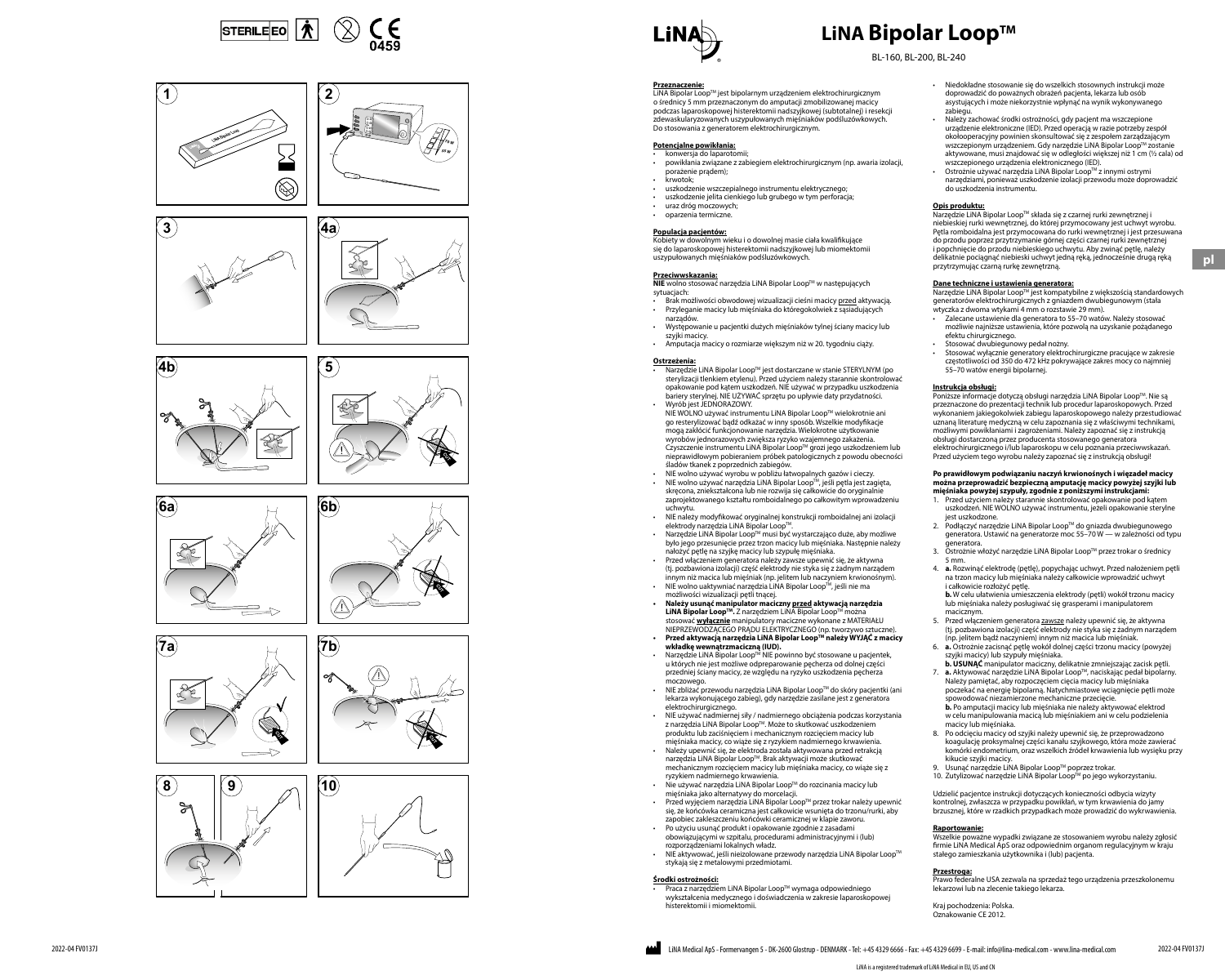



















BL-160, BL-200, BL-240

### **Utilisation prévue :**

Le LiNA Bipolar Loop™ est un dispositif électrochirurgical bipolaire<br>de 5 mm destiné à l'amputation de l'utérus mobilisé pendant une hystérectomie supracervicale (subtotale) par cœlioscopie et à la résection des myomes sous-séreux pédiculés dévascularisés. Il s'utilise avec un acs *myonnes sous sereux* peux

#### **Complications possibles :** • conversion en laparotomie ;

- complications électrochirurgicales (par exemple, défaut d'isolation, électrocution) ;
- hémorragie ;
- dysfonctionnement d'un dispositif électrique implantable ;
- lésions faibles ou importantes aux intensins, y compris perforation ;
- lésions des voies urinaires : • brûlures thermiques.

#### **Population de patients :**

Femmes de tous âges et poids devant subir une hystérectomie supracervicale par cœlioscopie ou une myomectomie de fibrome sous-séreux ou pédiculé.

#### **Contre-indications :**

- Le LiNA Bipolar LoopTM **NE DOIT PAS** être utilisé dans les cas suivants : • Si la circonférence de l'isthme utérin ne peut pas être visualisée avant activation.
- En présence d'adhérences entre l'utérus ou le myome et des organes adjacents.
- Si la patiente présente un myome postérieur volumineux de l'utérus ou de la paroi vaginale.
- Pour l'amputation d'un utérus dont le volume est supérieur à celui d'un utérus en 20ème semaine de grossesse.

- **Avertissements <u>:</u>**<br>• Le LiNA Bipolar Loop™ est fourni STERILE selon une procédure à l'oxyde d'éthylène. Inspecter soigneusement l'emballage afin de détecter d'éventuels dommages avant emploi. NE PAS utiliser si la barrière stérile est endommagée. Ne PAS utiliser au-delà de la date d'expiration.
- EXCLUSIVEMENT conçu pour un usage unique.<br>I NE PAS réutiliser, retraiter ou restériliser le LiNA Bipolar Loop™. Tout retraitement risque d'entraver le bon fonctionnement du dispositif. La réutilisation du dispositif à usage unique peut également augmenter le risque de contamination croisée. Toute tentative de nettoyer le dispositif risque de provoquer un dysfonctionnement et/ou un prélèvement d'échantillon pathologique erroné du fait de la présence<br>de tissu résiduel dans le LiNA Bipolar Loop™.
- NE PAS utiliser le dispositif en présence de gaz ou de liquides inflammables.
- NE PAS utiliser si le LiNA Bipolar LoopTM est plié, tordu, déformé ou si, lorsque la poignée est complètement avancée, l'anse ne retrouve pas sa forme losange originale
- NE PAS modifier la forme losange originale et l'isolation de l'électrode du LiNA Bipolar Loop™.<br>• Le LiNA Bipolar Loop™ doit être de taille suffisante pour passer autour
- de la masse de l'utérus et du myome. Placer ensuite l'anse autour du col de l'utérus ou du pédoncule du myome.
- Avant d'activer le générateur, toujours vérifier que la partie active (c'est-à-dire non isolée) de l'électrode n'est pas en contact avec un organe autre que l'utérus ou le myome (par exemple, intestins ou vaisseaux sanguins).
- NE PAS activer le LiNA Bipolar Loop™ s'il est impossible de visualiser l'anse de résection. **• RETIRER le manipulateur utérin avant d'activer le LiNA Bipolar**
- **Loop™. <u>Seul</u>** un manipulateur utérin en matériau NON CONDUCTEUR<br>(p. ex. plastique) doit être utilisé avec le LiNA Bipolar Loop™.
- **• RETIRER le dispositif intra-utérin (DIU) de l'utérus avant d'activer le LiNA Bipolar LoopTM.**  • Le LiNA Bipolar LoopTM NE DOIT PAS être utilisé sur les patientes sur
- lesquelles la vessie ne peut pas être totalement disséquée de la partie antérieure-inférieure du segment utérin du fait du risque de lésions vésicales.
- Éviter tout contact du câble du LiNA Bipolar Loop™ avec la peau de la patiente ou du chirurgien pendant l'activation électrochirurgicale. • NE PAS forcer ni appuyer de façon excessive sur le LiNA Bipolar LoopTM.
- Cela risquerait d'endommager le produit ou d'occasionner une strangulation et un sectionnement mécanique de l'utérus ou du myome, avec un risque d'hémorragie.
- Veiller à activer l'électrode avant de rétracter le LiNA Bipolar LoopTM. Ne pas l'activer peut occasionner un sectionnement mécanique de l'utérus ou du myome, avec un risque d'hémorragie.
- Ne pas utiliser le LiNA Bipolar Loop™ pour découper l'utérus ou le myome comme une alternative à la morcellation.
- Vérifier que l'extrémité en céramique est entièrement rétractée dans l'axe/le tube avant d'extraire le LiNA Bipolar Loop™ par le trocart afin d'éviter que l'extrémité céramique se coince dans le clapet. • Après utilisation, le dispositif et son emballage doivent être éliminés
- conformément aux politiques hospitalières, administratives et/ou locales. • NE PAS activer si les fils non isolés du LiNA Bipolar Loop™ sont en
- contact avec des objets métalliques.

#### **Précautions :**

• L'utilisation du LiNA Bipolar LoopTM nécessite une formation appropriée et une expérience pratique des procédures d'hystérectomie et de myomectomie par cœlioscopie.

- Le non-respect de l'ensemble des instructions applicables peut causer des blessures graves chez la patiente, le médecin ou son équipe et peut avoir des effets indésirables sur les résultats des procédures réalisées.
- Des précautions doivent être prises lorsque la patiente porte un dispositif électronique implanté (DEI). L'équipe péri-opératoire devra consulter l'équipe chargée de la gestion du dispositif implanté avant d'envisager toute intervention chirurgicale et en fonction des besoins. Lorsque le LiNA Bipolar Loop™ est en marche, il conviendra de le garder à une distance supérieure à ½ pouce (1 cm) du DEI.
- d'une distance superieure d'∠e pouce († enr.) du BEn.<br>Utiliser avec précaution le LiNA Bipolar Loop™ avec d'autres outils tranchants, car toute détérioration de l'isolant du câble peut entraîner un dysfonctionnement du dispositif.

**Description du produit :**<br>Le LiNA Bipolar Loop™ se compose d'un tube noir externe et d'un tube bleu interne sur lequel est fixée la poignée du dispositif. L'anse losange est fixée au tube interne. Pour la faire avancer, il suffit de maintenir la partie supérieure du tube externe noir tout en poussant la poignée bleue vers l'avant. Pour rétracter l'anse, tirer délicatement la poignée bleue d'une main tout en maintenant le tube externe noir de l'autre.

#### **Caractéristiques et réglage du générateur :**

Le LiNA Bipolar Loop™ est compatible avec la plupart des générateurs électrochirurgicaux standards équipés d'une prise bipolaire (prise de 4 mm à 2 broches fixes distantes de 29 mm).

**fr**

- Il est recommandé de régler le générateur sur 55–70 watts. Utiliser le réglage le plus faible permettant d'obtenir l'effet chirurgical souhaité. • Utiliser une pédale bipolaire.
- Utiliser uniquement des générateurs fonctionnant dans un champ de fréquence entre 350 et 472 KHz couvrant au moins la plage de puissance 55–70 W d'énergie bipolaire.

#### **Mode d'emploi :**

Ces informations sont relatives à l'utilisation du dispositif LiNA Bipolar Loop™. Elles n'ont pas pour vocation d'expliquer les techniques ou les procédures de cœlioscopie. Avant une intervention sur une patiente, consulter les publications médicales faisant référence pour connaître les techniques, les complications et les risques liés aux techniques de cœlioscopie. Consulter le mode d'emploi fourni par le fabricant du générateur électrochirurgical et/ou de l'endoscope pour connaître ses contre-indications. Lire attentivement les instructions d'utilisation avant d'utiliser ce dispositif.

### **Lorsque les ligaments utérins et les vaisseaux ont été correctement ligaturés, l'utérus peut être amputé à partir du col ou le myome peut être amputé du pédoncule, selon les instructions suivantes :**

- 1. Inspecter soigneusement l'emballage afin de détecter d'éventuels dommages avant emploi. Ne PAS tenter d'utiliser le dispositif si la
- barrière stérile est endommagée.<br>2. Brancher le LiNA Bipolar Loop™ sur la prise bipolaire du générateur.<br>Régler le générateur entre 55 et 70 watts selon le type de générateur. 3. Introduire délicatement le LiNA Bipolar LoopTM à l'aide d'un trocart de 5 mm.
- 4. **a.** Déplier l'électrode (anse) en poussant la poignée vers l'avant. La poignée doit être complètement avancée et l'anse totalement dépliée avant de placer l'anse autour du corps utérin ou du myome. **b.** Utiliser une ou plusieurs pinces et le manipulateur utérin pour positionner l'électrode (anse) autour du corps utérin ou du myome.
- 5. Avant d'activer le générateur, toujours vérifier que la partie active (non isolée) de l'électrode n'est pas en contact avec un organe autre que l'utérus ou le myome (par exemple, intestins ou vaisseaux sanguins).
- 6. **a.** Resserrer soigneusement l'anse autour de la partie inférieure du corps utérin (au-dessus du col) ou autour du pédoncule du myome. **b. RETIRER** le manipulateur utérin en relâchant légèrement la tension de l'anse.
- 7. **a.** Activer le LiNA Bipolar LoopTM en appuyant sur la pédale bipolaire. Veiller à ce que l'énergie bipolaire soit active avant de sectionner l'utérus ou le myome. Une rétractation immédiate de l'anse peut occasionner un sectionnement mécanique accidentel.
- **b.** Après amputation de l'utérus ou du myome, ne pas activer les électrodes pour manipuler ou diviser l'utérus ou le myome. 8. Après retrait de l'utérus du col, vérifier la coagulation de la partie proximale du canal endocervical, susceptible de contenir des cellules endométriales, et vérifier la coagulation de tout saignement ou
- suintement au niveau du moignon du col. 9. Retirer le LiNA Bipolar Loop™ à l'aide du trocart. 10. Eliminer le LiNA Bipolar Loop™ après usage.
- Indiquer aux patientes la marche à suivre en cas de complications, y

compris de saignements intra-abdominaux pouvant dans de rares cas entraîner des exsanguinations.

#### **Signalement :**

Tout incident grave qui surviendrait dans le cadre de l'utilisation de ce dispositif devra être signalé à LiNA Medical ApS et aux autorités réglementaires compétentes du pays dans lequel se trouvent l'utilisateur et/ou le patient.

**Mise en garde :** La loi fédérale (États-Unis) limite la vente de ce dispositif par ou sur ordonnance d'un médecin formé.

Pays d'origine : Pologne. Marquage CE 2012.

2022-04 FV0137J









 $\%$ 

 $\mathbb{S}$ 

**70 W 55 W**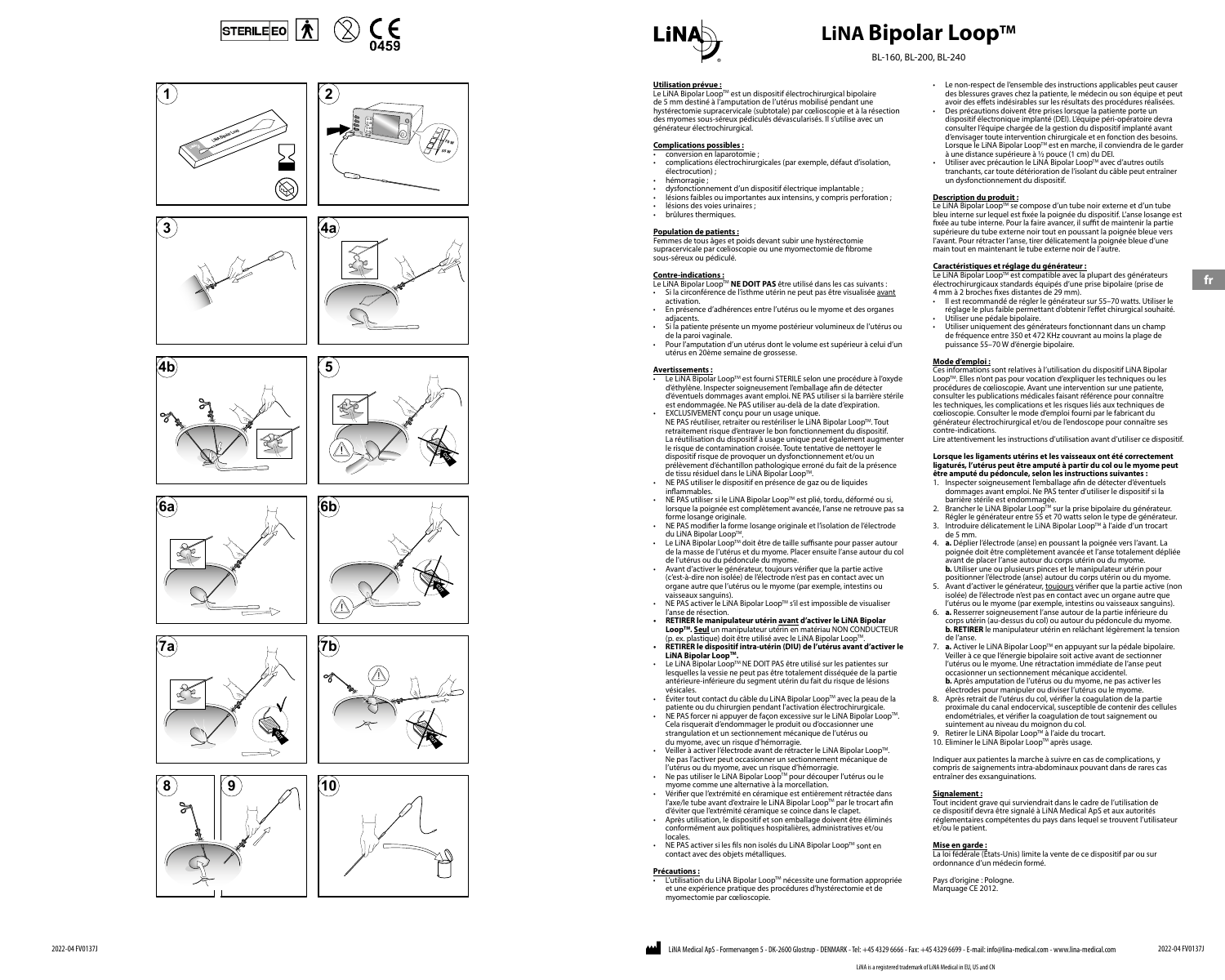



















BL-160, BL-200, BL-240

#### **Uso previsto:**

<u>Las pressesses</u><br>LiNA Bipolar Loop™ è un dispositivo elettrochirurgico bipolare da 5 mm destinato all'amputazione dell'utero mobilizzato durante la procedura di isterectomia sopracervicale laparoscopica (subtotale) e la resezione di miomi peduncolati sottosierosi devascolarizzati. Da utilizzare con un generatore elettrochirurgico.

#### **Potenziali complicanze:** • conversione in laparatomia;

- complicanze elettrochirurgiche (ad es. mancanza di isolamento, elettrocuzione);
- emorragia;
- malfunzionamento di dispositivi elettrici impiantabili;
- lesioni intestinali più o meno gravi inclusa la perforazione; • lesioni del tratto urinario;
- lesioni termiche

#### **Popolazione di pazienti:**

Pazienti femmine di qualsiasi età e peso sottoposte a isterectomia sopracervicale laparoscopica o miomectomia di fibromi peduncolati sottosierosi.

#### **Controindicazioni:**

- L'utilizzo di LiNA Bipolar LoopTM va **EVITATO** nelle seguenti situazioni: • Se, prima dell'attivazione, non si riesce a visualizzare l'intera circonferenza dell'istmo uterino.
- Se sono presenti aderenze uterine o il mioma ha aderenze che coinvolgono l'utero egli organi adiacenti.
- Se la paziente ha miomi di grandi dimensioni sulla parete posteriore uterina o su quella cervicale.
- Se l'amputazione dell'utero ha dimensioni maggiori di quelle corrispondenti alla 20° settimana di gestazione.

- **Avvertenze:**<br>• LiNA Bipolar Loop™ è fornito STERILIZZATO mediante un trattamento all'ossido di etilene. Prima dell'uso, ispezionare attentamente la confezione per individuare eventuali danni. Non utilizzare nel caso in cui la barriera sterile risultasse danneggiata. NON utilizzare oltre la data di scadenza.
- ESCLUSIVAMENTE monouso. Le ce commiente monoaso.<br>NON riutilizzare, rigenerare o risterilizzare l'ansa LiNA Bipolar Loop™ Qualsiasi ritrattamento può compromettere la funzionalità del dispositivo. Inoltre, il riutilizzo di dispositivi monouso potrebbe aumentare il rischio di contaminazione crociata. I tentativi di pulire il dispositivo possono condurre al malfunzionamento del dispositivo e/o al prelievo erroneo di tessuto patologico, a causa dei residui di tessuto presenti su LiNA Bipolar Loop™.
- NON utilizzare il dispositivo in presenza di gas o liquidi infiammabili. • NON utilizzare LiNA Bipolar LoopTM se l'ansa è piegata, arrotolata su se stessa, deformata oppure se, una volta aperta con l'impugnatura spostata in avanti fino a fine corsa, non assume la forma romboidale
- originariamente prevista. • NON modificare la forma romboidale originaria e l'isolamento dell'elettrodo di LiNA Bipolar Loop™.
- LiNA Bipolar LoopTM deve essere abbastanza grande da passare attorno al corpo dell'utero o al mioma. Solo successivamente si colloca l'ansa intorno alla cervice o al peduncolo del mioma.
- Prima di attivare il generatore, verificare sempre che la parte attiva (vale a dire non isolata) dell'elettrodo non sia in contatto con alcun organo diverso dall'utero o dal mioma (ad es. intestino o vaso).
- NON attivare LiNA Bipolar Loop™ se non è possibile visualizzare l'ansa per effettuare il taglio. **• Prima di attivare LiNA Bipolar LoopTM, rimuovere il manipolatore**
- **uterino.** Con LiNA Bipolar Loop™ va utilizzato **esclusivamente** un manipolatore uterino realizzato in materiale NON CONDUTTORE (ad es. plastica).
- **• RIMUOVERE il dispositivo intrauterino (IUD) dall'utero prima di attivare LiNA Bipolar LoopTM.**
- NON utilizzare LiNA Bipolar LoopTM in pazienti nelle quali non è possibile effettuare la dissezione completa della vescica dal segmento uterino inferiore anteriore per non rischiare di causare lesioni alla
- vescica. EVITARE che il cavo di LiNA Bipolar LoopTM entri in contatto con la cute della paziente o del chirurgo durante l'attivazione elettrochirurgica. • NON esercitare una forza eccessiva durante l'utilizzo di LiNA Bipolar
- Loop™. Si rischia di danneggiare il prodotto o intrappolare e lacerare<br>meccanicamente l'utero o il mioma, provocando sanguinamento eccessivo. • Accertarsi di attivare l'elettrodo prima di ritirare LiNA Bipolar LoopTM.
- La mancata attivazione rischia di lacerare meccanicamente l'utero o il mioma, provocando sanguinamento eccessivo.<br>• Non utilizzare LiNA Bipolar Loop™ per tagliare l'utero o il mioma in
- sezioni, come soluzione alternativa alla morcellazione.
- Per evitare che la punta in ceramica resti impigliata nel lembo della valvola, accertarsi che la punta stessa sia completamente ritratta nell'asta o nel tubo prima di estrarre LiNA Bipolar Loop™ attraverso il trocar.
- Dopo l'uso, smaltire il prodotto e l'imballaggio in conformità alle disposizioni ospedaliere e amministrative e/o alle normative locali vigenti.
- NON attivare il dispositivo se i cavi non isolati di LiNA Bipolar Loop<sup>TM</sup> sono in contatto con oggetti metallici.

#### **Precauzioni:**

**L'utilizzo di LiNA Bipolar Loop™ richiede una formazione adeguata** e la necessaria esperienza nello svolgimento di miomectomia e isterectomia laparoscopiche.

- Se non si seguono attentamente tutte le istruzioni applicabili, si rischia di provocare lesioni gravi a pazienti, medici o assistenti nonché un eventuale effetto avverso sull'esito dell'intervento effettuato.
- Occorre prendere le dovute precauzioni se la paziente è portatrice di un dispositivo elettronico impiantato (IED). L'équipe perioperatoria dovrebbe consultarsi con i medici che gestiscono il dispositivo impiantato prima di eseguire l'intervento chirurgico e secondo necessità. Quando il dispositivo LiNA Bipolar Loop™ viene attivato, dovrebbe essere mantenuto a una distanza di oltre ½ pollice (1 cm) dallo IED.
- Utilizzare con attenzione LiNA Bipolar Loop™ unitamente ad altri strumenti affilati, poiché il danneggiamento dell'isolamento può causare il malfunzionamento del dispositivo.

#### **Descrizione del prodotto:**

LiNA Bipolar Loop™ consiste di un tubo esterno di colore nero e di un tubo interno di colore blu al quale è fissata l'impugnatura del dispositivo. L'ansa romboidale è fissata al tubo interno e viene fatta avanzare tenendo stretta la parte superiore del tubo esterno nero mentre si spinge in avanti l'impugnatura blu. Per ritrarre l'ansa, tirare delicatamente l'impugnatura blu con una mano mentre si tiene il tubo esterno nero con l'altra mano.

#### **Specifiche e impostazioni del generatore:**

LiNA Bipolar Loop<sup>TM</sup> è compatibile con la maggior parte dei generatori elettrochirurgici standard con uscita bipolare (connettore a 2 pin da 4 mm fisso con distanza di 29 mm).

• L'impostazione raccomandata del generatore è di 55-70 watt. Utilizzare le impostazioni minime possibili tali da consentire di raggiungere l'effetto chirurgico desiderato.

**it**

- Utilizzare un pedale bipolare.
- Utilizzare esclusivamente generatori elettrochirurgici con funzionamento nell'intervallo compreso tra 350 e 472 kHz come minimo, coprendo la gamma di potenza di energia bipolare da 55 a 70 watt.

#### **Istruzioni per l'uso:**

Le sequenti informazioni riguardano l'utilizzo di LiNA Bipolar Loop™. Non sono fornite allo scopo di illustrare tecniche o procedure laparoscopiche. Prima di intraprendere qualsiasi procedura laparoscopica, per informazioni sulle tecniche appropriate, sulle complicanze e sui rischi associati fare riferimento alla letteratura medica pubblicata e riconosciuta. Per eventuali controindicazioni, consultare le istruzioni per l'uso fornite dall'azienda produttrice del generatore elettrochirurgico e/o del laparoscopio da .<br>utilizzare

Leggere le istruzioni per l'uso prima di utilizzare questo dispositivo!

#### **Dopo che i legamenti e i vasi uterini sono stati correttamente legati, quando l'utero può essere amputato dalla cervice o il mioma può essere amputato dal peduncolo in sicurezza, attenersi alle seguenti istruzioni:**

- 1. Prima dell'uso, ispezionare attentamente la confezione per individuare eventuali danni. NON tentare di utilizzare il dispositivo se la barriera
- sterile è danneggiata. 2. Collegare LiNA Bipolar LoopTM alla presa monopolare del generatore. Impostare il generatore tra 55 e 70 watt, a seconda del tipo di generatore utilizzato.
- 3. Inserire con cautela LiNA Bipolar Loop™ tramite un trocar da 5 mm. 4. **a.** Aprire l'elettrodo (l'ansa) spingendo avanti l'impugnatura. Prima di far passare l'ansa attorno al corpo uterino o al mioma, l'impugnatura
- deve essere spostata in avanti fino a fine corsa e l'ansa deve essere completamente aperta. **b.** Utilizzare le pinze da presa e il manipolatore uterino per collocare l'elettrodo (l'ansa) attorno al corpo dell'utero o al mioma.
- 5. Prima di attivare il generatore, verificare sempre che la porzione attiva dell'elettrodo (ovvero quella non isolata) non sia a contatto con un organo diverso dall'utero o dal mioma (ad esempio intestino o vaso).
- 6. **a.** Stringere con attenzione l'ansa attorno alla parte inferiore del corpo dell'utero (sopra la cervice) o al peduncolo del mioma. **b. RIMUOVERE** il manipolatore uterino e allentare leggermente la tensione dell'ansa.
- 7. **a.** Attivare LiNA Bipolar LoopTM premendo il pedale bipolare. Accertarsi che sia presente energia bipolare prima di procedere al sezionamento dell'utero o del mioma. La retrazione immediata dell'ansa può causare un taglio meccanico involontario. **b.** Dopo l'amputazione dell'utero o del mioma, non attivare gli
- elettrodi per la manipolazione o la separazione dell'utero o del mioma. 8. Dopo aver amputato l'utero dalla cervice, assicurarsi che la parte prossimale del canale endocervicale, dove possono trovarsi cellule endometriali, nonché eventuali emorragie e perdite del moncone cervicale si siano arrestate e sia avvenuta la coagulazione.
- 9. Estrarre LiNA Bipolar Loop™ attraverso il trocar.<br>10. Gettare LiNA Bipolar Loop™ dopo l'uso.
- 

Fornire alle pazienti istruzioni per il controllo post-operatorio nel caso di complicazioni, tra cui il sanguinamento intra-addominale che in rari casi può portare a dissanguamento.

#### **Segnalazioni:**

Qualsiasi incidente grave verificatosi in relazione al dispositivo deve essere segnalato a LiNA Medical ApS e alle autorità competenti del Paese in cui l'utente e/o il paziente risiede.

**Attenzione:** la legge federale degli Stati Uniti limita la vendita di questo dispositivo ai medici o dietro prescrizione medica.

Paese di origine: Polonia. Marcatura CE del 2012.



 $\%$ 

**70 W 55 W** 

 $\mathbf{c}$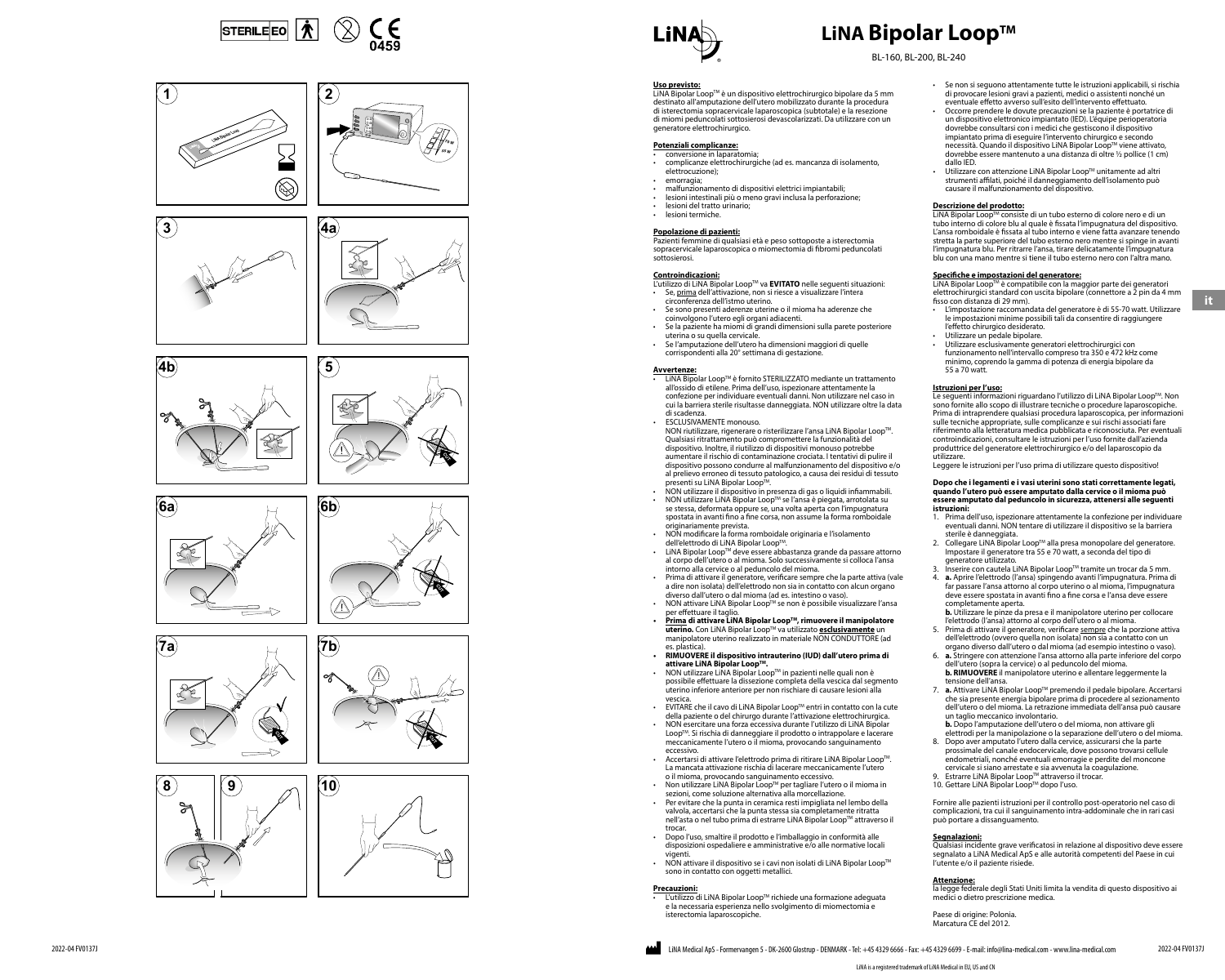











**70 W 55 W** 

 $\mathbf{c}$ 









## **LiNA Bipolar Loop™**

BL-160, BL-200, BL-240

#### **Uso previsto:**

LiNA Bipolar Loop™ es un dispositivo electroquirúrgico bipolar de 5 mm indicado para extirpar el útero movilizado durante la histerectomía laparoscópica supracervical (subtotal) y la resección de miomas devastados subserosos pediculados. Diseñado para utilizarse con un generador electroquirúrgico.

### **Posibles complicaciones:**

- conversión a laparotomía; • complicaciones electroquirúrgicas (p. ej. fallo de aislamiento,
- electrocución);
- hemorragia; • mal funcionamiento del dispositivo eléctrico implantable;
- lesión en el intestino delgado o grueso incluida la perforación;
- lesión en el tracto urinario;
- quemaduras térmicas.

#### **Población de pacientes:**

Mujeres de cualquier edad y peso que se vayan a someter a histerectomía laparoscópica supracervical o miomectomía subserosa pediculada.

- **<u>Contraindicaciones:</u><br>LiNA Bipolar Loop™ <b>NO** debe usarse en las situaciones siguientes: • Si el istmo uterino no se puede visualizar circularmente antes de la activación.
- Si el útero o el mioma está adherido a algún órgano adyacente. • Si la paciente tiene un mioma uterino grande posterior o en la pared
- cervical. • Extirpación de úteros mayores que el correspondiente a la semana 20 de gestación.

- **Advertencias:**<br>• LiNA Bipolar Loop™ se suministra ESTERILIZADO mediante un proceso con óxido de etileno. Inspeccione detenidamente el embalaje para detectar cualquier daño antes de su uso. NO lo utilice si la barrera estéril presenta desperfectos. NO lo use una vez pasada la fecha de caducidad. • Para un SOLO uso.
- NO reutilice, reprocese o reesterilice el dispositivo LiNA Bipolar Loop™ Cualquier reprocesamiento podría afectar al funcionamiento del dispositivo. La reutilización de dispositivos de un solo uso también puede aumentar el riesgo de contaminación cruzada. Los intentos de limpiar el dispositivo se traducen en el riesgo de fallos del mismo y/ o una obtención errónea de especímenes patológicos debido a la .<br>presencia del tejido residual en LiNA Bipolar Loop™
- NO utilice el dispositivo en presencia de gases o líquidos inflamables.<br>• NO utilice LiNA Bipolar Loop™ si el asa está doblada, torcida, mal formada o no se despliega completamente con el diseño romboide
- original cuando el mango está avanzado en su totalidad. NO modifique el diseño romboide original ni el aislamiento del electrodo de LiNA Bipolar Loop™.
- LiNA Bipolar Loop<sup>TM</sup> debe ser suficientemente grande como para pasar alrededor del cuerpo uterino o del mioma. A continuación, aplique el asa alrededor del cérvix o en la zona de origen del mioma.
- Antes de activar el generador, compruebe siempre que la parte activa (la que no está aislada) del electrodo no está en contacto con ningún órgano que no sea el útero o el mioma (por ejemplo, intestinos o vasos).  $\cdot$  NO active LiNA Bipolar Loop $\mathbb{M}$  si no puede ver el asa de corte.
- **• RETIRE el manipulador uterino antes** de **activar LiNA Bipolar**
- **LoopTM.** Utilice **solo** un manipulador uterino hecho de material NO CONDUCTOR (por ejemplo de plástico) cuando vaya a usar LiNA Bipolar  $L$ oop<sup>T</sup>
- **• RETIRE el dispositivo intrauterino (DIU) del útero antes de activar el**
- **LiNA Bipolar Loop™.**<br>• LiNA Bipolar Loop™ NO debe utilizarse en pacientes en los que la vejiga no se pueda separar por completo en el segmento uterino anterior inferior debido al riesgo de lesión de la vejiga.
- NO permita que el cable de LiNA Bipolar Loop™ entre en contacto con la piel de la paciente o del cirujano durante la activación electroquirúrgica.
- NO ejerza una fuerza/carga excesiva al utilizar LiNA Bipolar Loop™ va que podría dañarlo o provocar el estrangulamiento o seccionamiento mecánico del útero o del mioma, con el riesgo de que se produzca una hemorragia excesiva. • Asegúrese de activar el electrodo antes de retraer LiNA Bipolar Loop™
- Si no se activa, podría producirse el seccionamiento mecánico del útero o del mioma, con el riesgo de que se produzca una hemorragia excesiva.
- No utilice LiNA Bipolar LoopTM para realizar cortes seriados del útero o mioma como alternativa a la fragmentación.
- Asegúrese de que la punta de cerámica esté completamente retraída en el eje/tubo antes de extraer el LiNA Bipolar Loop™ a través del trocar para evitar que la punta de cerámica quede atrapada en la tapa de la válvula.
- Tras el uso del dispositivo, se ha de eliminar tanto el producto como su embalaje de acuerdo a las normas del hospital, administrativas y/o del gobierno local.
- NO se debe activar si los cables no aislados del LiNA Bipolar LoopTM están en contacto con objetos metálicos.

- **Precauciones:**<br>• El uso de LiNA Bipolar Loop™ requiere formación y experiencia adecuadas en cuanto a la realización de histerectomías laparoscópicas y miomectomías.
- Si no se siguen de forma estricta las instrucciones aplicables, el paciente, el médico o los asistentes podrían sufrir lesiones significativas,

además de producirse un efecto adverso en el resultado de los procedimientos realizados.

- En caso de pacientes con dispositivos electrónicos implantados, deben tomarse precauciones especiales. El equipo perioperatorio debe consultar al equipo administrador del dispositivo implantado antes de proceder a la cirugía u otro procedimiento. Si LiNA Bipolar LoopTM está activo, se debe mantener a una distancia de 1 cm (0,5 pulgadas) del dispositivo electrónico implantado.
- Utilice cuidadosamente el LiNA Bipolar Loop™ con otras herramientas afiladas, ya que el daño del aislamiento del cable puede provocar un mal funcionamiento del dispositivo.

**Descripción del producto:**<br>LiNA Bipolar Loop™ consta de un tubo exterior negro y de un tubo interior azul al que se une el mango del dispositivo. El asa romboide se sujeta al tubo interior y se hace avanzar sujetando la parte superior del tubo exterior negro mientras se empuja hacia delante el mango azul. Para retraer el asa, tire suavemente del mango azul con una mano mientras sujeta el tubo exterior negro con la otra.

#### **Especificaciones y configuración del generador:**

LiNA Bipolar Loop<sup>TM</sup> es compatible con la mayoría de los generadores electroquirúrgicos estándar con salida bipolar (enchufe fijo de 2 pines de 4 mm con una distancia de 29 mm).

- La configuración recomendada para el generador es de 55-70 vatios. Utilice la configuración más baja posible capaz de lograr el efecto quirúrgico deseado. • Utilice un pedal bipolar.
- Utilice únicamente generadores electroquirúrgicos que funcionen en el campo de frecuencias comprendido entre 350 y 472 KHz como mínimo, abarcando el rango de potencia de 55-70 vatios de energía bipolar.

#### **Instrucciones de uso:**

Esta información sirve para LiNA Bipolar Loop™. No está pensada para la demostración de técnicas ni procedimientos laparoscópicos. Consulte la literatura médica publicada y aceptada para conocer las técnicas adecuadas, las complicaciones y los riesgos antes de realizar cualquier procedimiento laparoscópico. Consulte en las instrucciones de uso proporcionadas por el fabricante del generador electroquirúrgico y del laparoscopio si existen contraindicaciones. Lea las instrucciones de uso antes de utilizar este dispositivo.

### **Una vez ligados correctamente los ligamentos y los vasos uterinos, se puede proceder a extirpar el útero desde el cérvix o en la zona de origen del mioma, conforme a las siguientes instrucciones:** 1. Inspeccione detenidamente el embalaje para detectar cualquier daño

- antes de su uso. NO intente utilizar el dispositivo si la barrera estéril está dañada. 2. Conecte el LiNA Bipolar LoopTM a la salida bipolar del generador. Ajuste
- el generador entre 55-70 vatios según el tipo de generador. 3. Introduzca cuidadosamente el LiNA Bipolar Loop™ a través del trocar
- de 5 mm. 4. **a.** Despliegue el electrodo (asa) haciendo avanzar el mango. El mango debe estar completamente avanzado y el asa desenrollada en su totalidad antes de colocar el asa alrededor del cuerpo uterino o del mioma.
- **b.** Use unas pinzas y el manipulador uterino para colocar el electrodo (asa) alrededor del cuerpo uterino o mioma.
- 5. Antes de activar el generador, compruebe siempre que la parte activa (la que no está aislada) del electrodo no está en contacto con ningún órgano (por ejemplo, intestinos o vasos) que no sea el útero o el mioma.
- 6. **a.** Apriete cuidadosamente el asa alrededor de la parte inferior del cuerpo uterino (por encima del cérvix) o en la zona de origen del mioma.

**b. EXTRAIGA** el manipulador uterino y afloje un poco la tensión del

- asa. 7. **a.** Active el LiNA Bipolar LoopTM pisando el pedal bipolar. Asegúrese de que haya energía bipolar antes de seccionar el útero o el mioma. La retracción inmediata del asa puede provocar un corte mecánico involuntario.
- **b.** Después de extraer el útero o el mioma, no active los electrodos para manipular o dividir el útero o el mioma.
- 8. Después de extirpar el útero del cérvix, asegúrese de que está coagulada la parte proximal del conducto endocervical, que puede contener células del endometrio, y compruebe que se ha coagulado toda hemorragia o exudado del muñón cervical.
- 9. Extraiga el LiNA Bipolar LoopTM a través del trocar.
- 10. Deseche el LiNA Bipolar Loop™ después de su uso.

Proporcione instrucciones a la paciente por si se producen complicaciones, incluidas hemorragias intraabdominales que, en casos poco frecuentes, pueden producir exanguinación.

#### **Notificación:**

Cualquier incidente grave que se haya producido en relación con el dispositivo deberá ser comunicado a LiNA Medical ApS y a la autoridad reguladora competente del país en el que esté establecido el usuario o el paciente.

**Precaución:** Las leyes federales de EE. UU. limitan la venta de este dispositivo por o a petición de un médico con experiencia.

País de origen: Polonia. Marcado CE 2012.

**es**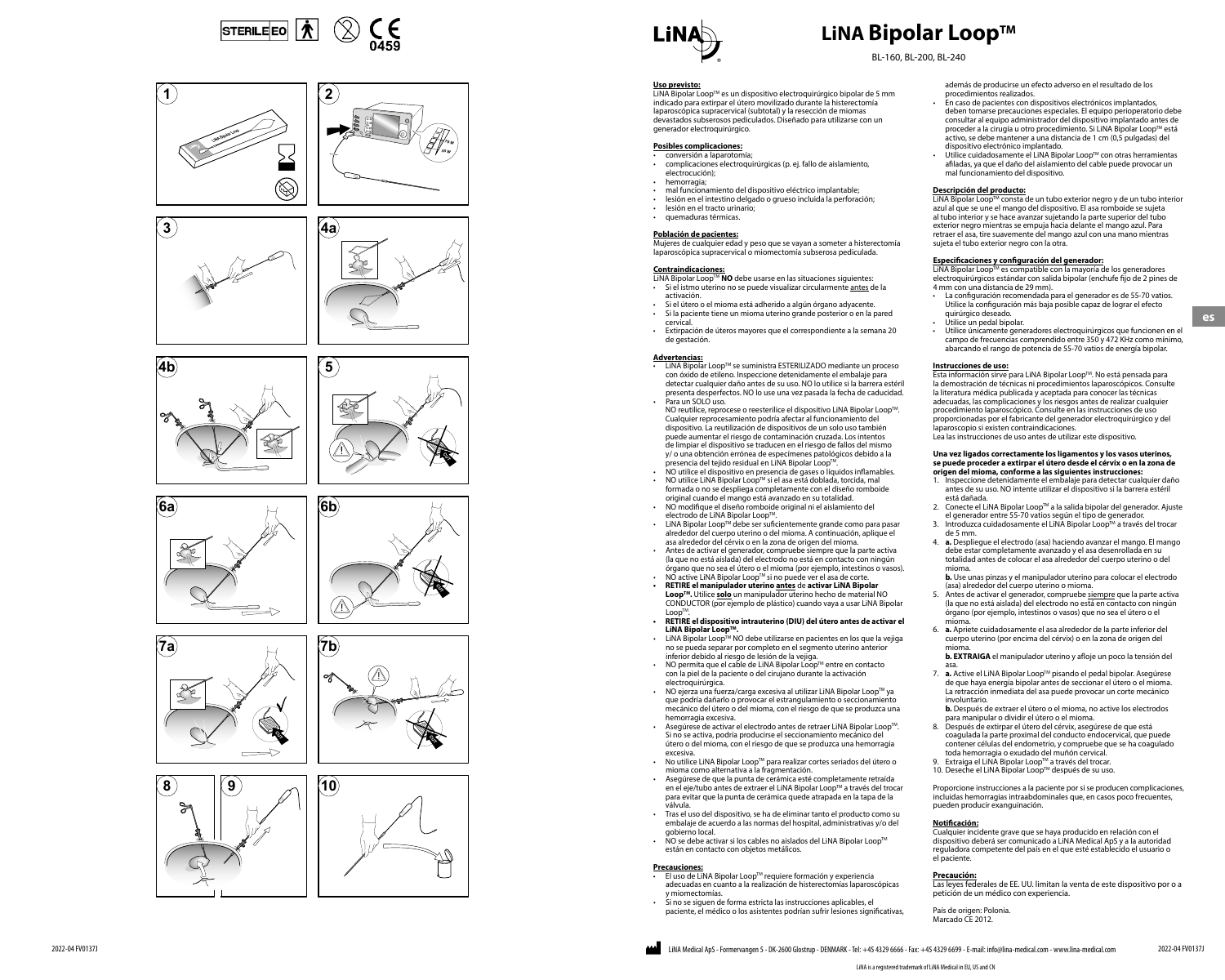

















### BL-160, BL-200, BL-240

#### **Utilização prevista:**

O LiNA Bipolar Loop™ é um dispositivo eletrocirúrgico bipolar de 5 mm para remoção do útero mobilizado durante histerectomia (subtotal) supracervical laparoscópica e ressecção de miomas subserosos pediculados desvascularizados. Destinado a ser utilizado com uma unidade de eletrocirurgia.

### **Potenciais complicações:**

- conversão para laparotomia; • complicações eletrocirúrgicas (por exemplo, falha no isolamento,
- eletrocussão);
	- hemorragia:
- avaria do dispositivo elétrico implantável; • lesão no intestino delgado ou no intestino grosso incluindo perfuração;
- lesão no trato urinário;
- queimaduras térmicas.

#### **População de pacientes:**

Do sexo feminino, de qualquer idade e peso, submetidas a uma histerectomia supracervical laparoscópica ou miomectomia em mioma subseroso pediculado.

### **Contraindicações:**

- O LiNA Bipolar LoopTM **NÃO** deve ser utilizado nas seguintes situações: • Se o istmo uterino não puder ser utilizado has seguintes situa<br>• Se o istmo uterino não puder ser visualizado circunferencialm antes da ativação.
- Se o útero ou o mioma estiver aderido a qualquer órgão adjacente. • Se a paciente apresentar miomas volumosos na parede do colo do
- útero ou uterina posterior. • Remoção do útero maior do que a 20.ª semana gestacional.

- **Avisos:**<br>• O LiNA Bipolar Loop™ é fornecido ESTERILIZADO utilizando um processo de óxido de etileno. Verifique cuidadosamente se a embalagem apresenta danos antes de utilizar. NÃO utilize o dispositivo se a barreira estéril estiver danificada. NÃO utilize o dispositivo depois de expirado o prazo de validade. • Produto DESCARTÁVEL.
- NÃO reutilize, reprocesse ou reesterilize o LiNA Bipolar LoopTM. Qualquer tipo de reprocessamento pode prejudicar o funcionam do dispositivo. A reutilização de dispositivos descartáveis pode também aumentar o risco de contaminação cruzada. As tentativas de limpeza do dispositivo resultam num risco de avaria do dispositivo e/ ou colheita incorreta de amostras para patologia devido à presença de tecidos residuais no LiNA Bipolar Loop™.
- NÃO utilize o dispositivo na presença de gases inflamáveis ou líquidos inflamáveis.
- NÃO utilize o LiNA Bipolar LoopTM se estiver dobrado, torcido, deformado ou se não desdobrar completamente, de acordo com o desenho romboide original, quando a pega estiver totalmente saída.
- NÃO modifique o desenho romboide original nem o isolamento do elétrodo do LiNA Bipolar Loop™. • O LiNA Bipolar LoopTM deve ser suficientemente grande para passar
- em redor do corpo do útero ou do mioma. Em seguida, aplique a ansa em redor do colo do útero ou da base do mioma. • Antes de ativar a unidade de eletrocirurgia, certifique-se sempre
- de que a parte ativa (ou seja, não isolada) do elétrodo não está em contacto com outro órgão que não o útero ou o mioma (por exemplo, intestino ou vaso sanguíneo).
- NÃO ative o LiNA Bipolar Loop<sup>TM</sup> se não for possível visualizar a ansa<br>de corte.
- **• REMOVA o manipulador uterino antes de ativar o LiNA Bipolar Loop™. <u>Apenas</u> deverá ser utilizado um manipulador uterino**<br>fabricado com material NÃO CONDUTOR (por exemplo, plástico) com o LiNA Bipolar Loop™
- **• REMOVA o dispositivo intrauterino (DIU) do útero antes de ativar o LiNA Bipolar Loop™.**<br>• O LiNA Bipolar Loop™ NÃO deve ser usado em pacientes em que
- a bexiga não pode ser completamente dissociada do segmento inferior uterino anterior, devido ao risco de lesões na bexiga.
- NÃO permita que o cabo do LiNA Bipolar LoopTM entre em contacto com a pele da paciente ou do cirurgião durante a ativação eletrocirúrgica.
- NÃO aplique força/carga excessiva no LiNA Bipolar Loop™. Tal poderá danificar o produto ou resultar em estrangulamento e corte mecânico em secções do útero ou do mioma, podendo causar uma hemorragia excessiva.
- Tenha o cuidado de ativar o elétrodo antes de retrair o LiNA Bipolar LoopTM. Se este não for ativado, poderá resultar em corte mecânico em secções do útero ou do mioma, podendo causar uma hemorragia excessiva.
- Não utilize o LiNA Bipolar LoopTM para corte do útero ou do mioma como alternativa à morcelação.
- Certifique-se de que a ponta de cerâmica está totalmente retraída para dentro da haste/do tubo antes de extrair o LiNA Bipolar LoopTM através do trocarte, para evitar que a ponta de cerâmica fique presa na aba da válvula.
- Depois da utilização, elimine o produto e a respetiva embalagem, de acordo com as políticas hospitalares, administrativas e/ou do governo local.
- **NÃO ative se os fios não isolados do LiNA Bipolar Loop™ estiverem** em contacto com objetos de metal.
- **Precauções:**
- <u>• Cauçoes.</u><br>• A utilização do LiNA Bipolar Loop™ requer uma formação e experiência adequadas relativamente à execução de procedimentos de histerectomia e miomectomia laparoscópica.
- Se as instruções aplicáveis não forem cumpridas na íntegra, podem ocorrer ferimentos significativos no paciente, médico ou assistentes, bem como efeitos adversos no resultado dos procedimentos realizados.
- Devem ser tomadas precauções quando a paciente possui um dispositivo eletrónico implantado (DEI). A equipa perioperatória deve consultar a equipa que gere o dispositivo implantado antes da cirurgia e conforme necessário. Quando o LiNA Bipolar Loop™ está ativado, este deve ser mantido longe do DEI mais de ½ polegada (1 cm).
- Utilize cuidadosamente o LiNA Bipolar Loop™ com outras ferramentas afiadas, uma vez que danos no isolamento do fio podem resultar na avaria do dispositivo.

#### **Descrição do produto:**

O LiNA Bipolar LoopTM consiste num tubo exterior preto e num tubo interior azul ao qual está presa a pega do dispositivo. A ansa romboide está presa ao tubo interior. Para avançá-la, segure na parte superior do tubo exterior preto, empurrando simultaneamente a pega azul para a frente. Para retrair a ansa, puxe cuidadosamente a pega azul com uma mão enquanto segura o tubo exterior preto com a outra.

**Especificações e definições da unidade de eletrocirurgia:**<br>O LiNA Bipolar Loop™ é compatível com a maioria das unidades de eletrocirurgia comuns com tomada bipolar (ficha fixa de 2 pinos, 4 mm, com uma distância de 29 mm).

- A definição recomendada para a unidade de eletrocirurgia é de 55-70 Watts. Utilize as definições mais baixas possíveis, mas com capacidade para obter o efeito cirúrgico desejado.
- Utilize um pedal bipolar.
- Utilize apenas unidades de eletrocirurgia com frequências mínimas entre 350 e 472 KHz e uma faixa de potência de 55-70 Watts de energia bipolar.

**pt**

#### **Instruções de utilização:**

**Estas informações destinam-se à utilização do LiNA Bipolar Loop™. As** mesmas não se destinam a demonstrar técnicas ou procedimentos laparoscópicos. Antes de proceder a um procedimento laparoscópico, consulte documentação médica publicada e certificada para obter informações sobre as técnicas adequadas, as complicações e os perigos inerentes. Para obter informações sobre contraindicações, consulte as instruções de utilização fornecidas pelo fabricante da unidade de eletrocirurgia e/ou do laparoscópio a ser utilizado. Leia as instruções de utilização antes de utilizar este dispositivo!

#### **Após os vasos sanguíneos e ligamentos uterinos terem sido corretamente ligados, o útero poderá ser removido do colo do útero ou da base do mioma, seguindo as instruções indicadas abaixo:**

- 1. Verifique cuidadosamente se a embalagem apresenta danos antes de utilizar. NÃO tente utilizar o dispositivo se a barreira de esterilização estiver danificada.
- 2. Ligue o LiNA Bipolar LoopTM à saída bipolar da unidade de eletrocirurgia. Configure a unidade de eletrocirurgia entre 55 a 70 Watts dependendo do tipo de unidade de eletrocirurgia.
- 3. Introduza cuidadosamente o LiNA Bipolar Loop™ através de um trocarte de 5 mm.
- 4. **a.** Desdobre o elétrodo (ansa) fazendo avançar a pega. Antes de colocar a ansa em redor do corpo do útero ou do mioma, a pega deve estar completamente saída e a ansa totalmente desdobrada. **b.** Utilize pinça(s) e o manipulador uterino para ajudar a colocar o elétrodo (ansa) em redor do corpo do útero ou do mioma.
- 5. Antes de ativar a unidade de eletrocirurgia, certifique-se sempre de que a parte ativa (ou seja, não isolada) do elétrodo não está em contacto com outro órgão (por exemplo, intestino ou vaso sanguíneo) que não o útero ou o mioma.
- 6. **a.** Aperte cuidadosamente a ansa em redor da parte inferior do corpo do útero (acima do colo do útero) ou da base do mioma. **b. REMOVA** o manipulador uterino e liberte ligeiramente a tensão da ansa.
- 7. **a.** Ative o LiNA Bipolar LoopTM premindo o pedal bipolar. Tenha o cuidado de colocar a energia bipolar em espera antes de seccionar o útero ou o mioma. A retração imediata da ansa pode infligir um corte mecânico indesejável.
- **b.** Após a remoção do útero ou do mioma, não ative os elétrodos para manipular ou dividir o útero ou o mioma.
- 8. Após a remoção do útero do colo do útero, certifique-se de que a parte proximal do canal endocervical, que poderá conter células do endométrio, está coagulada e de que qualquer hemorragia ou ressumação no coto do colo do útero está coagulada.
- 9. Remova o LiNA Bipolar Loop™ através do trocarte.<br>10. Após a utilização, elimine o LiNA Bipolar Loop™.

Forneça às pacientes instruções de acompanhamento na eventualidade de ocorrerem complicações, incluindo hemorragia intra-abdominal o que, em casos raros, poderá levar à exsanguinação.

#### **Comunicação:**

Qualquer incidente grave que ocorra com o dispositivo deverá ser comunicado à LiNA Medical ApS e à autoridade reguladora competente do país de residência do utilizador e/ou do paciente.

**Cuidado:** A lei federal (EUA) restringe a venda deste dispositivo por ou sob encomenda de um médico com formação.

País de origem: Polónia. Marcação CE de 2012.

LiNA is a registered trademark of LiNA Medical in EU, US and CN

2022-04 FV0137J





 $\%$ 

**70 W 55 W** 



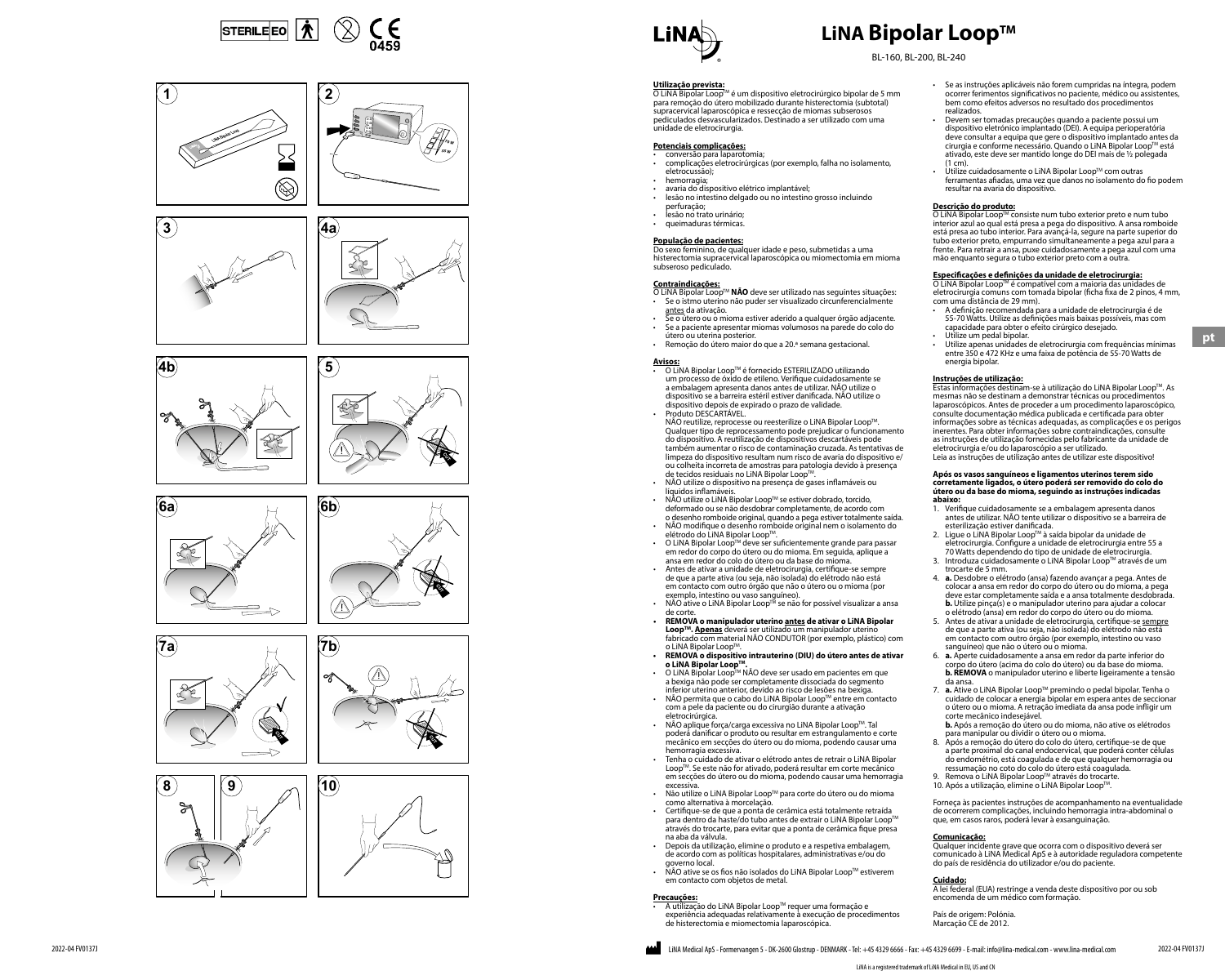













**70 W 55 W** 

 $\%$ 

 $\mathbf{c}$ 





## **LiNA Bipolar Loop™**

BL-160, BL-200, BL-240

#### **Predvidena uporaba:**

LiNA Bipolar LoopTM je 5-mm bipolarni elektrokirurški pripomoček, namenjen amputaciji mobilizirane maternice med laparoskopsko supracervikalno (subtotalno) histerektomijo in resekcijo devaskulariziranih suberoznih pedunkularnih miomov. Za uporabo skupaj z elektrokirurškim generatorjem.

### **Možni zapleti:**

- **Prehod na laparotomijo;**
- elektrokirurški zapleti (npr. odpoved izolacije, električni udar); • krvavitev;
- 
- nepravilno delovanje vsadnega električnega pripomočka; poškodba tankega ali debelega črevesa vključno s perforacijo;
- poškodba sečil; • toplotne opekline.

### **Skupine bolnikov:**

**ženske katere koli starosti in telesne mase, pri katerih je predvidena** laparoskopska supracervikalna histerektomija ali suberozna pendikularna miomektomija.

### **Kontraindikacije:**

Pripomoček LiNA Bipolar LoopTM se **NE** sme uporabljati v naslednjih okoliščinah:

- Če pred aktivacijo ni mogoče vizualizirati obsega maternične ožine.
- Če je maternica ali miom pritrjen na katerega od bližnjih organov. Če ima bolnica večje miome na posteriorni strani maternice ali
- materničnem vratu. • Amputacija maternice, ki je večja kot v 20. tednu nosečnosti.

#### **Opozorila:**

- Pripomoček LiNA Bipolar LoopTM je ob dobavi STERILEN; steriliziran je s postopkom z etilenoksidom. Pred uporabo skrbno preglejte, ali je ovojnina morda poškodovana. Če je sterilna ovojnina poškodovana, pripomočka NE uporabljajte. NE uporabljajte po izteku roka uporabnosti.
- SAMO za enkratno uporabo. Pripomočka LiNA Bipolar LoopTM NE uporabite, obdelajte ali sterilizirajte znova. Vsaka ponovna obdelava lahko okvari njegovo delovanje. Ponovna uporaba pripomočkov tudi poveča tveganje za navzkrižno kontaminacijo. Če poskušate ta pripomoček očistiti, lahko pride do nepravilnega delovanja in/ali napačnega odvzema vzorca za patološke preiskave zaradi ostankov tkiva v pripomočku LiNA Bipolar LoopTM
- Pripomočka NE uporabljajte v prisotnosti vnetljivih plinov ali vnetljivih tekočin.
- Pripomočka LiNA Bipolar Loop™ NE uporabljajte, če je zanka upognjena, zasukana, preoblikovana ali ni popolnoma razvita v pravilno romboidno obliko, ko je ročaj popolnoma iztegnjen.
- NE spreminjajte originalne romboidne oblike in izolacije elektrode pripomočka LiNA Bipolar Loop™.
- Pripomoček LiNA Bipolar LoopTM mora biti dovolj velik, da ga je mogoče napeljati okoli telesa maternice ali mioma. Potem zanko namestite okoli materničnega vratu ali peclja mioma.
- Pred aktiviranjem generatorja vedno poskrbite, da aktivni (tj. neizolirani) del elektrode ni v stiku z nobenim drugim organom (npr. črevesjem ali žilo), razen z maternico ali miomom. • Pripomočka LiNA Bipolar LoopTM NE aktivirajte, če ne vidite rezalne
- zanke. **• Manipulator maternice ODSTRANITE, preden aktivirate pripomoček LiNA Bipolar Loop™.** S pripomočkom LiNA Bipolar
- LoopTM lahko uporabljate **samo** manipulator maternice, izdelan iz NEPREVODNEGA materiala (npr.plastike). **• Pred aktivacijo pripomočka LiNA Bipolar LoopTM ODSTRANITE**
- **maternični vložek (IUV) iz maternice.**
- Pripomoček LiNA Bipolar LoopTM se NE sme uporabljati pri bolnicah, pri katerih ni mogoče izvesti popolne disekcije mehurja v spodnjem anteriornem segmentu maternice zaradi tveganja poškodbe mehurja.
- Kabel pripomočka LiNA Bipolar Loop™ med elektrokirurško aktivacijo NE sme biti v stiku s kožo bolnice ali kirurga.
- Na pripomočku LiNA Bipolar Loop™ NE uporabljajte čezmerne sile/obremenitve. To lahko poškoduje pripomoček ali povzroči strangulacijo ali mehansko disekcijo maternice ali mioma s tveganjem čezmerne krvavitve.
- Elektrodo je treba aktivirati pred retrakcijo pripomočka LiNA Bipolar LoopTM. Če ne izvedete take aktivacije, lahko povzročite mehansko
- delitev maternice ali mioma s tveganjem čezmerne krvavitve. Pripomočka LiNA Bipolar LoopTM ne uporabljajte za rezanje maternice ali miomov kot alternative za razkosanje.
- Pred izvlečenjem pripomočka LiNA Bipolar Loop™ skozi troakar se prepričajte, da je keramična konica popolnoma uvlečena v kanal/ cevko, da preprečite zagozdenje keramične konice v loputki ventila.
- Pripomoček in ovojnino po uporabi odstranite v skladu z bolnišničnimi postopki ali veljavnimi predpisi.<br>• NE aktivirajte, če so neizolirane žice pripomočka LiNA Bipolar Loop™
- v stiku s kovinskimi predmeti.

#### **Previdnostni ukrepi:**

<u>• Uporaba pripomočka LiNA Bipolar Loop™ zahteva zadostno</u> usposabljanje in izkušnje z izvajanjem laparoskopske histerektomije in miomektomije.

• Če ne upoštevate vseh ustreznih navodil, lahko povzročite veliko poškodbo bolnice, zdravnika ali drugega zdravstvenega osebja in

- neželeni učinek na izid izvedenih posegov. Če ima bolnica vsajen elektronski pripomoček (IED), je treba izvesti previdnostne ukrepe. Perioperativna ekipa se mora pred kirurškim posegom in kadar je potrebno posvetovati z ekipo, ki obravnava<br>vsadni pripomoček. Ko se pripomoček LiNA Bipolar Loop™ aktivira, ga je treba držati več kot ½ palca (1 cm) oddaljenega od vsajenega elektronskega pripomočka (IED).
- Previdno uporabljajte pripomoček LiNA Bipolar Loop™ skupaj z<br>drugimi ostrimi orodji, daj lahko poškodba izolacije žice privede do nepravilnega delovanja pripomočka.

#### **Opis pripomočka:**

Pripomoček LiNA Bipolar Loop™ je sestavljen iz zunanjega črnega<br>kanala in notranjega modrega kanala, na katerega je priključen ročaj pripomočka. Na notranji kanal je priključena romboidna zanka, ki se potiska naprej z držanjem zgornjega dela zunanjega črnega kanala in sočasnim potiskanjem modrega ročaja naprej. Če želite izvleči zanko, povlecite moder ročaj z eno roko, z drugo pa držite črni zunanji kanal.

### **Splošne specifikacije in nastavitve:**

Pripomoček LiNA Bipolar je združljiv z večino standardnih elektrokirurških generatorjev z bipolarno vtičnico (fiksnim vtičem s 4-mm 2 nožicama, med katerima je razdalja 29 mm).

- Priporočena nastavitev generatorja je 55–70 W. Uporabite najmanjšo nastavitev, s katero je mogoče doseči želeni kirurški učinek. • Uporabite bipolarni nožni pedal.
- Uporabljajte samo elektrokirurške generatorje, ki delujejo v minimalnem frekvenčnem polju od 350 do 472 kHz, ki pokriva razpon moči bipolarne energije 55–70 vatov.

**sl**

#### **Navodila za uporabo:**

Te informacije so priložene za uporabo pripomočka LiNA Bipolar LoopTM. Niso namenjene prikazu laparoskopskih tehnik ali postopkov. Pred vsakim laparoskopskim posegom se pozanimajte o ustreznih tehnikah, zapletih in tveganjih v objavljeni in priznani medicinski literaturi. Glede kontraindikacij upoštevajte navodila proizvajalca za uporabo elektrokirurškega generatorja in/ali laparoskopa, ki ga boste uporabili. Pred uporabo tega pripomočka preberite navodila!

#### **Po pravilni ligaturi materničnih ligamentov in žil lahko maternico amputirate od materničnega vratu ali miom od peclja, pri tem pa upoštevajte spodnja navodila:**

- 1. Pred uporabo skrbno preglejte, ali je ovojnina morda poškodovana. NE uporabljajte tega pripomočka, če je poškodovana sterilna ovojnina.
- 2. Pripomoček LiNA Bipolar LoopTM priključite na bipolarno vtičnico generatorja. Generator nastavite med 55 in 70 vatov, kar je odvisno od vrste generatorja.
- 3. Previdno uvedite pripomoček LiNA Bipolar LoopTM skozi 5-mm troakar.
- 4. **a.** S potiskanjem ročaja naprej odvijte elektrodo (zanko). Ročaj popolnoma potisnite naprej, da se zanka popolnoma razvije, preden jo namestite okoli telesa maternice ali mioma. **b.** S prijemalko/prijemalkami in manipulatorjem maternice si pomagajte pri namestitvi elektrode (zanke) okoli telesa maternice ali mioma.
- 5. Pred aktivacijo generatorja se vedno prepričajte, da aktiven (tj. neizoliran) del elektrode ni v stiku z nobenim organom (npr. črevesom ali žilo), razen z maternico ali miomom.
- 6. **a.** Previdno zategnite zanko okoli spodnjega dela telesa maternice (nad materničnim vratom) ali peclja mioma. **b. ODSTRANITE** manipulator maternice, tako da rahlo sprostite
- napetost zanke. 7. **a.** Aktivirajte pripomoček LiNA Bipolar LoopTM s pritiskom bipolarnega pedala. Preden izvedete disekcijo maternice ali mioma, morate počakati na dovajanje bipolarne energije. Takojšnji umik zanke lahko povzroči nenameren mehanski rez. **b.** Po amputaciji maternice ali mioma ne aktivirajte elektrod za
- premikanje ali razdelitev maternice ali mioma. 8. Po amputaciji maternice od materničnega vratu morate koagulirati proksimalni del endocervikalnega kanala, ki lahko vsebuje celice
- endometrija, in morebitno krvavitev ali izcedek iz krna materničnega vratu. 9. Pripomoček LiNA Bipolar LoopTM izvlecite skozi troakar.
- 10. Pripomoček LiNA Bipolar LoopTM po uporabi zavrzite.

Bolnicam dajte navodila za primer zapletov, vključno z intraabdominalno krvavitvijo, ki lahko v redkih primerih povzroči izkrvavitev.

**Poročanje:** O vsakem resnem incidentu, do katerega pride v povezavi s pripomočkom, morate poročati družbi LiNA Medical ApS in pristojnemu regulativnemu organu v državi, kjer imata uporabnik oziroma bolnica stalno prebivališče.

#### **Previdno:**

<u>z za zakonodaja ZDA dovoljuje prodajo izdelka le usposobljenim</u><br>Zvezna zakonodaja ZDA dovoljuje prodajo izdelka le usposobljenim zdravnikom oziroma po njihovem naročilu.

Država izvora: Poljska. Oznaka CE 2012.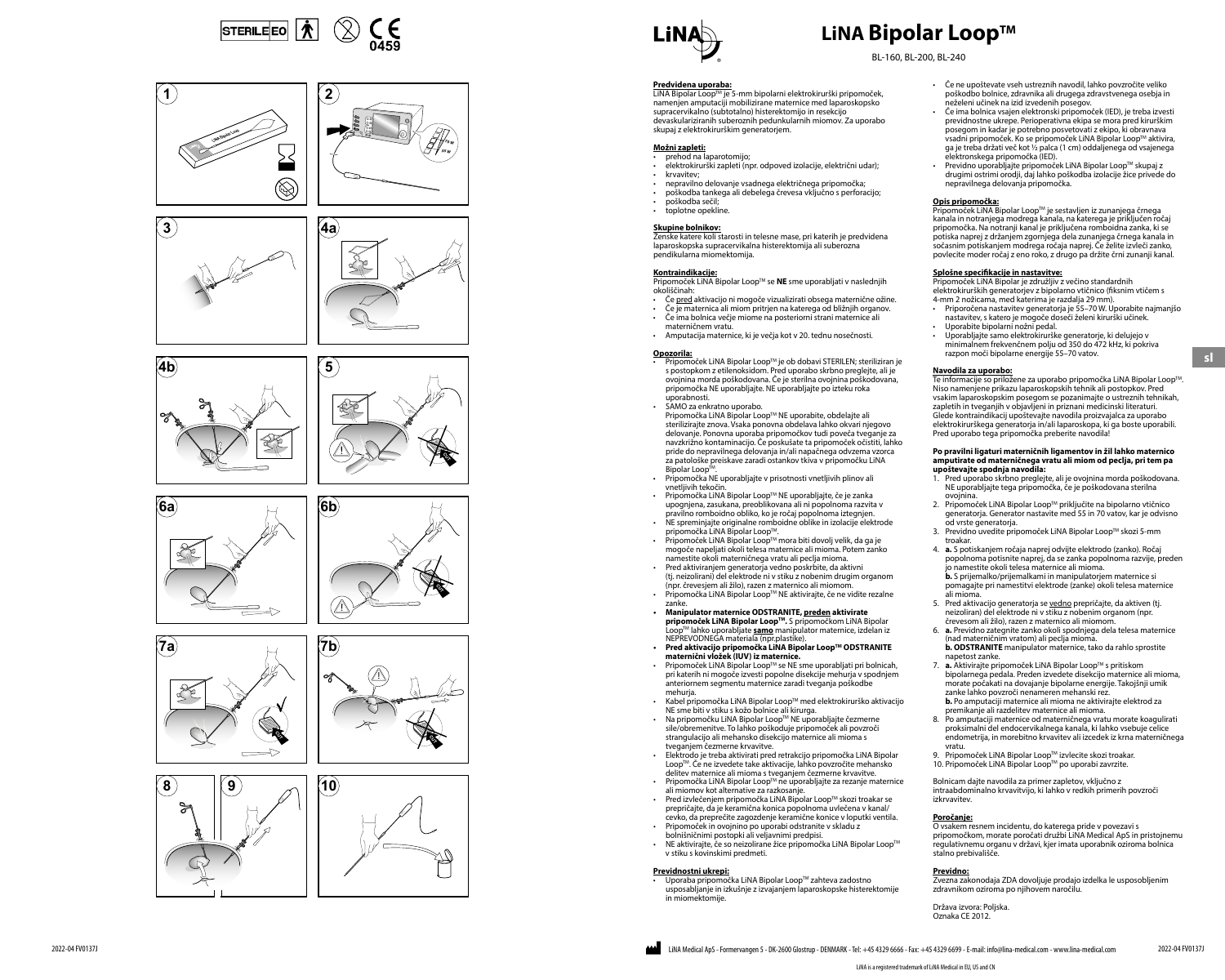













**70 W 55 W** 

 $\%$ 







## **LiNA Bipolar Loop™**

BL-160, BL-200, BL-240

#### **Kasutusotstarve**

LiNA Bipolar LoopTM on 5 mm bipolaarne elektrokirurgiline seade, mis on ette nähtud mobiliseeritud emaka amputatsiooniks laparoskoopilise supratservikaalse (subtotaalse) hüsterektoomia käigus ja devaskuleeritud subseroossete pedunkuleeritud müoomide resektsiooniks. Kasutamiseks koos elektrokirurgilise generaatoriga.

#### **Võimalikud tüsistused**

- Üleminek laparotoomiale • Elektrokirurgilised tüsistused (nt isolatsiooni rike, elektrilöök)
- Verejooks
- Implanteeritava elektriseadme talitlushäire • Peen- või jämesoole vigastus, sh perforatsioon
- Kuseteede vigastus
- Termilised põletused

#### **Patsiendirühmad**

Igas vanuses ja iga kehamassiga naised, kellel tehakse laparoskoopiline supratservikaalne hüsterektoomia või subseroosne pedunkuleeritud müomektoomia.

### **Vastunäidustused**

- Seadet LiNA Bipolar LoopTM **EI VÕI** kasutada järgmistel juhtudel: • kui emakakitsust ei saa enne aktiveerimist ringikujuliselt visualiseerida;
- kui emakas või müoom on kinnitunud mis tahes külgneva elundi külge;
- kui patsiendil on suured emaka tagaosa või emakakaela seina müoomid;
- emaka amputatsioon, kui rasedus on kestnud rohkem kui 20 nädalat.

### **Hoiatused**

- LiNA Bipolar LoopTM tarnitakse STERIILSENA, kasutades etüleenoksiidi protsessi. Enne kasutamist kontrollige pakendit võimalike kahjustuste suhtes. ÄRGE kasutage, kui steriilne barjäär on kahjustatud. ÄRGE kasutage pärast aegumiskuupäeva.
- AINULT ühekordseks kasutamiseks. ÄRGE korduskasutage, taastöödelge ega resteriliseerige seadet LiNA Bipolar LoopTM. Mis tahes taastöötlemine võib seadme toimimist häirida. Ühekordselt kasutatavate seadmete korduskasutamine võib suurendada ka ristsaastumise ohtu. Seadme puhastamise katsed põhjustavad seadme rikete ohtu ja/või vigast patoloogiaproovi võtmist seadmesse LiNA Bipolar LoopTM jäänud koejääkide tõttu.
- ÄRGE kasutage seadet tuleohtlike gaaside või tuleohtlike vedelike juuresolekul. • ÄRGE kasutage seadet LiNA Bipolar LoopTM, kui see on paindunud,
- väändunud, moondunud või ei võta täielikult algset rombjat kuju, kui käepide täielikult ette lükatakse. • ÄRGE muutke seadme LiNA Bipolar Loop™ algset rombjat kuju ega
- elektroodi isolatsiooni. • LiNA Bipolar LoopTM peab olema piisavalt suur, et mahtuda emaka
- keha või müoomi ümber. Seejärel viige silmus ümber emakakaela või müoomi varre.
- Enne generaatori aktiveerimist veenduge alati, et elektroodi aktiivne (s.t isoleerimata) osa ei puutuks kokku muu elundiga peale emaka või müoomi (nagu sool või veresoon). • ÄRGE aktiveerige seadet LiNA Bipolar LoopTM, kui lõikesilmuse
- visualiseerimine ei ole võimalik. **• EEMALDAGE emakamanipulaator enne seadme LiNA Bipolar**
- Loop™ aktiveerimist. Koos seadmega LiNA Bipolar Loop™ tohib kasutada **ainult** emakamanipulaatorit, mis on valmistatud MITTEJUHTIVAST materjalist (nt plastist). **• EEMALDAGE emakasisene vahend (IUD) emakast enne seadme**
- **LiNA Bipolar LoopTM aktiveerimist.**  • Seadet LiNA Bipolar LoopTM EI VÕI kasutada patsientidel, kelle põit
- ei saa emaka alumises eesmises osas põie vigastamise ohu tõttu täielikult dissekteerida.
- Veenduge, et seadme LiNA Bipolar Loop™ juhe EI puutuks elektrokirurgilisel aktiveerimisel kokku patsiendi ega kirurgi nahaga. • ÄRGE avaldage seadmele LiNA Bipolar LoopTM liigset jõudu/ koormust. See võib toodet kahjustada või viia emaka või müoomi
- kinnipigistamise ja mehaanilise lõikamiseni, põhjustades liigse verejooksu ohu. • Aktiveerige kindlasti elektrood enne seadme LiNA Bipolar Loop<sup>TI</sup>
- tagasitõmbamist. Aktiveerimata jätmise tulemus võib olla emaka või müoomi mehaaniline lõikamine ja liigse verejooksu oht. • Ärge kasutage seadet LiNA Bipolar LoopTM emaka või müoomi
- lõikamiseks alternatiivina mortsellatsioonile. • Veenduge, et keraamiline ots oleks enne seadme LiNA Bipolar Loop™ trokaari kaudu eemaldamist täielikult varde/torusse tagasi tõmmatud
- ennetamaks keraamilise otsa kinnijäämist klapihõlma. • Pärast kasutamist kõrvaldage toode ja pakend vastavalt haigla-, haldusüksuse ja/või kohaliku omavalitsuse eeskirjadele.
- ÄRGE aktiveerige seadet, kui seadme LiNA Bipolar Loop™ isoleerimata juhtmed puutuvad kokku metallesemetega.

### **Ettevaatusabinõud**

• Seadme LiNA Bipolar Loop™ kasutamine nõuab piisavat väljaõpet ja kogemusi laparoskoopilise hüsterektoomia ja müomektoomia tegemise vallas.

- Kõigi kohaldatavate juhiste hoolikalt järgimata jätmisel võivad tulemuseks olla patsiendi, arsti või abiliste märkimisväärsed vigastused ning negatiivne mõju tehtud protseduuride tulemustele.
- Kui patsiendile on implanteeritud elektrooniline seade (IED), tuleb rakendada ettevaatusabinõusid. Perioperatiivne meeskond peab enne operatsiooni ja vajaduse järgi konsulteerima implanteeritud seadet haldava meeskonnaga. Kui LiNA Bipolar LoopTM on aktiveeritud, tuleb seda hoida IED-st kaugemal kui ½ tolli (1 cm).
- Kasutage seadet LiNA Bipolar LoopTM ettevaatlikult muude teravate esemetega, kuna juhtme isolatsiooni kahjustamine võib viia seadme rikkeni.

**<u>Toote kirjeldus</u><br>LiNA Bipolar Loop™ koosneb musta värvi välistorust ja sinisest** sisetorust, mille külge on kinnitatud seadme käepide. Rombjas silmus on kinnitatud sisetoru külge ning seda lükatakse edasi, hoides musta välistoru ülemisest osast ja lükates samal ajal sinist käepidet ettepoole. Silmuse tagasitõmbamiseks tõmmake sinist käepidet ettevaatlikult ühe käega, hoides samal ajal teise käega musta välistoru.

#### **Generaatori kirjeldus ja sätted**

LiNA Bipolar LoopTM ühildub enamiku bipolaarse väljundiga standardsete elektrokirurgiliste generaatoritega (2 tikuga 4 mm fikseeritud pistik, kaugus 29 mm).

• Generaatori soovituslik säte on 55–70 W. Kasutage võimalikult väikesi sätteid, millega on võimalik saavutada soovitud kirurgiline tulemus. • Kasutage bipolaarset jalgpedaali.

**et**

• Kasutage ainult elektrokirurgilisi generaatoreid, mis töötavad sagedusel vähemalt 350 kuni 472 kHz, kattes bipolaarse energia võimsuse vahemiku 55–70 W.

#### **Kasutusjuhised**

See teave on ette nähtud seadme LiNA Bipolar Loop™ kasutamiseks. See ei ole ette nähtud laparoskoopiliste tehnikate või protseduuride demonstreerimiseks. Enne ükskõik millise laparoskoopilise protseduuri tegemist tutvuge avaldatud ja tunnustatud meditsiinilises kirjanduses toodud sobivate tehnikate, tüsistuste ja ohtudega. Vastunäidustuste kohta lugege kasutatava elektrokirurgilise generaatori ja/või laparoskoobi tootja kasutusjuhendist. Enne seadme kasutamist lugege kasutusjuhendit!

#### **Pärast emaka sidemete ja veresoonte õigesti ligeerimist võib emaka emakakaelast või müoomi varrest amputeerida, järgides allpool esitatud juhiseid.**

- 1. Enne kasutamist kontrollige pakendit võimalike kahjustuste suhtes. ÄRGE kasutage seadet, kui steriilne barjäär on kahjustatud.
- 2. Ühendage LiNA Bipolar LoopTM generaatori bipolaarse väljundiga. Seadistage generaatori võimsuseks 55–70 W olenevalt generaatori tüübist.
- 3. Sisestage LiNA Bipolar Loop™ ettevaatlikult 5 mm trokaari kaudu.<br>4. **a.** Voltige elektrood (silmus) lahti, lükates käepidet ettepoole.
- Käepide peab olema täielikult ette lükatud ja silmus peab olema 100% lahti volditud, enne kui silmus asetatakse emaka keha või müoomi ümber.
- **b.** Kasutage haaratsit (haaratseid) ja emakamanipulaatorit, et aidata viia elektrood (silmus) ümber emaka keha või müoomi. 5. Enne generaatori aktiveerimist veenduge alati, et elektroodi aktiivne
- (s.t isoleerimata) osa ei puutuks kokku mis tahes elundiga (nt sool või veresoon) peale emaka või müoomi. 6. **a.** Pinguldage silmust ettevaatlikult emaka keha alumise osa
- (emakakaelast kõrgemal) või müoomi varre ümber. **b. EEMALDAGE** emakamanipulaator silmust veidi lõdvendades.
- 7. **a.** Aktiveerige LiNA Bipolar Loop™, vajutades bipolaarsele pedaalile. Enne emaka või müoomi lõikamist oodake kindlasti bipolaarset energiat. Silmuse kohese tagasitõmbamise tulemus võib olla soovimatu mehaaniline lõige. **b.** Pärast emaka või müoomi amputatsiooni ärge aktiveerige
- elektroode, et emakat või müoomi manipuleerida või jagada. 8. Pärast emaka amputeerimist emakakaelalt veenduge, et endotservikaalse kanali proksimaalne osa, mis võib sisaldada endomeetriumi rakke, hüübiks, ning veenduge, et emakakaela
- köndil esinev veritsemine või immitsemine hüübiks.<br>9. Eemaldage LiNA Bipolar Loop™ trokaari kaudu.
- 10. Kõrvaldage LiNA Bipolar LoopTM pärast kasutamist.

Andke patsientidele järelkontrolli juhised tüsistuste puhuks, mille hulka võib kuuluda kõhusisene verejooks, mis võib harva viia suure verekaotuseni.

#### **Teavitamine**

Kõigist seadmega seotud tõsistest ohujuhtumitest tuleb teatada ettevõttele LiNA Medical ApS ning kasutaja ja/või patsiendi asukohariigi pädevale reguleerivale asutusele.

#### **Ettevaatust**

USA föderaalseaduse piirangute kohaselt tohib seda seadet müüa ainult väljaõppinud arst või tema ettekirjutusel.

Päritoluriik: Poola. CE-vastavusmärgis 2012.

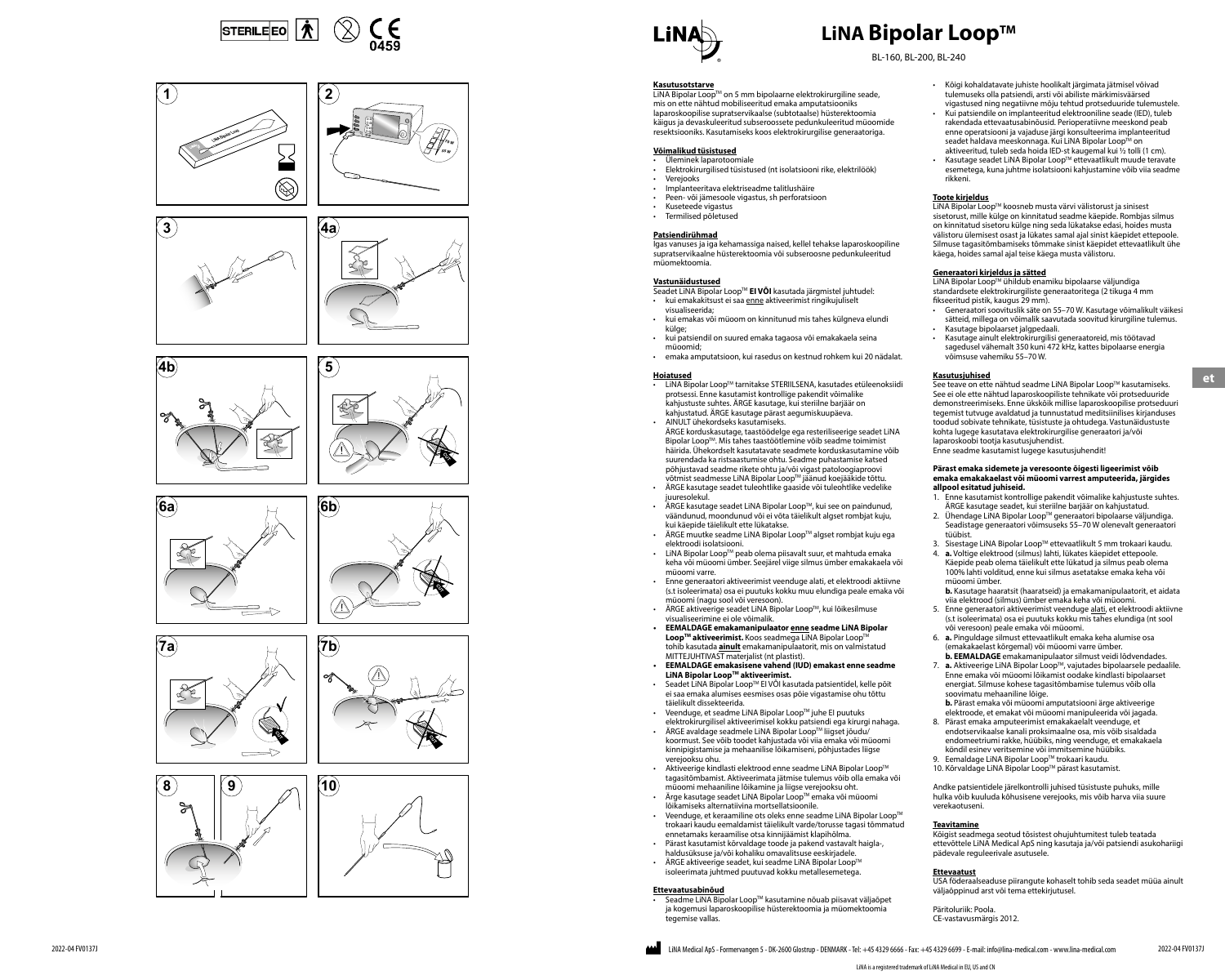















**70 W 55 W** 

 $\%$ 





## **LiNA Bipolar Loop™**

BL-160, BL-200, BL-240

### **Určené použití:**

Zdravotnický prostředek LiNA Bipolar LoopTM je 5mm bipolární elektrochirurgický prostředek určený k amputaci mobilizované dělohy při laparoskopické supracervikální (subtotální) hysterektomii a resekci devaskularizovaných subserózních stopkatých myomů. K použití s elektrochirurgickým generátorem.

### **Možné komplikace:**

- konverze na laparotomii; elektrochirurgické komplikace (např. selhání izolace, úraz elektrickým proudem);
- krvácení;
- porucha implantabilního elektrického zařízení; • poranění tenkého nebo tlustého střeva, včetně perforace;
- poranění močových cest;
- tepelné popáleniny.

#### **Populace pacientů:**

<u>Žena jakéhokoli věku a hmotnosti určená k laparoskopické supracervikální</u> hysterektomii nebo k resekci subserózních stopkatých myomů.

#### **Kontraindikace:**

- Prostředek LiNA Bipolar LoopTM **NELZE** použít v následujících situacích: • Pokud nelze před aktivací zobrazit cirkumferenčně děložní úžinu.
- Pokud je děloha nebo myom přirostlý k sousedním orgánům.
- Pokud má pacientka velké myomy zadní stěny dělohy nebo děložního hrdla.
- Amputace dělohy, která je větší než ve 20. gestačním týdnu.

#### **Varování:**

- Prostředek LiNA Bipolar LoopTM se dodává STERILNÍ a je sterilizován pomocí postupu s ethylenoxidem. Před použitím si pečlivě prohlédněte obal a zkontrolujte, zda není poškozený. NEPOUŽÍVEJTE prostředek, pokud je sterilní bariéra poškozená. NEPOUŽÍVEJTE prostředek po uplynutí data exspirace.
- POUZE pro jedno použití. Prostředek LiNA Bipolar Loop™ NESMÍ BÝT používán opakovaně, zpracováván opakovaně ani opakovaně sterilizován. Jakékoliv opakované zpracování může mít nepříznivý vliv na funkci prostředku. Opakované použití prostředků určených pro jedno použití může vést ke zvýšení rizika křížové kontaminace. Snahy o vyčištění prostředku mají za následek riziko jeho selhání a/nebo chybného odběru patologického vzorku způsobeného zbytkem tkáně v prostředku LiNA Bipolar Loop™.
- Prostředek NEPOUŽÍVEJTE v přítomnosti hořlavých plynů nebo kapalin. • Prostředek LiNA Bipolar LoopTM NEPOUŽÍVEJTE, pokud je ohnutý, zkroucený, deformovaný nebo se po úplném vysunutí rukojeti zcela nerozloží do původního kosočtvercového tvaru.
- NEMODIFIKUJTE původní kosočtvercový tvar a izolaci elektrod prostředku LiNA Bipolar Loop™.
- Prostředek LiNA Bipolar Loop™ musí být dostatečně velký, aby mohl<br>projít kolem těla dělohy nebo myomu. Poté přiložte smyčku kolem děložního hrdla nebo stopky myomu.
- Před aktivací generátoru vždy zkontrolujte, zda se aktivní (tj. neizolovaná) část elektrody nedotýká jiného orgánu než dělohy nebo myomu (např. střeva nebo cévy).
- NEAKTIVUJTE prostředek LiNA Bipolar Loop™, pokud není možné vizualizovat řeznou smyčku. **• Před aktivací prostředku LiNA Bipolar LoopTM VYJMĚTE děložní**
- **manipulátor.** S prostředkem LiNA Bipolar Loop™ by se měl používat **pouze** děložní manipulátor vyrobený z NEVODIVÉHO materiálu
- (např. plastu). **• Před aktivací prostředku LiNA Bipolar LoopTM VYJMĚTE z dělohy nitroděložní tělísko (IUD).**
- Prostředek LiNA Bipolar LoopTM by se NEMĚL používat u pacientek, u kterých nelze zcela vypreparovat močový měchýř v dolním předním děložním segmentu z důvodu rizika poranění močového měchýře.
- NEDOPUSŤTE, aby se kabel prostředku LiNA Bipolar Loop™ během elektrochirurgické aktivace dotýkal kůže pacientky nebo chirurga. • Na prostředek LiNA Bipolar LoopTM NEVYVÍJEJTE nadměrnou sílu/zátěž.
- Mohlo by dojít k poškození výrobku nebo k zaškrcení a mechanickému rozříznutí dělohy nebo myomu s rizikem nadměrného krvácení.
- Před vysunutím prostředku LiNA Bipolar Loop™ nezapomeňte aktivovat elektrodu. Pokud se aktivace neprovede, může dojít k mechanickému rozříznutí dělohy nebo myomu s rizikem nadměrného krvácení.
- Nepoužívejte prostředek LiNA Bipolar LoopTM k rozřezání dělohy nebo myomu jako alternativu k morcelaci. • Aby nedošlo k zachycení keramického hrotu v klapce ventilu, ujistěte
- se před vytažením prostředku LiNA Bipolar Loop™ přes trokar, že je keramický hrot zcela zasunut do hřídele/trubice.
- Po použití proveďte likvidaci výrobku a jeho obalu ve shodě se směrnicemi daného zdravotnického zařízení, místními správními předpisy a/nebo místními národními směrnicemi.
- Prostředek NEAKTIVUJTE, pokud jsou neizolované vodiče prostředku LiNA Bipolar LoopTM v kontaktu s kovovými předměty.

### **Bezpečnostní opatření:**

- Použití prostředku LiNA Bipolar Loop™ vyžaduje odpovídající školení a zkušenosti s prováděním laparoskopické hysterektomie a myomektomie.
- Nedodržení všech příslušných pokynů může vést k významnému zranění pacientky, lékaře nebo dalších přítomných osob a může mít nepříznivý vliv na výsledek provedených postupů.
- Pokud má pacientka implantován elektronický zdravotnický prostředek (implanted electronic device, IED), je třeba dodržet bezpečnostní opatření. Tým pečující o pacientku v období kolem operace by se měl radit s týmem, který spravuje implantovaný prostředek, a to před operací a poté podle potřeby. Pokud je prostředek LiNA Bipolar LoopTM aktivován, měl by být od IED vzdálen více než ½ palce (1 cm). • Používejte prostředek LiNA Bipolar LoopTM s jinými ostrými
- nástroji opatrně, protože poškození izolace drátu může vést k poruše prostředku.

#### **Popis výrobku:**

<u>Prostředek LiNA Bipolar Loop™ se skládá z černé vnější trubice a modré</u> vnitřní trubice, na které je připevněna rukojeť zařízení. Kosočtvercová smyčka je připevněna k vnitřní trubici a zavádí se přidržením horní části černé vnější trubice při současném zatlačení modré rukojeti směrem dopředu. Chcete-li smyčku zatáhnout, jednou rukou jemně zatáhněte za modrou rukojeť a druhou rukou přidržujte černou vnější trubici.

#### **Specifikace a nastavení generátoru:**

Prostředek LiNA Bipolar Loop™ je kompatibilní s většinou standardních elektrochirurgických generátorů s bipolárním výstupem (pevný 2kolíkový 4mm konektor s roztečí 29 mm).

- Doporučené nastavení generátoru je 55–70 W. Použijte nejnižší možné nastavení, kterým lze dosáhnout požadovaného chirurgického účinku. • Použijte bipolární nožní spínací pedál.
- Používejte pouze elektrochirurgické generátory pracující ve frekvenčním poli 350 až 472 kHz, které pokrývají minimálně výkonový rozsah 55–70 W bipolární energie.

#### **Návod k použití:**

Tyto informace slouží jako pokyny k použití prostředku LiNA Bipolar Loop™. Jejich účelem není ukázat laparoskopické techniky ani zákroky.<br>Před prováděním jakéhokoli laparoskopického zákroku se seznamte s odpovídajícími technikami, komplikacemi a riziky uvedenými v publikované a uznávané lékařské literatuře. Informace o kontraindikacích naleznete v návodu k použití od výrobce použitého elektrochirurgického generátoru a/nebo laparoskopu. Před použitím tohoto prostředku si přečtěte návod k použití!

**cs**

#### **Po správném podvázání děložních vazů a cév lze podle níže uvedených pokynů amputovat dělohu od děložního hrdla nebo myom od stopky:**

- 1. Před použitím si pečlivě prohlédněte obal a zkontrolujte, zda není poškozený. NEPOUŽÍVEJTE prostředek, pokud je sterilní bariéra poškozena.
- 2. Připojte prostředek LiNA Bipolar LoopTM k bipolárnímu výstupu generátoru. V závislosti na typu generátoru nastavte výkon generátoru mezi 55–70 W.
- 3. Opatrně zaveďte prostředek LiNA Bipolar Loop™ přes 5mm trokar.
- 4. **a.** Rozviňte elektrodu (smyčku) posunutím rukojeti dopředu. Před umístěním smyčky kolem děložního těla nebo myomu musí být rukojeť zcela vysunuta a smyčka 100% rozvinuta. **b.** Pomocí grasperu(ů) a děložního manipulátoru umístěte elektrodu
- (smyčku) kolem děložního těla nebo myomu. 5. Před aktivací generátoru vždy zkontrolujte, zda se aktivní (tj. neizolovaná) část elektrody kromě dělohy nebo myomu nedotýká jiného orgánu (např. střeva nebo cévy).
- 6. **a.** Opatrně utáhněte smyčku kolem dolní části těla dělohy (nad děložním hrdlem) nebo stopky myomu.
- **b. ODSTRAŇTE** děložní manipulátor mírným uvolněním tahu smyčky. 7. **a.** Aktivujte prostředek LiNA Bipolar Loop<sup>TM</sup> sešlápnutím bipolárního pedálu. Před provedením sekce dělohy nebo myomu určitě použijte bipolární energii. Okamžité zatažení smyčky může způsobit nechtěný mechanický řez.
- **b.** Po amputaci dělohy nebo myomu neaktivujte elektrody k manipulaci nebo dělení dělohy nebo myomu.
- 8. Po amputaci dělohy od čípku proveďte koagulaci proximální části endocervikálního kanálu, která může obsahovat endometriální buňky, a zajistěte koagulaci případného krvácení nebo výpotku na děložním pahýlu.
- 9. Vyjměte prostředek LiNA Bipolar Loop™ přes trokar. 10. Po použití prostředek LiNA Bipolar Loop™ zlikvidujte.

Poskytněte pacientkám pokyny pro následnou péči v případě komplikací včetně vnitrobřišního krvácení, které může ve vzácných případech vést k vykrvácení.

#### **Ohlašování:**

Jakýkoliv nežádoucí incident, ke kterému došlo v souvislosti s výrobkem, je třeba nahlásit společnosti LiNA Medical ApS a kompetentnímu regulačnímu úřadu země, ve které je uživatel a/nebo pacient zaregistrován.

#### **Upozornění:**

Podle federálního zákona (USA) smí tento prostředek prodávat nebo objednávat pouze vyškolený lékař.

Země původu: Polsko. Označení CE 2012.

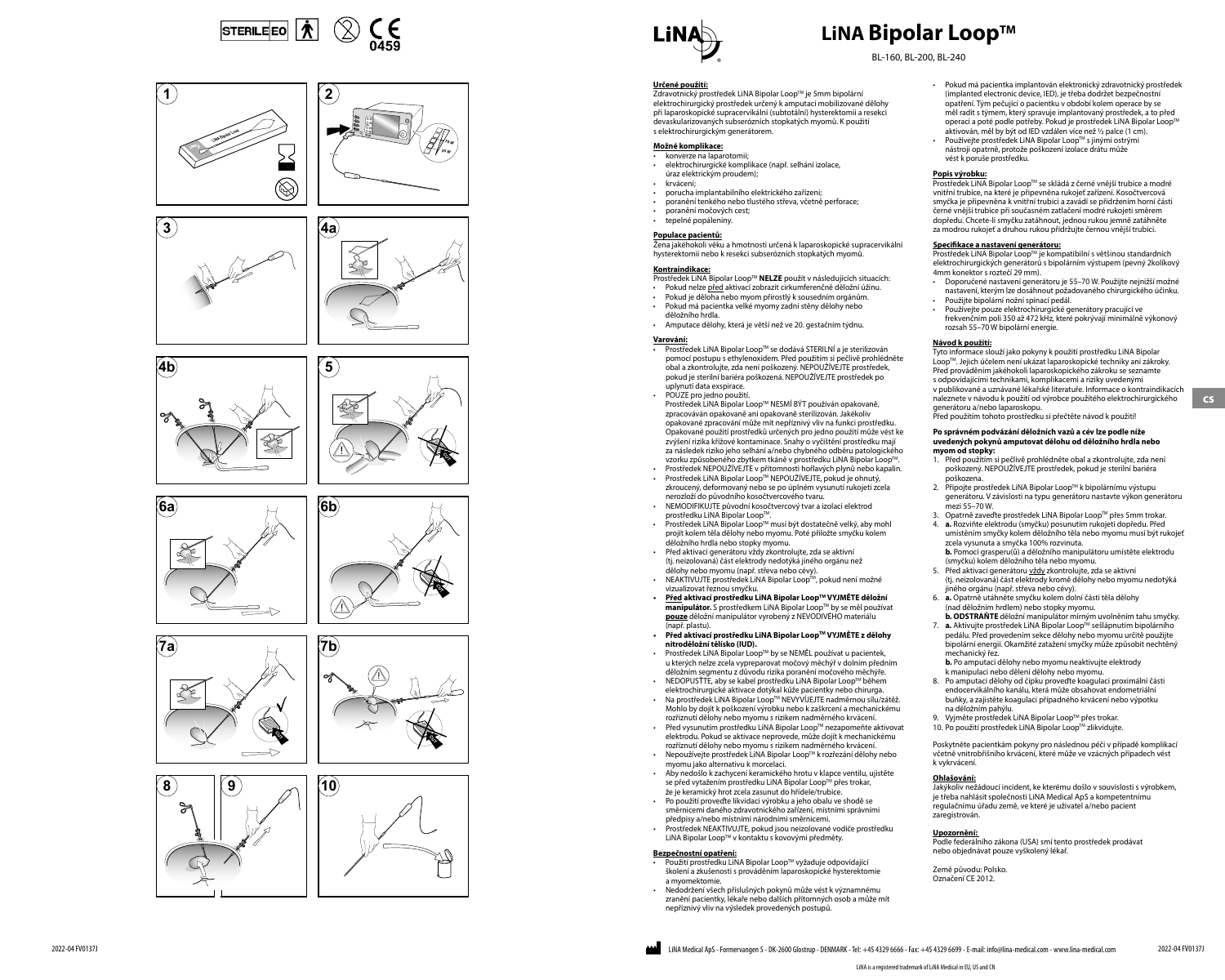









**70 W 55 W** 

 $\mathbf{c}$ 







 $\mathbb{C}$ 





### **Určené použitie:**

Pomôcka LiNA Bipolar Loop™ je 5 mm bipolárna elektrochirurgická pomôcka určená na amputáciu mobilizovanej maternice počas laparoskopickej supracervikálnej (subtotálnej) hysterektómie a resekciu devaskularizovaných subseróznych stopkatých myómov. Používa sa s elektrochirurgickým generátorom.

#### **Potenciálne komplikácie:** • konverzia na laparotómiu;

- elektrochirurgické komplikácie (napr. zlyhanie izolácie, usmrtenie elektrickým prúdom);
- krvácanie:
- porucha implantovateľnej elektrickej pomôcky; poranenie tenkého alebo hrubého čreva vrátane perforácie;
- poranenie močových ciest;
- tepelné popáleniny.

**Populácia pacientov:** Žena akéhokoľvek veku a hmotnosti určená na laparoskopickú supracervikálnu hysterektómiu alebo myomektómiu subseróznych stopkatých myómov.

#### **Kontraindikácie:**

Pomôcka LiNA Bipolar LoopTM sa **NESMIE** používať v nasledujúcich situáciách:

- ak istmus maternice nie je možné pred aktiváciou zobraziť po obvode, • ak sú maternica alebo myóm prilepené k akýmkoľvek
- susedným orgánom, • ak má pacientka veľké myómy zadnej maternice alebo steny krčka,
- amputácia maternice, ktorá je dlhšia ako v 20. gestačnom týždni.

### **Výstrahy:**

- Pomôcka LiNA Bipolar Loop™ sa dodáva STERILIZOVANÁ s použitím etylénoxidu. Pred použitím pomôcky starostlivo skontrolujte, či obal nie je poškodený. Pomôcku NEPOUŽÍVAJTE, ak je sterilná bariéra poškodená. Pomôcku NEPOUŽÍVAJTE po dátume exspirácie. • LEN na jednorazové použitie.
- Pomôcku LiNA Bipolar LoopTM opakovane NEPOUŽÍVAJTE, NESPRACOVÁVAJTE ani NESTERILIZUJTE. Akékoľvek opakované spracovanie môže ohroziť fungovanie pomôcky. Opakované používanie pomôcok na jednorazové použitie môže tiež zvýšiť riziko krížovej kontaminácie. Pokusy o čistenie pomôcky majú za následok riziko nesprávneho fungovania pomôcky a/alebo chybného odberu vzoriek na patológiu v dôsledku zvyškového tkaniva v pomôcke LiNA Bipolar Loop™
- Pomôcku NEPOUŽÍVAJTE v prítomnosti horľavých plynov alebo horľavých kvapalín.
- NEPOUŽÍVAJTE, ak je pomôcka LiNA Bipolar LoopTM ohnutá, skrútená, zdeformovaná alebo sa úplne nerozvinie do pôvodného kosoštvorcového tvaru, keď je rukoväť úplne vysunutá.
- NEUPRAVUJTE pôvodný kosoštvorcový tvar ani izoláciu elektród pomôcky LiNA Bipolar Loop™.
- Pomôcka LiNA Bipolar Loop™ musí byť dostatočne veľká, aby prešla<br>okolo tela maternice alebo myómu. Potom nasaďte slučku okolo krčka maternice alebo stopky myómu.
- Pred aktiváciou generátora vždy skontrolujte, či aktívna (t. j. neizolovaná) časť elektródy nie je v kontakte so žiadnym iným orgánom ako maternicou alebo myómom (napr. črevom alebo cievou).
- NEAKTIVUJTE pomôcku LiNA Bipolar LoopTM, ak nie je možné vizualizovať rezaciu slučku. **• Pred aktiváciou pomôcky LiNA Bipolar LoopTM ODSTRÁŇTE**
- manipulátor maternice. S pomôckou LiNA Bipolar Loop<sup>TI</sup> sa môže používať **iba** manipulátor maternice vyrobený z NEVODIVÉHO materiálu (napr. plastu). **• Pred aktiváciou pomôcky LiNA Bipolar LoopTM ODSTRÁŇTE**
- **vnútromaternicové teliesko (IUD) z maternice.**
- Pomôcka LiNA Bipolar LoopTM sa NESMIE používať u pacientok, u ktorých nie je možné úplne vypreparovať močový mechúr v dolnom prednom segmente maternice z dôvodu rizika poranenia močového mechúra.
- NEDOVOĽTE, aby sa kábel pomôcky LiNA Bipolar LoopTM počas elektrochirurgickej aktivácie dostal do kontaktu s kožou pacienta alebo chirurga.
- NEPOUŽÍVAJTE nadmernú silu/zaťaženie na pomôcku LiNA Bipolar LoopTM. Mohlo by dôjsť k poškodeniu výrobku alebo k uškrteniu a mechanickému rozrezaniu maternice alebo myómu s rizikom nadmerného krvácania.
- Pred stiahnutím pomôcky LiNA Bipolar LoopTM sa uistite, že ste elektródu aktivovali. Zlyhanie aktivácie môže viesť k mechanickému rozrezaniu maternice alebo myómu s rizikom nadmerného krvácania. • Nepoužívajte pomôcku LiNA Bipolar Loop<sup>™</sup> na rezanie maternice alebo
- myómu ako alternatívu k morcelácii. • Pred vytiahnutím pomôcky LiNA Bipolar LoopTM cez trokár sa uistite,
- že keramický hrot je úplne zasunutý do drieku/trubice, aby sa zabránilo zachyteniu keramického hrotu v laloku chlopne.
- Po použití zlikvidujte výrobok a obal v súlade so zásadami nemocnice, miestnej samosprávy a/alebo administratívnymi zásadami. • NEAKTIVUJTE, ak sú neizolované vodiče pomôcky LiNA Bipolar Loop™
- v kontakte s kovovými predmetmi.

**Bezpečnostné opatrenia:**<br>• Použitie pomôcky LiNA Bipolar Loop™ si vyžaduje adekvátny tréning a skúsenosti s vykonávaním laparoskopickej hysterektómie a myomektómie.

#### • Riadne nedodržanie všetkých platných postupov môže mať za následok značné poranenie pacienta, lekára alebo účastníkov a môže mať nepriaznivý účinok na výsledok vykonávaných postupov.

- Ak má pacientka implantovanú elektronickú pomôcku (IED), je potrebné prijať bezpečnostné opatrenia. Peroperačný tím sa musí pred chirurgickým zákrokom a podľa potreby poradiť s tímom spravujúcim implantovanú pomôcku. Keď je pomôcka LiNA Bipolar LoopTM aktivovaná, musí byť vzdialená viac ako ½ palca (1 cm) od IED.
- Opatrne používajte pomôcku LiNA Bipolar LoopTM s inými ostrými nástrojmi, pretože poškodenie izolácie drôtu môže viesť k poruche pomôcky.

#### **Opis výrobku:**

BL-160, BL-200, BL-240 **LiNA Bipolar Loop™** 

> Pomôcka LiNA Bipolar Loop™ pozostáva z čiernej vonkajšej trubice<br>a modrej vnútornej trubice, ku ktorej je pripevnená rukoväť pomôcky. Kosoštvorcová slučka je pripevnená k vnútornej trubici a posúva sa držaním hornej časti čiernej vonkajšej trubice a zatlačením modrej rukoväte dopredu. Ak chcete slučku zasunúť, jednou rukou jemne potiahnite modrú rukoväť a druhou držte čiernu vonkajšiu trubicu.

#### **Špecifikácie a nastavenia generátora:**

Pomôcka LiNA Bipolar LoopTM je kompatibilná s väčšinou štandardných elektrochirurgických generátorov s bipolárnym výstupom (pevná 2-kolíková 4 mm zástrčka so vzdialenosťou 29 mm).

- Odporúčané nastavenie pre generátor je 55 70 wattov. Použite najnižšie možné nastavenia schopné dosiahnuť požadovaný chirurgický efekt.
- Použite bipolárny nožný pedál.<br>• Používajte jba elektrochirurgick
- Používajte iba elektrochirurgické generátory pracujúce vo frekvenčnom poli 350 až 472 kHz ako minimum pokrývajúce výkonový rozsah 55 – 70 wattov bipolárnej energie.

**Návod na použitie:** Tieto informácie sú určené na používanie pomôcky LiNA Bipolar LoopTM. Nie sú určené na demonštrovanie laparoskopických techník a postupov. Pred vykonaním akéhokoľvek laparoskopického postupu si pozrite publikovanú a uznávanú zdravotnícku literatúru s informáciami o správnych technikách, komplikáciách a nebezpečenstvách. Kontraindikácie nájdete v návode na použitie od výrobcu elektrochirurgického generátora a/alebo laparoskopu. Pred použitím tejto pomôcky si prečítajte návod na použitie!

#### **Po správnom podviazaní maternicových väzov a ciev je možné amputovať maternicu z krčka maternice alebo myóm zo stopky podľa nižšie uvedených pokynov:**

- 1. Pred použitím pomôcky starostlivo skontrolujte, či obal nie je poškodený. Pomôcku NEPOUŽÍVAJTE, ak je poškodená sterilná bariéra. 2. Pripojte pomôcku LiNA Bipolar LoopTM k bipolárnemu výstupu
- generátora. Nastavte generátor medzi 55 70 wattov v závislosti od typu generátora.
- 3. Opatrne zaveďte pomôcku LiNA Bipolar Loop™ cez 5 mm trokár. 4. **a.** Rozviňte elektródu (slučku) posunutím rukoväte dopredu. Pred umiestnením slučky okolo tela maternice alebo myómu musí byť rukoväť úplne predsunutá a slučka musí byť 100 % rozvinutá. **b.** Na pomoc pri umiestnení elektródy (slučky) okolo tela maternice alebo myómu použite grasper(re) a manipulátor maternice.
- 5. Pred aktiváciou generátora vždy skontrolujte, či aktívna (t. j. neizolovaná) časť elektródy nie je v kontakte so žiadnym orgánom (napr. črevom alebo cievou) okrem maternice alebo myómu.
- 6. **a.** Opatrne utiahnite slučku okolo spodnej časti tela maternice (nad krčkom maternice) alebo stopky myómu. **b. ODSTRÁŇTE** manipulátor maternice miernym uvoľnením napätia slučky.
- 7. **a.** Aktivujte pomôcku LiNA Bipolar LoopTM stlačením bipolárneho pedála. Pred oddelením maternice alebo myómu určite počkajte na bipolárnu energiu. Okamžité stiahnutie slučky môže spôsobiť neúmyselný mechanický rez.
- **b.** Po amputácii maternice alebo myómu neaktivujte elektródy na manipuláciu alebo rozdelenie maternice alebo myómu. 8. Po amputácii maternice z krčka maternice sa uistite, že proximálna
- časť endocervikálneho kanála, ktorá môže obsahovať endometriálne bunky, je koagulovaná, a uistite sa, že akékoľvek krvácanie alebo mokvanie na krčku maternice je koagulované.
- 9. Vyberte pomôcku LiNA Bipolar Loop™ cez trokár. 10. Pomôcku LiNA Bipolar Loop™ po použití zlikvidujte
- 

Poskytnite pokyny na ďalšiu kontrolu pacientok v prípade komplikácií vrátane vnútrobrušného krvácania, ktoré môže v zriedkavých prípadoch viesť k vykrvácaniu.

### **Hlásenie:**

**Akýkoľvek závažný incident, ktorý sa vyskytol v súvislosti s pomôckou,** je potrebné nahlásiť spoločnosti LiNA Medical ApS a príslušnému regulačnému orgánu krajiny, v ktorej sa nachádza používateľ a/alebo pacient.

### **Upozornenie:**

Federálny zákon (USA) obmedzuje predaj tejto pomôcky školeným lekárom alebo na jeho objednávku.

Krajina pôvodu: Poľsko. Označenie CE 2012.